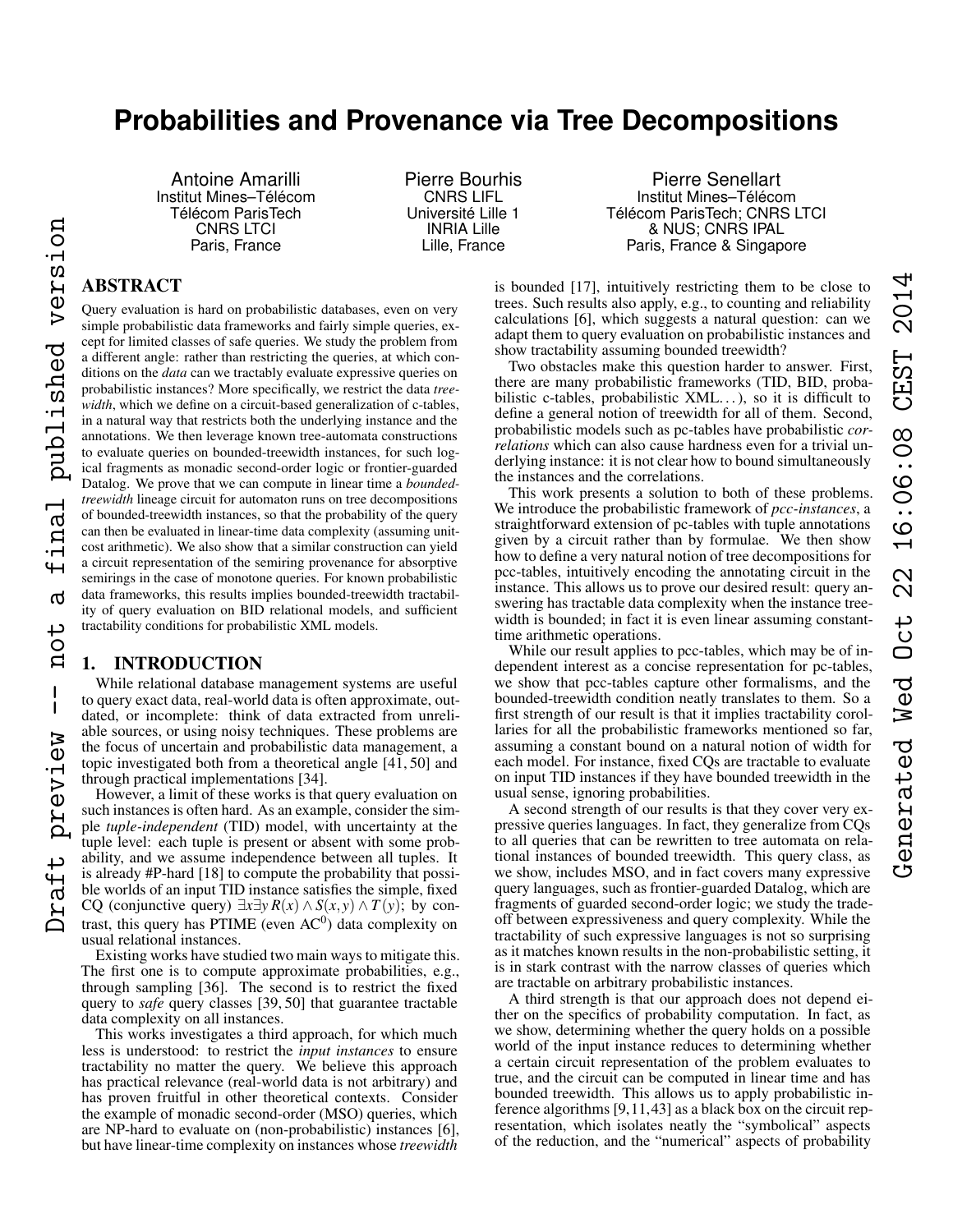computation, yielding a very modular proof.

What is more, we show that these circuits are not a mere technical tool, but have independent interest: they represent concisely which valuations of the probabilistic events satisfy the query. In this sense, we study how they relate to semiring provenance [30], a very general framework to understand the link between data instance and query result. More specifically, we show that a variant of our circuit construction can be used as a provenance circuit [20], if we assume that the query is monotone, and that the semiring is absorptive. This study of provenance is novel in at least two respects. First, following our focus on logical queries (rather than relational algebra or Datalog), we give an intrinsic (rather than operational) definition of provenance for queries on both sets and multisets of tuples, that we connect to standard definitions [30]. Second, our work provides (to our knowledge) the first general study of provenance for bounded-treewidth data, with interesting technical connections between tree automata and the resulting provenance circuit.

*Paper structure.* We state our problem in Section [2](#page-1-0) with the minimal definitions, introduce some required technical tools in Section [3,](#page-2-0) and present our main definitions and results in Section [4,](#page-3-0) and their proof in Section [5.](#page-5-0) Sections [6](#page-6-0) and [7](#page-6-1) investigate respectively the ramifications of this result in terms of query languages, and in terms of probabilistic evaluation. Section [8](#page-7-0) spells out the consequences for various existing probabilistic formalisms, and Section [9](#page-8-0) investigates the connections to semiring provenance. We finally discuss related work in Section [10.](#page-10-0) Our results are provided with complete proofs which are deferred to the appendix because of space constraints.

# <span id="page-1-0"></span>2. PROBLEM STATEMENT

In this section, we define instances and queries [1] and the problems we study on uncertain and probabilistic data [50].

*Instances.* We fix a countable domain  $\mathcal{D} = \{a_k \mid k \geq 0\}$ . A *signature*  $\sigma$  is a finite set of *relation names* (e.g., *R*) with associated *arity* arity( $R$ )  $\geq$  1. A *relational instance* (or *structure*) *I* over  $\sigma$  is a finite set *I* of *ground facts* of the form  $R(a)$ with  $R \in \sigma$ , where **a** is a tuple of arity(*R*) elements of *D*. The *domain* dom(*I*)  $\subseteq$  *D* of *I* is the finite set of domain elements used in *I*. Two instances *I* and *I'* are *isomorphic* if there is a bijection  $\varphi$  from dom(*I*) to dom(*I*<sup>'</sup>) such that  $\varphi$ (*I*) = *I*<sup>'</sup>. We say that an instance *J* is a *subinstance*<sup>[1](#page-1-1)</sup> of *I*, written  $J \subseteq I$ , if it contains some subset of the facts of *I*, which implies  $dom(J) \subseteq dom(I)$ .

*Queries.* We focus on queries expressed by (function-free) *first-order* (FO) and *second-order* (SO) formulae. We omit definitions on FO [1], noting that we allow the equality predicate; SO is the extension of FO that allows second-order quantification over predicates (of arbitrary arity) which can then be used as part of the signature. *Monadic second-order* (MSO) is the SO fragment where all second-order variables have arity 1 (i.e., sets).

We mainly focus on *Boolean queries*, i.e., formulae with no free variables. For other queries, we assume that all freevariables are first-order and that query results are always from the domain of the instance (e.g., the query is *safe* [1]).

*Uncertain and probabilistic instances.* A *probability distribution* is a pair  $(U,Pr)$  of a finite *universe*  $U$  (whose elements are called *possible worlds*) and a *probability measure*  $Pr : U \rightarrow [0,1]$  such that  $\sum_{I \in U} Pr(I) = 1$ .



An *uncertainty framework* gives to objects *O* in some language a semantics  $\llbracket O \rrbracket$  which is a universe of instances (which may be much larger than *O*). Likewise, a *probabilistic framework* gives to *O* a semantics  $\llbracket O \rrbracket$  which is a probability distribution over instances.

A fundamental example of an uncertainty and probabilistic framework are *c-instances* and *pc-instances*:

Generated Wed Oct 22 16:06:08 CEST 2014

 $22$ 

Oct

Ved

Generated

16:06:08

DEFINITION 2.1 [31, 34, 35]. *A* c-instance *J is a relational instance where each tuple is labeled with a propositional formula of variables (or* events*) from a fixed set X. For a valuation* ν *of X mapping each variable to* {t,f}*, the possible world* ν(*J*) *is obtained by retaining exactly the tuples whose annotation evaluates to*  $t$  *under*  $v$ *;*  $J$ *l is the set*<sup>[2](#page-1-2)</sup> *of all these possible worlds.*

*A* pc-instance  $J = (J', \pi)$  *is defined as a c-instance J<sup>1</sup> and a* probabilistic valuation<sup>[3](#page-1-3)</sup>  $\pi$  :  $X \rightarrow [0,1]$  *for the variables used in J'. The probability distribution*  $\llbracket J \rrbracket$  *defined by J has uni-*<br>verse  $\llbracket I \rrbracket$  and probability measure  $Pr(I) := \sum_{\forall j} Pr(I \vee j$ *verse*  $[J']$  and probability measure  $\Pr_J^{\mathsf{r}}(I) := \sum_{v|v(J')=I} \Pr_J(v)$ <br>with the product distribution on valuations: *with the product distribution on valuations:*

$$
\Pr_{J}(\nu) := \textstyle \prod_{\substack{x \in X \\ \nu(x) = \mathfrak{t}}} \pi(x) \textstyle \prod_{\substack{x \in X \\ \nu(x) = \mathfrak{f}}} (1 - \pi(x)).
$$

EXAMPLE 2.2. *The instance I<sup>U</sup> of Figure (b), or Figure (a) ignoring annotations, represents people seated around a Ushaped dinner table: N indicates neighbors which can whisper to one another, and S (dashed in Figure (b)) indicates married couples. We will use it as our running example.*

*We add uncertainty with one Boolean event x<sup>i</sup> per person i indicating whether they are available to talk (rather than busy, e.g., eating). Hence, a neighbor pair can communicate only when both people are available. This yields the c-instance J<sup>U</sup> of Figure (a).*

*Problem statement.* In this paper, we study generalizations of the standard problem of evaluating a query on an instance, for the setting of uncertain and probabilistic instances:

DEFINITION 2.3. *Given a fixed query q and an uncertainty*

<span id="page-1-1"></span><sup>1</sup>Subinstances are not necessarily "induced" by a subset of the domain, they can be arbitrary subsets of facts.

<span id="page-1-2"></span><sup>&</sup>lt;sup>2</sup>Different valuations may yield the same possible world.

<span id="page-1-3"></span><sup>&</sup>lt;sup>3</sup>Like all probabilities in this paper, the values of  $\pi$  are rationals.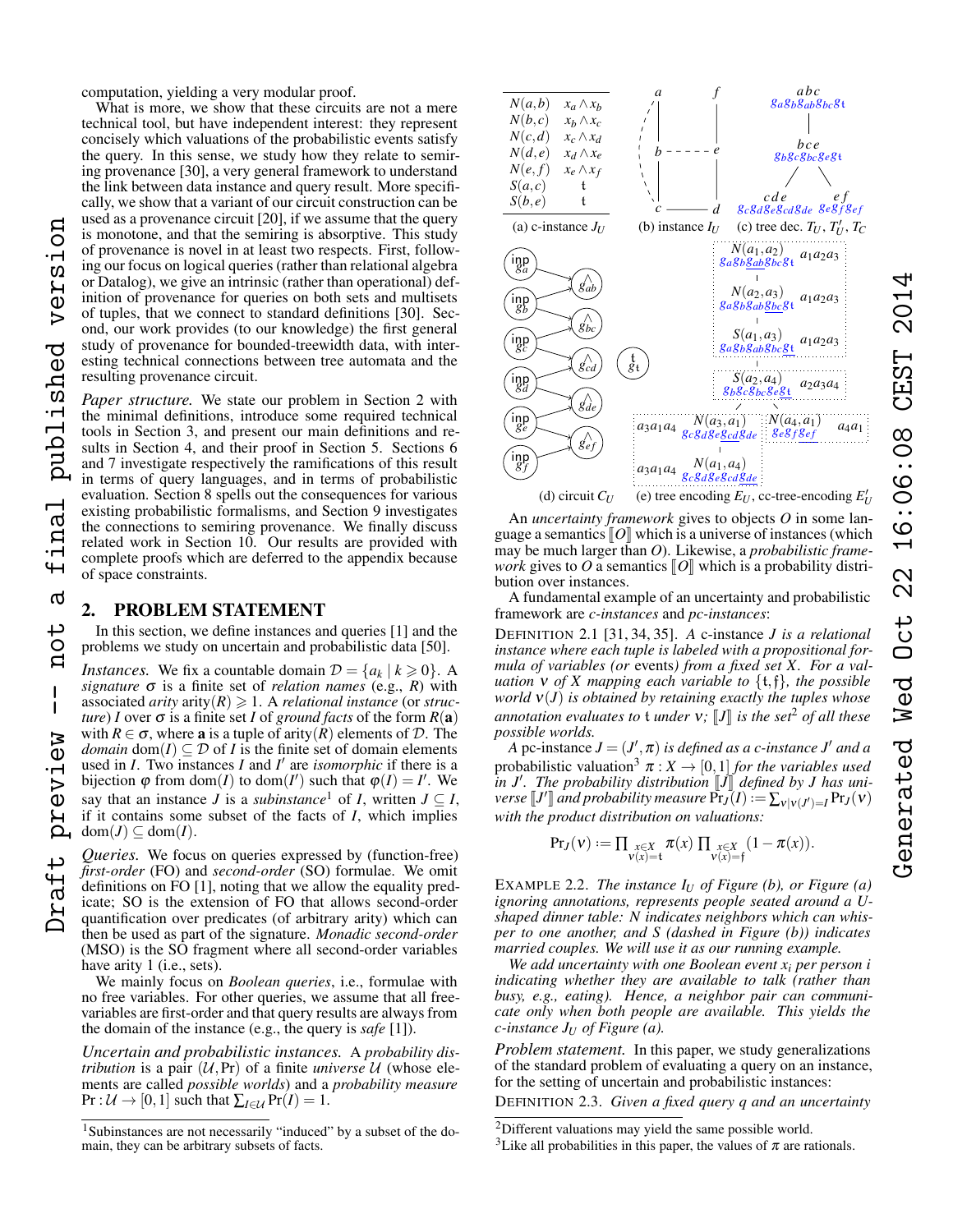*framework, the* probabilistic query evaluation problem *is to determine, for an input probabilistic instance J with*  $(U,Pr) =$ *[J], the probability that the query holds in a possible world*  $\tilde{f}$ *J, namely:*  $\sum_{I \in \mathcal{U}} \Pr(I)$ 

We are considering the *data complexity* of these problems: *q* is fixed and we measure complexity as a function of |*J*|. In the whole paper, we use  $|A|$  to denote an estimation of the size needed to represent an object *A*: for example, for a set of abstract objects, this is its cardinality in the usual sense, for an integer the length of its binary representation, and for a function  $f : S \mapsto T$ ,  $|f|$  is  $|S| \log |T|$ .

EXAMPLE 2.4. *We consider the MSO query*  $q_U : \exists xy S(x, y) \land$ *N* ∗ (*x*, *y*)*, where N*<sup>∗</sup> (*x*, *y*) *is the (MSO-expressible) transitive closure of*  $N(x, y) \vee N(y, x)$ ; *it asks whether there are two married people who can communicate by passing whispered messages along table neighbors. So our problem is, given the input pc-instance*  $J = (J_U, π)$  *with some* π *indicating the probability that every person is busy (assuming independence), to compute the probability that q<sup>U</sup> holds in possible worlds of J.*

# <span id="page-2-0"></span>3. TECHNICAL PRELIMINARIES

We now introduce technical tools: tree decompositions [22], tree automata [52], and circuits [53].

*Trees.* Given a fixed *alphabet* Γ, we will define a Γ*-tree*  $(V, Ch_{\alpha}, Ch_{\alpha}, \lambda)$  as a set of *nodes V*, two partial mappings  $Ch_{\lt}$ ,  $Ch_{\gt}$ :  $V \to V$  that associate an internal node with its left and right child, and a *labeling function*  $\lambda : V \to \Gamma$ . Unless stated otherwise, the trees are rooted, directed, ordered, binary, and full (each node has either zero or two children). We write  $n \in T$  to mean  $n \in V$ . When  $\Gamma$  is finite, the *size* |*T*| of *T* is  $O(|V| \cdot (\log |\Gamma| + \log |V|))$ . We say that two trees  $T_1$  and  $T_2$ have *same skeleton* if they are the same tree up to labels.

*Tree decompositions.* A *tree decomposition T* of a relational instance *I* is a  $\mathcal{T}$ -tree  $T = (B, Ch_{\ell}, Ch_{\nu}, dom)$  where  $T$  is the set of subsets of dom(*I*). The nodes of *T* are called *bags* and their label is written  $\text{dom}(b)$ . We require:

- 1. for every  $a \in \text{dom}(I)$ , letting  $B_a := \{b \in \mathbf{B} \mid a \in \text{dom}(b)\},$ for every two bags  $b_1, b_2 \in B_a$ , all bags on the (unique) undirected path from  $b_1$  to  $b_2$  are also in  $B_a$ ;
- 2. for every fact  $R(a)$  of *I*, there exists a bag  $b_a \in B$  such that  $\mathbf{a} \subseteq \text{dom}(b_{\mathbf{a}})$ .

The *width* of *T* is  $w(T) := k - 1$  where  $k := \max_{b \in T} |\text{dom}(b)|$ . The *treewidth* (or *width*) of an instance *I*, written  $w(I)$ , is the minimal width  $w(T)$  of a tree decomposition *T* of *I*. It is NPhard, given an instance  $I$ , to determine  $w(I)$ . However, given a fixed width *k*, one can compute in linear time in *I* a tree decomposition of width  $\leq k$  of *I* if one exists [10].

EXAMPLE 3.1. *Figure (c), ignoring for now the g<sup>i</sup> elements, is a tree decomposition*  $T_U$  *of width*  $k = 2$  *of*  $I_U$ *. (For brevity, when drawing trees we omit any additional nodes that would be needed to make them full.)*

*Tree encodings.* Structures of bounded treewidth can be represented by a variant of their tree decomposition which is a tree labeled on a finite alphabet. The representation is up to isomorphism, namely, the identities of constants are lost.

Our finite alphabet is the set of possible facts on an instance of fixed size; we will use element co-occurrences between one node and its parent in the tree as a way to encode element reuse<sup>[4](#page-2-1)</sup>:

DEFINITION 3.2. *The set of k*-facts *of*  $\sigma$ *, written* fct<sub>*k*</sub>( $\sigma$ )*, is the set of pairs*  $\tau = (d, s)$  *where:* 

- *the* domain *d is a subset of size at most k*+1 *of the first* 2 $k+2$  *elements of*  $D, a_1, \ldots, a_{2k+2}$ ;
- *the* structure *s is a zero- or single-fact structure over* σ *such that*  $dom(s) \subseteq d$ .

*A* tree encoding *E* of width *k* is a fct<sub>*k*</sub>( $\sigma$ )-tree. We say that  $n \in E$  *is* empty *if its label is of the form*  $(d, \emptyset)$ *.* 

One can verify that, for  $n_{\sigma}$  the number of relations of  $\sigma$ and  $a_{\sigma}$  the maximal arity of  $\sigma$ , we have:

$$
|\mathrm{fct}_{k}(\sigma)| = \sum_{i=0}^{k+1} {2k+2 \choose i} \left(1 + \sum_{R \in \sigma} i^{\mathrm{arity}(R)}\right) = O\left(2^{2k} n_{\sigma} k^{a_{\sigma}}\right).
$$

We first explain how a tree encoding *E* can be decoded to a structure  $I = \langle E \rangle$  (defined up to isomorphism) and a tree decomposition *T* of width *k* of *I*. Process *E* top-down. At each  $(d, s)$ -labeled node of *E* that is child of a  $(d', s')$ -labeled node, pick fresh elements in D for the elements of  $d\dot{\;} d'$  (at the root, pick all fresh elements), add the fact of *s* to *I* (replacing the elements in *d* by the fresh elements, and by the old elements of dom(*I*) for  $\tilde{d} \cap d'$ , and add a bag to *T* with the elements of *I* matching those in *d*. If we ever attempt to create a fact that already exists, we abort and set  $\langle E \rangle := \perp$  (we say that *E* is *invalid*).

We can now define tree encodings in terms of decoding:

DEFINITION 3.3. *We call a* fct<sub>k</sub>( $\sigma$ )-tree T a tree encoding of *width k of a*  $\sigma$ -structure *I* if  $\langle T \rangle$  *is isomorphic to I.* 

We note that clearly if a structure *I* has a tree encoding of width *k*, then  $w(I) \le k$ . We now justify that one can efficiently compute a tree encoding of width *k* of *I* from a tree decomposition of width *k* of *I* (this result is implicit in [15]).

<span id="page-2-3"></span>LEMMA 3.4. *From a tree decomposition T of width k of a* σ*structure I, one can compute in linear time a tree encoding E of width k of I with a bijection from the facts of I to the nonempty nodes of E.*

*Proof sketch.* The intuition is that we assign each fact  $R(a)$ of *I* to a bag  $b \in T$  such that  $\mathbf{a} \subseteq \text{dom}(b)$ , which can be done in linear time [22]. We then encode each node of *T* as a chain of nodes in *E*, one for each fact assigned to *T*.  $\Box$ 

EXAMPLE 3.5. A tree encoding  $E_U$  of  $I_U$  following  $T_U$  is *given as Figure (e). (Ignore for now the g<sup>i</sup> elements.) Each node is labeled by a domain and a fact using elements of the domain. The node clusters represent chains of facts created for each bag of*  $T_U$ *. Note that the domains of*  $E_U$  *correspond to those of*  $T_U$ *; yet, e.g., the two leaves use*  $a_1$  *in the encoding, to refer to both d and f in*  $T_U$ *.* 

*Tree automata.* A *bottom-up deterministic tree automaton* on (binary full) Γ-trees, or Γ*-bDTA*, is a tuple *A* = (*Q*,*F*,ι,δ) of a set *Q* of *states*, a subset  $F \subseteq Q$  of *accepting states*, an *initial function*  $\iota : \Gamma \to Q$  determining the state of leaves from their label, and a *transition function*  $\delta$  *:*  $Q^2$   $\times$   $\Gamma$   $\rightarrow$   $Q$  determining the state of internal nodes from their label and the states of their children.  $|A|$  is  $|Q|^2$   $|fct_k(\sigma)|$  up to polylogarithmic factors (intuitively the size of a table for  $\delta$ ).

The *run* of *A* on a  $\Gamma$ -tree *E* is a function  $\rho : E \to Q$  such that for each leaf node *n*,  $\rho(n) = \iota(\lambda(n))$ , and for every internal node *n*,  $\rho(n) = \delta(\rho(\overrightarrow{Ch_{\kappa}}(n)), \rho(\overrightarrow{Ch_{\kappa}}(n)), \lambda(n))$ . The run is *accepting* if, for the root  $n_r$  of  $E$ ,  $\rho(n_r) \in F$ ; and *A accepts*  $E$ (written  $E \models A$ ) if its run on *E* is accepting.

*Circuits.* Let  $V = \{V_1, \ldots, V_m\}$  be a finite set of *value sets* where each  $V_i$  is countable, and  $\mathcal{F} = \{f_1, \ldots, f_k\}$  a finite set of *gate functions* where each  $f_i$  is a function from a product of value sets  $V_n^i(f)$  ( $0 \le n <$  arity $(f)$ ) to a value set  $V^o$ , where  $0 \leq \text{arity}(f) \leq 3$ . A  $(\mathcal{V}, \mathcal{F})$ -circuit<sup>[5](#page-2-2)</sup> is a directed acyclic graph

 $I \models q$ 

version

published

inal

൪

ب  $\overline{O}$  $\mathbf{a}$ 

 $\mathbf{I}$ 

preview

<span id="page-2-1"></span><sup>4</sup>This idea is from [15], where tree encodings are called *proof trees*.

<span id="page-2-2"></span><sup>&</sup>lt;sup>5</sup>The dependence on  $V$  and  $F$  is omitted from notation when clear from context; we also simply write *K*-circuit when  $V = \{K\}.$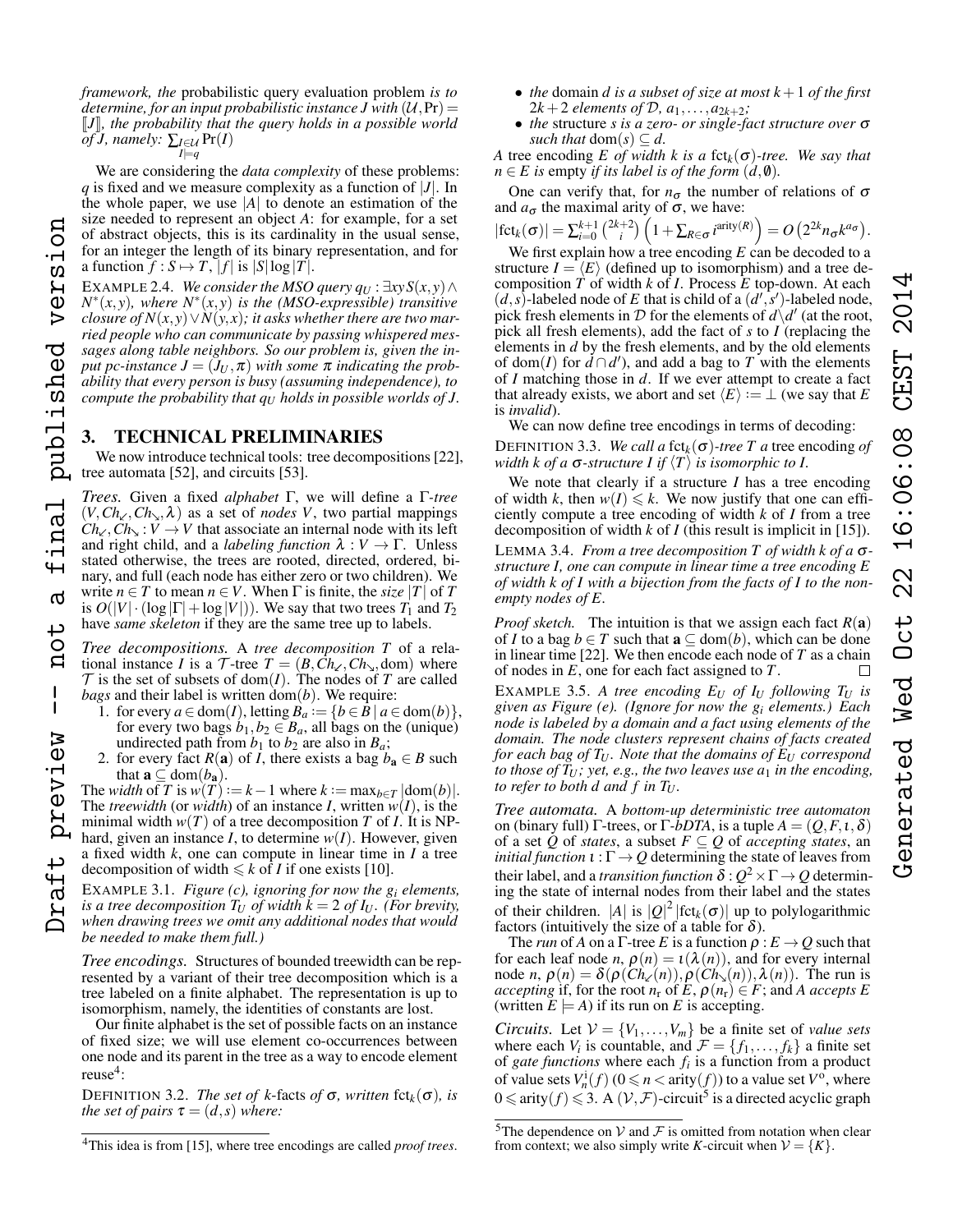$C = (G, W)$ , where each *gate g*  $\in$  *G* is associated with a *value set*  $V(g) \in V$  and a *type* which is either  $f \in \mathcal{F}$  (we then call *g* a *function gate* and require  $V^{\circ}(f) = V(g)$  or inp (we call *g* an *input gate*). Edges, or *wires*, of *W* are triples  $(g', g, i)$ where  $(g', g)$  is an edge in the usual sense, *g* is a function gate with function *f*, and  $0 \le i <$  arity(*f*) is the *position* of the wire with respect to *g*. We require that a gate *g* with function  $f$  have exactly arity $(f)$  incoming wires with distinct positions (and input gates have no incoming wires). We may write  $g \in C$  for  $g \in G$ .

A *valuation* of the inputs  $C_{\text{inp}}$  of a circuit  $C$  is a function from its input gates to a value of their domain. Each such valuation *v* defines a unique *evaluation*  $v(C)$  of *C* by *v*, namely, a function mapping each  $g \in C$  to  $v(C)(g) \in V(g)$ , which is defined inductively:  $v(C)(g)$  is  $v(g)$  for  $g \in C_{\text{inp}}$ , and  $v(C)(g)$  for  $g \notin C_{\text{inp}}$  is the value of the function *f* of gate *g* on the sequence  $(v(C)(g'))$  for  $(g', g, i) \in W$ ,  $0 \le i <$  arity $(f)$ .

version

published

inal

൪

 $\overline{C}$  $\mathbf{q}$ 

 $\overline{\phantom{a}}$ 

preview

A common example of circuits are *Boolean circuits*, where we have  $V = \{\{t,f\}\}\,$ ,  $\mathcal{F} = \{\wedge, \vee, \neg, t,f\}$  with arity $(\wedge)$  $arity(\vee) = 2$ ,  $arity(\neg) = 1$ ,  $arity(t) = arity(f) = 0$ , and the expected truth tables. Any propositional formula can be translated in linear time to a Boolean circuit by creating one input gate per variable and one function gate per constant and per subexpression (using associativity to ensure that all  $\land$  and  $\lor$ operators are binary).

*Tree decompositions of circuits.* To a set  $F$  of gate functions, we can associate a relational signature  $\sigma_{\mathcal{F}}$  with one unary relation Inp and one relation  $R^f$  of arity arity $(f) + 1$ for every *f*  $\in$  *F*. We can thus encode in linear time a  $(V, \mathcal{F})$ circuit  $\tilde{C} = (G, W)$  to a  $\sigma_{\mathcal{F}}$  instance  $I_C$  with dom $(I_C) = G$ that contains one fact  $\text{Inp}(g)$  for each  $g \in C_{\text{inp}}$ , and one fact  $R^f(g, g_1, \ldots, g_{\text{arity}(f)})$  for each  $g \notin C_{\text{inp}}$  with function  $f \in \mathcal{F}$ and inputs  $g_1, \ldots, g_{\text{arity}(f)}$ . The *treewidth*  $w(C)$  of *C* is  $w(I_C)$ (but we talk of tree decompositions of *C* as shorthand). Draft preview -- not a final published version

EXAMPLE 3.6. *Looking only at the g<sup>i</sup> nodes, Figure (c) represents a tree decomposition T<sup>C</sup> (of non-minimal width) of the Boolean circuit C<sup>U</sup> of Figure (d).*

# <span id="page-3-0"></span>4. GENERAL MODEL AND MAIN RESULT

Our goal is to investigate the tractability of query evaluation on probabilistic instances under a suitable notion of bounded treewidth. Rather than investigating separately all existing probabilistic frameworks, we introduce new frameworks for uncertain and probabilistic instances, namely *ccinstances* and *pcc-instances*. These models are a straightforward generalization of (p)c-instances annotated by circuits rather than formulae. We next define a notion of tree decomposition and treewidth for them.

This being done, we focus on cc-instances only, and state our main result: the evaluation of some query classes on bounded-treewidth cc-instances can be represented in linear time by a bounded-treewidth circuit. We first state a simple version of this result (Theorem [4.8\)](#page-4-0), and then a more elaborate version which accounts for combined complexity (Theorem [4.13\)](#page-4-1).

Those results are proven in the next section. Section [6](#page-6-0) then studies to which query classes they apply, and Section [7](#page-6-1) points out their consequences for our original problem of probabilistic query evaluation.

# 4.1 CC-Instances

We define the *circuit c-instance* (cc-instance) uncertainty framework, and the corresponding pcc-instance probabilistic framework:

DEFINITION 4.1. *A* cc-instance *is a triple*  $J = (I, C, \varphi)$  *of a relational* σ*-instance I, a Boolean circuit C, and a map-* *ping*  $\varphi$  *from the facts of I to gates of C. The inputs*  $J_{\text{inp}}$ *of J are C*inp*. For every valuation* ν *of J*inp*, the possible world* ν(*J*) *is the subinstance of I that contains the facts F of I such that*  $v(C)(\varphi(F)) = t$ *, and, as for c-instances,* [*J*] *is the set of possible worlds of J.*

*A pcc-instance is a 4-tuple*  $J = (I, C, \varphi, \pi)$  *such that*  $J' =$  $(I, C, \varphi)$  *is a cc-instance (and*  $J_{\text{inp}} := J'_{\text{inp}}$ ) and  $\pi : J_{\text{inp}} \to [0.1]$ *gives a probability to each input. As for pc-instances, the probability distribution*  $\llbracket J \rrbracket$  *has universe*  $\llbracket J' \rrbracket$  *and probability measure*  $Pr_J(J') = \sum_{i} \cup_{i} Pr_J(J)$  *with the product distribu-* $\int_{0}^{\infty}$  measure  $\Pr_{J}(I') = \sum_{v | v(J) = I'} \Pr_{J}(v)$  with the product distribu*tion:*  $Pr_J(v) = \prod_{g \in J_{\text{inp}} }$  $v(g)=t$  $\pi(g)\prod_{g\in J_{\mathsf{inp}}}$  $v(g)=f$  $(1-\pi(g)).$ 

Naturally, (p)cc-instances are very related to (p)c-instances, except that their annotations are represented as circuits. It is straightforward that (p)cc-instances capture (p)c-instances:

<span id="page-3-1"></span>PROPOSITION 4.2. *For any (p)c-instance J, one can compute in linear time a (p)cc-instance J' whose inputs are the variables X of J, such that for any valuation*  $v$  *of*  $X$ *,*  $v(J)$  =  $v(J')$  (and, for the probabilistic version,  $Pr_J(v) = Pr_{J'}(v)$ ).  $\text{EXAMPLE 4.3.}$  *The cc-instance*  $J_U'$  *corresponding to*  $J_U$  *maps each fact*  $N(x, y)$  *by*  $\varphi$  *to the gate*  $g_{xy}$  *of circuit*  $C_U$ *, and maps the S facts to g*t*.*

Conversely, while (p)c-instances do capture (p)cc-instances (they can clearly represent any universe or probability distribution), the naïve translation from cc-instances to c-instances leads to a blowup, intuitively because c-instances cannot share common subexpressions between tuple annotations.

EXAMPLE 4.4. *We temporarily leave our running example aside. Fix*  $n \in \mathbb{N}$  *and a universe*  $U_n$  *whose possible worlds are* 0,  $\{R(a_1, a_2)\}, \{R(a_1, a_2), R(a_2, a_3)\}, \ldots, \{R(a_1, a_2), \ldots\}$  $R(a_{n-1}, a_n)$ *}. For instance, this could be a representation of the possible worlds of a chain in an uncertain XML document, where the removal of an edge implies that all descendant edges are also removed.*

*It is easy to represent*  $U_n$  *as a cc-instance J with underlying instance*  $I := \{ R(a_1, a_2), \ldots, R(a_{n-1}, a_n) \}$ , *C defined by*  $g_1 =$  $g_1^i$ *, and*  $g_j := g_{j-1} \wedge g_j^i$  for  $1 < j \leq n-1$ *, with the*  $g_j^i$  *being inputs, and*  $\varphi(R(a_i, a_{i+1})) = g_i$ *. This J has size linear in n.* 

*By contrast, it is harder to represent*  $U_n$  *as a c-instance, as the annotation of every fact "depends" on that of the previous fact in the chain. If we consider the natural encoding J' where each fact R*(*a<sup>j</sup>* ,*aj*+1) *is annotated by the conjunction*  $e_1 \wedge \cdots \wedge e_j$ , we see that  $J'$  has size quadratic in n.

We leave open the question of whether (p)cc-instances are strictly more compact than (p)c-instances no matter the translation, noting that it is related to the problem of comparing the compactness of Boolean formulae and circuits [53]. In that context, some linear-size circuits are known [32] to have no equivalent formulae shorter than  $O(n^{3-\epsilon})$ ; but this does not directly translate to a bound for our setting.

# 4.2 Tree Decompositions

We now introduce our notion of *tree decomposition* of a ccinstance. Intuitively, it is a *simultaneous* tree decomposition of its underlying relational instance and of the relational encoding of its circuit, which *respects* the mapping  $\varphi$  between the two. However, we can just formalize it as a tree decomposition in the usual sense for a natural notion of *relational encoding* of the cc-instance.

DEFINITION 4.5. Let  $\sigma_b$  be the signature of the relational *encoding of Boolean circuits. Let* σ *be a signature and* σ + *be the signature with one relation*  $R^+$  *of arity* arity $(R) + 1$ *for every relation R of* σ*. The* relational encoding *I<sup>J</sup> of a cc-instance*  $J = (I, C, \varphi)$  *over signature*  $\sigma$ *, is the*  $(\sigma_b \sqcup \sigma^+)$ *-*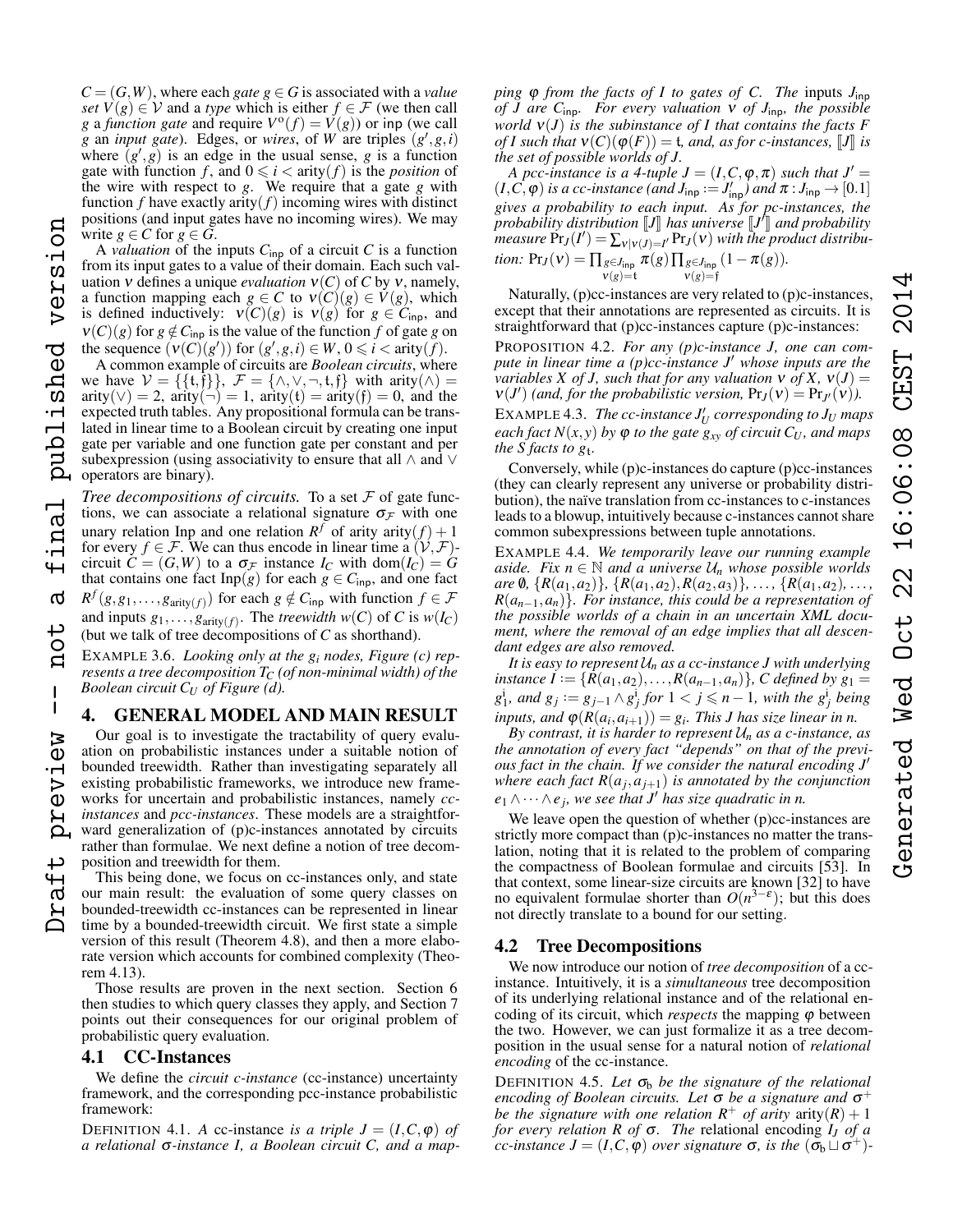*A* tree decomposition *of a cc-instance J is a tree decomposition of I<sup>J</sup> . Tree decompositions of pcc-instances are defined as a tree decomposition of the corresponding cc-instance (the probabilities are ignored).*

As the relational encoding of a (p)cc-instance can clearly be computed in linear time, all existing algorithms and complexity bounds [10] for the computation of tree decompositions of relational instances also apply to (p)cc-instances. In particular, for a fixed *k*, we can compute in linear time in the input cc-instance *J* a tree decomposition of *J* of width  $\leq k$  if one exists. Draft preview -- not a final published version

Note that for a cc-instance  $J = (I, C, \varphi)$ , we have  $w(J) \geq$  $w(I)$ , and  $w(J) \geq w(C)$ , as a tree decomposition of width *k* of *J* doubles as a tree decomposition of width  $\leq k$  of both *I* and *C*; but conversely  $w(C) \le k$  and  $w(I) \le k$  does not imply that  $w(J)$  is bounded. Note also that any possible world  $I'$ of *J* has treewidth at most *k* (as  $I' \subseteq I$ ,  $w(I') \leq w(I)$ ).

EXAMPLE 4.6. *Returning to our running example, Figure (c)* is a tree decomposition  $T_U^j$  of the cc-instance  $J_U^j$ ; it combines *both the tree decomposition T<sup>U</sup> of I<sup>U</sup> and T<sup>C</sup> of C<sup>U</sup> , in a* compatible *way (the facts of I<sup>U</sup> are covered, including their image*  $by \varphi$ ).

# <span id="page-4-3"></span>4.3 Main Result

**DD** 

versi

final published

 $\sigma$ 

 $\frac{1}{\sqrt{2}}$  $\mathbf{a}$ 

 $\mathbf{I}$ 

preview

aft

We now state our main result, but we must first define the query class to which it applies.

<span id="page-4-2"></span>DEFINITION 4.7. *A* fct*k*(σ)*-bDTA A* tests *a Boolean query q for treewidth k if for any* fct<sub>k</sub>( $\sigma$ )-tree E,  $E \models A$  iff  $\langle E \rangle \models q$ . *(In particular, if*  $\langle E \rangle = \bot$  *then A rejects E.)* 

*We say that a Boolean query q is* fixed-treewidth automatarewritable *(FTAR) if, for every k, one can compute a bDTA A<sup>k</sup> on*  $fct_k(\sigma)$  *that tests q for treewidth k.* 

Many important query classes, such as UCQs, MSO, or guarded Datalog, are FTAR: we review them in Section [6.](#page-6-0)

The key point is that a FTAR query can be tested in lineartime data complexity on a bounded-treewidth relational instance *I* by computing an instance-independent automaton *A*, computing a tree encoding *E* of *I*, and running *A* on *E*. Our main result shows that something similar can be done when the instance and tree encodings are uncertain:

<span id="page-4-0"></span>THEOREM 4.8. *For any fixed integer k and FTAR query q, one can compute in linear time, from a cc-instance J with*  $w(J) \leq k$ , *a Boolean circuit C on J*<sub>inp</sub> *with a distinguished gate g such that for every valuation*  $v$  *of*  $J_{\text{inp}}$ *,*  $v(C)(g) = t$  *iff*  $v(J) \models q$ , with  $w(C)$  depending only on k and q.

In other words, for a bounded-treewidth cc-instance *J*, a FTAR query *q* can be "instrumented" in linear time data complexity, in the sense of producing a circuit*C* describing which valuations of  $J$  satisfy  $q$ ; furthermore, the treewidth of  $C$  is bounded. We show in Section [7](#page-6-1) the consequences of this fact in terms of *probability*, by an application of belief propagation to justify that the probability that *q* holds on *J* is tractable to evaluate. In terms of *provenance*, we study in Section [9](#page-8-0) how the resulting circuit relates to semiring provenance.

EXAMPLE 4.9. *The Boolean circuit C' obtained for*  $q_U$  *on*  $J_U$ *would represent the Boolean function describing when*  $q_U$ *holds on a possible world of J<sup>U</sup> ; in this case, it would be equivalent to*  $x_b \wedge x_c \wedge (x_a \vee (x_d \wedge x_e)).$ 

A limitation of the result is that FTAR queries are by definition Boolean; and they must be invariant under isomorphism, which forbids constants. Can our theorem apply to such queries? We see this by introducing the required notions:

DEFINITION 4.10. *We say that a Boolean query q over* σ *is* quasi-FTAR *if there exists a linear-time computable FTAR query q*<sup>0</sup> *over some* σ <sup>0</sup> *and set of facts I<sup>q</sup> such that for any instance I over*  $\sigma$ ,  $I \models q$  *iff*  $I \cup I_q \models q'$ .

*We say that a non-Boolean query q is* non-Boolean quasi-FTAR *if for every tuple* a *with the output arity of q, there exists a linear-time computable Boolean quasi-FTAR query q*<sup>a</sup> *such that for any instance I,*  $I \models q(\mathbf{a})$  *<i>iff*  $I \models q_{\mathbf{a}}$ *.* 

Quasi-FTAR queries encompass in particular queries that contain constants when the underlying constant-free query language is FTAR: by replacing constants in the query as unary predicates that contain a single fact, one can obtain a constant-free query. Section [6](#page-6-0) proves this formally for our query languages. Now, it is clear that our theorem also applies to Boolean quasi-FTAR queries, with the same data complexity. Also, since non-Boolean queries are assumed to only return elements from the domain of the instance, a fixed non-Boolean query has only polynomially many possible outputs, so Theorem [4.8](#page-4-0) applies to them as well, but with polynomial rather than linear complexity.

# 4.4 A Finer Result

Theorem [4.8](#page-4-0) is useful in terms of data complexity, but does not give any insight about combined complexity. We now give a stronger (but more complex) statement which highlights the contribution of the query and of the cc-instance's treewidth, both in terms of instance and circuit.

First, we need to give a technical definition that we use to distinguish the contribution of the instance and circuit:

DEFINITION 4.11. *Given a cc-instance J and a tree decom* $position T \text{ of } J$ , we let  $k_I := (\max_{b \in T} |\text{dom}(b) \cap \text{dom}(I)|) - 1$ *and likewise for k<sub>C</sub>*. We call  $(k_I, k_C)$  the mixed width *of T*.

Clearly it holds that  $max(k_I, k_C) \leq w(J) \leq k_I + k_C + 1$ .

Our stronger result considers the mixed width of a tree decomposition provided as input with the cc-instance: it cannot talk about the mixed width of the input instance, as we can no longer justify that a tree decomposition with the prescribed mixed width can be computed in linear time.

There is a second technical definition to give: as our more elaborate result separates the (instance-independent) cost of compiling the query to a bDTA, it takes an automaton as input rather than a query. So we need to impose a condition on this automaton (which is respected in particular by any automaton testing some FTAR query *q*):

DEFINITION 4.12. *A* fct<sub>k</sub>( $\sigma$ )-bDTA *A* is said to be encoding- $\text{invariant }$  *if for any two*  $\operatorname{fct}_k(\sigma)$ -trees E and E' such that  $\langle E \rangle$ and  $\langle E' \rangle$  are isomorphic,  $\hat{E} \models A$  iff  $E' \models A$ .

Let us now state the theorem, that we prove in Section [5:](#page-5-0)

<span id="page-4-1"></span>THEOREM 4.13. *Let T be a tree decomposition of mixed width* (*k<sup>I</sup>* , *kC*) *of a cc-instance J, and A an encoding-invariant*  $fct_k(\sigma)$ -bDTA with state set Q. We pose  $V = \{\{t,f\},Q\}$ , There *is some* F *depending only on A such that one can compute, in time O*( $|A| \cdot (|T|+|J|)$ )*, a* ( $\mathcal{V}, \mathcal{F}$ )-circuit C and distinguished *gate g with domain* {t,f} *such that for every valuation* ν *of*  $J_{\text{inp}}, v(C)(g) = t$  *iff*  $v(J) \models q$ *;* and compute a tree de*composition T of C of width k<sup>C</sup>* + 5 *where each bag has at most*  $k_C$  +6 *nodes with value set*  $\{t, f\}$  *and* 5 *nodes with value set Q.*

Up to polylogarithmic factors, our combined complexity is thus in  $O(|Q|^2 2^{2k} n_{\sigma} k^{a_{\sigma}}(|J|+|T|)),$  using the bound on  $|fct_{k}(\sigma)|$  established in Section [3.](#page-2-0) Note that this result does not account for the time needed for the (separate) tasks of compiling the query to *A* (see Section [6\)](#page-6-0) or of computing probabilities from  $\dot{C}$  (see Section [7\)](#page-6-1). Also note that this the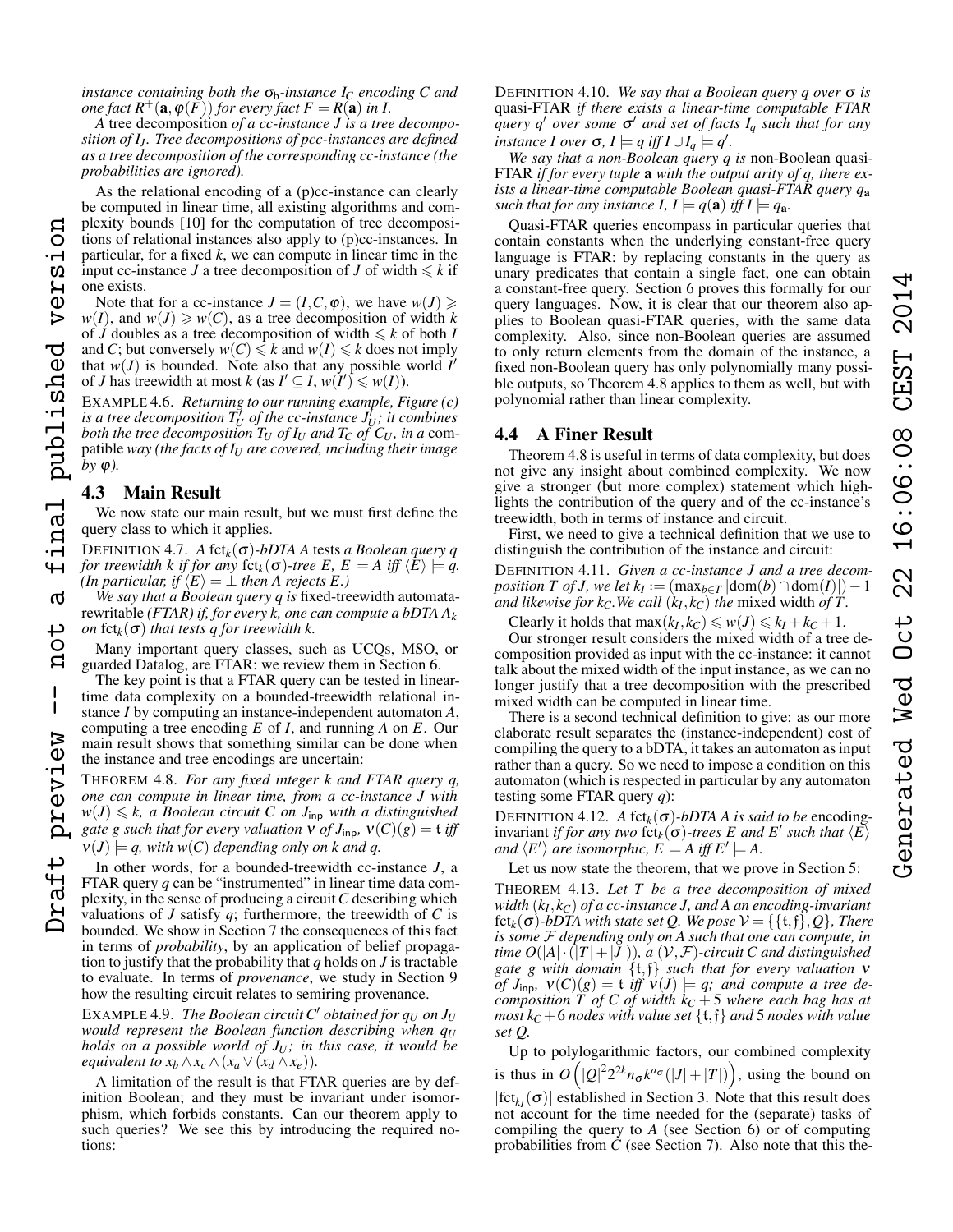orem has no clear extension to (non-Boolean) quasi-FTAR queries, as it deals with an input automaton, not a query.

We conclude this section by observing that, while bounding the mixed width suffices (as we show) to ensure tractable data complexity for probabilistic query evaluation, bounding the width of *I* and of *C in isolation* does *not* suffice. Of course, it is already known that for simple queries, probabilistic query evaluation is #P-hard in an input cc-instance *J* for trivial *C* and arbitrary *I* ([18], Theorem 7), or for trivial *I* and arbitrary *C* (immediate reduction from #SAT). Yet, we show that even when *I* and *C* have constant treewidth, hardness may ensue; intuitively, it is crucial that we have a tree decomposition of *J* which *simultaneously* decomposes *I* and *C*:

<span id="page-5-5"></span>PROPOSITION 4.14. *There is a fixed CQ q such that the probabilistic query evaluation for q is #P-hard even when input pcc-instances*  $J = (I, C, \varphi, \pi)$  *are restricted by imposing*  $w(I)$  =  $w(C) = 1.$ 

# <span id="page-5-0"></span>5. PROOF OF MAIN RESULT

version

published

inal

൪

 $\frac{1}{\sqrt{2}}$  $\mathbf{a}$ 

 $\mathbf{I}$ 

preview

In this section, we prove Theorem [4.13.](#page-4-1) It will be more convenient to work with *K*-cc-instances, that is, cc-instances annotated with an arbitrary set *K*, which we now fix.

<span id="page-5-2"></span>DEFINITION 5.1. *A K*-instance *is an instance where every fact* F is annotated by an element  $\alpha(F)$  *from* K.

*A K*-tree-encoding *of width k is a* (fct<sub>k</sub>( $\sigma$ ) × *K*)-tree. The decoding  $\langle E \rangle$  *of a K-tree-encoding E is a K-instance obtained in the expected fashion, by labeling each created fact with the annotation*[6](#page-5-1) *in the node label. Given a function*  $f: E \to K$ , we write  $f(E)$  for the K-tree-encoding obtained *from E in the expected way.*

*A K-cc-instance*  $J = (I, C, \varphi)$  *is a cc-instance where C is a K*-circuit. For any valuation  $\nu$  of  $C_{\text{inp}}$ ,  $\nu(J)$  is the *K*-instance *where each fact F is annotated by*  $v(C)(\varphi(F))$ *.* Draft preview -- not a final published version

For usual cc-instances, the value set *K* is  $\{t, f\}$ , so in  $v(J)$ facts are annotated with t if they must be kept and f if they must be discarded. There is no important difference between annotating facts with f and actually discarding them, as automata can be rewritten from one case to the other (see Appendix for details).

*CC-encodings.* We first explain how *K*-tree-encodings can be generalized for *K*-cc-instances: we encode the underlying instance while retaining the original circuit to provide the (yet unknown) annotations.

DEFINITION 5.2. *A K*-cc-encoding *of width*  $(k_I, k_C)$  *is a tuple*  $E' = (E, C, T, \chi)$  *of an (unannotated) tree encoding* E *of width k<sup>I</sup> , a K-circuit C, a tree decomposition T of C of width*  $k_C$  *with same skeleton as E, and a mapping*  $\chi : T \to C$ *selecting a* distinguished gate *such that*  $\chi(b) \in \text{dom}(b)$  *for all*  $b \in \widetilde{T}$ *. The inputs*  $E'_{\text{inp}}$  *of E' are C*<sub>inp</sub>.

*Given a valuation*  $v$  *of*  $C_{\text{inp}}$ *, we see*  $v(C)$  *as an annotation function on E by setting*  $v(C)(n) := v(C)(\chi(b))$  *for the bag*  $\delta b$  of  $T$  corresponding to n in  $\hat{E}$ , and write  $\widetilde{\mathsf{v}(E')}$  the resulting *K-tree-encoding.*

We can compute a *K*-cc-encoding of our *K*-cc-instance  $J =$  $(I, C, \varphi)$  by "splitting" its tree decomposition *T* in a tree decomposition of *C* and a tree encoding  $\overline{E}$  of *I* with same skeleton, with  $\chi$  keeping track of the gate of  $C$  to which each node *n*  $\in$  *E* was mapped by  $\varphi$ . Formally:

<span id="page-5-4"></span>LEMMA 5.3. *Given a K-cc-instance*  $J = (I, C, \varphi)$  *and a tree decomposition T of J of mixed width* (*k<sup>I</sup>* , *kC*)*, one can compute a K*-*cc*-encoding  $E' = (E, C', T', \chi)$  *of width*  $(k_I, k_C)$ *, with*  $C = C'$ , such that for any valuation  $\check{v}$  of  $C_{\text{inp}}$ ,  $\check{v}(C)(E')$ *is an encoding of*  $v(J)$ *. The computation is in*  $O(|T|+|C|)$ *.* 

EXAMPLE 5.4. *Figure (e) represents a*  $\{t, f\}$ -cc-encoding  $E'_U$ : *it combines the tree encoding E<sup>U</sup> of I<sup>U</sup> and a tree decompo-* $\sigma$  *sition T<sub>C</sub> of C constructed from T<sub>C</sub> (the g<sub>i</sub> nodes), which has same skeleton as E<sup>U</sup> . Note that the image by* ϕ *of the instance facts for the nodes of E<sup>U</sup> are present (and underlined) in the*  $\alpha$  *corresponding bag of T* $\alpha$ .

*Run circuits.* Forgetting temporarily the original circuit *C*, we now describe how the run of a  $(\text{fct}_k(\sigma) \times K)$ -bDTA *A* on the encoding *E*, with its yet-unknown annotations, can be "instrumented" as a *run circuit C*" following *E*, with  $C_{\text{inp}}''$ waiting to receive each node's annotation.

<span id="page-5-7"></span>DEFINITION 5.5. Let E be a fct<sub>k</sub>( $\sigma$ )-tree, and A be a bDTA *on*  $(\text{fct}_k(\sigma) \times K)$  *with states Q. A* run circuit *of A on E is a* tuple  $(C, T, \xi, g^{\circ})$  where C is a  $\{K, Q, \{\mathfrak{t}, \mathfrak{f}\}\}\text{-}circuit, T$  is *a tree decomposition of C with same skeleton as E,* ξ *is a bijection from T to C*inp*, and g*<sup>o</sup> *is a distinguished gate of C with value set* {t,f}*.*

*For any annotation function*  $f: E \to K$ *, letting*  $v$  *be the corresponding valuation of C*<sub>inp</sub> *(for every bag b of T,*  $v(\xi(b)) =$  $f(n)$  where *n* is the node of E corresponding to  $\xi(b)$ , we re*quire that*  $V(C)(g^{\circ}) = \mathfrak{t}$  *iff*  $f(E) \models A$ .

Intuitively, a run circuit computes the result of running *A* on *E* depending on the annotation of *E* (which are fed to the gates indicated by  $\xi$ ). We now justify that run circuits of bounded treewidth can be constructed:

<span id="page-5-6"></span>LEMMA 5.6. Assume that  $K$  is finite. Let  $k \in \mathbb{N}^*$ , and A be  $(\text{fct}_k(\sigma) \times K)$ *-bDTA with state space Q. Let*  $V = \{K, Q, \{t, f\}\}\$ *There exists a function set* F *such that, for any tree encoding E* of width k, one can compute in  $O(|E| \cdot |A|)$  *a* run  $(\mathcal{V}, \mathcal{F})$ *circuit*  $(C, T, \xi, g^{\circ})$  *of A on E such that*  $w(T) = 4$ *.* 

*Proof sketch.* The circuit has the same structure as *E* with one input gate per  $n \in E$  representing the annotation of *n*, and one state gate with domain *Q* representing the state of the automaton at *n*, whose inputs are the input gate and the state gate of children (if any). The function set  $\mathcal F$  encodes the transitions of the automaton.  $\Box$ 

*Circuit stitching.* We now need to "stitch together" the ccinstance circuit  $\tilde{C}$  and the run circuit  $C''$ .

DEFINITION 5.7. Let  $C = (G, W)$  and  $C' = (G', W')$  be cir*cuits such that*  $G \cap G' = C'_{\mathsf{inp}}$  *(we say that*  $C$  *and*  $C'$  *are* stitchable). The stitching of C and C', denoted  $C \circ C'$ , is the circuit  $(G \cup G', W \cup W')$ . In particular,  $(C \circ C')_{\text{inp}} = C_{\text{inp}}$ .

We show that a tree decomposition for  $C \circ C''$  can be obtained from two tree decompositions  $T$  and  $T''$  for  $C$  and  $C''$ that have same skeleton, as the *sum*  $T + T''$  with same skeleton where each bag  $b''$  of  $T + T'$  is the union of the corresponding bags  $b$  and  $b'$  in  $T$  and  $T'$ . Namely:

<span id="page-5-3"></span>LEMMA 5.8. *Let C and C*<sup>0</sup> *be stitchable circuits with tree decompositions T and T*<sup>0</sup> *with same skeleton (with witnessing bijection*  $\psi$ ). Assume that for any  $g \in C'_{\text{inp}}$  and bag b of  $T'$ *with*  $g \in \text{dom}(b)$ *, we have*  $g \in \text{dom}(\psi^{-1}(b))$ *. Then*  $T + T'$  *is a tree decomposition of C*◦*C* 0 *.*

*Concluding.* We now sketch the overall proof. We compute from the cc-instance *J* and its decomposition *T* a cc-encoding  $E' = (E, C, T', \chi)$ , and from the  $(\text{fct}_{k_I}(\sigma) \times K)$ -bDTA *A* (having added  $K = \{t, f\}$  and the unannotated encoding *E* we compute a run circuit  $C''$  of  $E$  on  $A$  and tree decomposition  $T''$  of *C'*. Now *C* and *C*<sup>"</sup> being essentially stitchable and having tree decompositions  $T'$  and  $T''$  with same skeleton, we stitch them, yielding the desired circuit and tree decomposition. Correctness follows from the fact that  $C''$  correctly instruments the run on  $A$  on  $E'$ , that is, on  $E$  following the

<span id="page-5-1"></span><sup>&</sup>lt;sup>6</sup>The annotations are lost for nodes with 0-fact structures.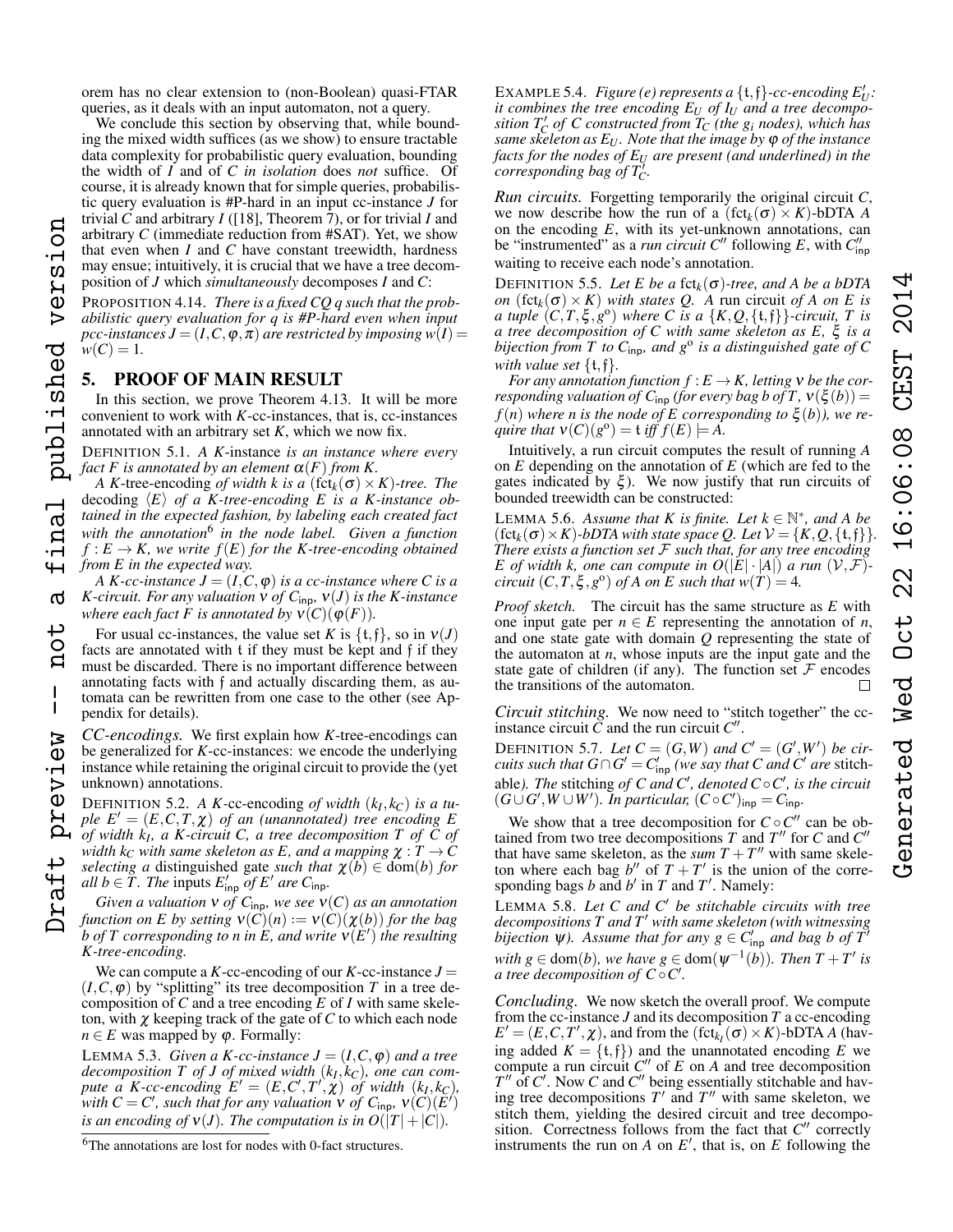4

annotations given by the original circuit *C*.

version

published

inal

4  $\sigma$ 

> $\circ$  $\mathbf{a}$

 $\mathbf{I}$ 

preview

Theorem [4.13](#page-4-1) implies Theorem [4.8](#page-4-0) as the tree decomposition can be computed in linear time even if not given in the input, and we can rewrite the gates with domain *Q* representing the automaton state by Boolean gates, which does not change data complexity or the treewidth beyond a multiplicative constant.

# <span id="page-6-0"></span>6. REWRITING QUERIES TO AUTOMATA

In this section, we give a survey of query languages which are FTAR (recall Definition [4.7\)](#page-4-2). We show that the very expressive language of *guarded second-order logic* is FTAR, and then study the complexity of compiling the automaton, as a function of the query and treewidth, for more restricted query languages: unions of conjunctive queries (UCQ), and frontier-guarded datalog. We close by an example of a non-FTAR language, namely Datalog.

We first look at MSO queries, well-known to be rewritable to tree automata on bounded treewidth instances [22,51]. We restate this result in our setting:

<span id="page-6-2"></span>THEOREM 6.1. *Constant-free MSO sentences are FTAR.*

*Proof sketch.* The main problem is to justify that MSO sentences can be rewritten to MSO sentences on our tree encodings, as we can then use [51] to compile them to a bDTA. We rely on [22] for that result, but we must translate between our tree encodings and theirs. We do so by a general technique of justifying that certain product trees annotated with both encodings can be recognized by a bDTA.

While MSO captures many useful query languages (in particular, all FO queries), it does not capture languages such as Datalog or its various restrictions, which we now define:

DEFINITION 6.2. *A* Datalog query *P over the signature* σ *consists of a signature*  $\sigma_{int}$  *of* intensional predicates *with a special relation* Goal() *(exceptionally with arity 0) and a finite set of rules of the form*  $R(\mathbf{x}) \leftarrow R_1(\mathbf{y}_1), \ldots, R_k(\mathbf{y}_k)$  *where*  $R \in \sigma_{int}$ ,  $R_i \in \sigma \sqcup \sigma_{int}$  *for*  $1 \leq i \leq k$ *, and each variable in the tuple* x *also occurs in some tuple* y<sup>i</sup> *. The left-hand (resp., right-hand) side of a Datalog rule is called the* head *(resp.,* body*) of the rule. The query is called* monadic *[1] if all the intentional predicates are unary,* guarded *[28] if all the variables of the body occur together in some body atom, and* frontier-guarded *[7] if all the variables of the head atom appear together in some body atom. The semantics of P is that I*  $\models$  *P* whenever the fact Goal() can be derived on *I* by apply*ing the rules of P (see [1] for formal definitions).* Draft preview -- not a final published version

While monadic Datalog is captured by MSO, is it true that guarded Datalog is FTAR? What about the more expressive frontier-guarder Datalog? In fact, it is known that these languages can be expressed in an SO fragment called *guarded second-order logic* (GSO). We define GSO and show that it captures frontier-guarded Datalog (and thus guarded Datalog):

DEFINITION 6.3. Guarded Second-Order logic *(GSO) is the restriction of SO where quantification on second-order variables is* semantically *restricted so that it only applies to the* guarded tuples*, namely, the tuples formed by elements which occur together in some fact of the instance.*

<span id="page-6-3"></span>PROPOSITION 6.4. *Any frontier-guarded Datalog program can be expressed as a GSO formula.*

We now show the following, using a result of [29] about GSO queries being rewritable to MSO queries on an *incidence instance* which has roughly the same treewidth:

# <span id="page-6-4"></span>THEOREM 6.5. *Constant-free GSO sentences are FTAR.*

Hence, in terms of data complexity, Theorem [4.8](#page-4-0) applies to any fragment of GSO. The result generalizes to GSO formulae with free variables and constants:

# <span id="page-6-5"></span>COROLLARY 6.6. *GSO sentences (resp., queries) are quasi-FTAR (resp., non-Boolean quasi-FTAR).*

However, when we are concerned with combined complexity, we must account for the (data-independent) step of rewriting the query to a bDTA, and the complexity of this task for MSO (and hence GSO) is nonelementary [25]. We therefore turn to studying the complexity of this task for less expressive fragments of GSO, to prove better complexity bounds.

DEFINITION 6.7. *Let* σ *be a fixed signature. The* rewriting complexity *of a FTAR fragment is the complexity of rewriting a query q from this fragment to a* fct<sub>k</sub>( $\sigma$ )*-bDTA A<sub>q</sub> that tests the query, as a function of the query size* |*q*| *and treewidth k.*

First, we consider *unions of conjunctive queries*. A *conjunctive query* is an existentially quantified conjunction of positive atoms and unions of conjunctive queries (UCQs) are disjunctions of CQs.

<span id="page-6-6"></span>PROPOSITION 6.8. *[15] The rewriting complexity of UCQs is in 2-EXPTIME in*  $|q|$  *and k.* 

Second, we look at frontier-guarded Datalog:

<span id="page-6-7"></span>PROPOSITION 6.9. *[12] The rewriting complexity of frontierguarded datalog is in 3-EXPTIME in* |*P*| *and k.*

<span id="page-6-8"></span>We conclude by an example of a non-FTAR language: PROPOSITION 6.10. *Datalog is not FTAR.*

# <span id="page-6-1"></span>7. PROBABILITY EVALUATION

In this section, we show how probability evaluation can be tractably performed on bounded-treewidth circuits. Together with Theorem [4.8,](#page-4-0) this implies that FTAR query evaluation is tractable on bounded-treewidth pcc-instances. The result is based on an existing technique to determine marginal probabilities in bounded-treewidth Bayesian networks, through *belief propagation*.

Recall our definition of circuit from Section [3,](#page-2-0) and the notion of tree decomposition of a circuit.

DEFINITION 7.1. *The* probability evaluation problem *for a circuit C, distinguished gate g, and* probabilistic valuation  $\pi$  $a$ *ssociating each g'*  $\in$   $C$ <sub>inp</sub> *to a probability distribution*  $\pi_{g'}$  *on* its value set  $V(g')$ , is to compute the probability distribution *of g under the product distribution for the inputs (i.e., assuming independence), that is,*  $Pr_g$  *mapping*  $d \in V(g)$  *to* 

$$
\textstyle \sum_{\mathbf{v}(C)(g)=d} \prod_{g'\in C_{\text{inp}}}\pi_{g'}(\mathbf{v}(g')).
$$

As probability evaluation requires computation over rational probabilities, we carefully define a notion of tractability: DEFINITION 7.2. *An algorithm runs in* ra-linear time *(for* rational-arithmetic linear time*) if it runs in linear time assuming that arithmetic operations over rationals take constant time and rationals are stored in constant space, and runs in polynomial time without this assumption.*

We can now state our main result for this section:

<span id="page-6-9"></span>THEOREM 7.3. *Let* V *be a set of* finite *value sets, and let*  $k_1, \ldots, k_{|\mathcal{V}|}$  *be integers. Given a tree decomposition T of a* V*-circuit C such that the number of gates of value set V<sup>i</sup> in any bag of T is less than k<sub>i</sub> for all*  $1 \leq i \leq |\mathcal{V}|$ *, and given a probabilistic valuation*  $\pi_{g'}$  *for every g*<sup> $\prime$ </sup>  $\in$  *C*<sub>inp</sub>, *the probability evaluation problem for C, a gate g, and* π *can be solved in time* ra-linear *in*  $|T| \times h(\mathbf{k}) + |\pi| + |C|$ *, where h*(**k**) =  $\prod_i |V_i|^{k_i}$ *.* 

*Proof sketch.* The result is by the known technique of *belief propagation* (or *sum-product message passing*) [9, 11, 43] applied to bounded treewidth circuits. We introduce a potential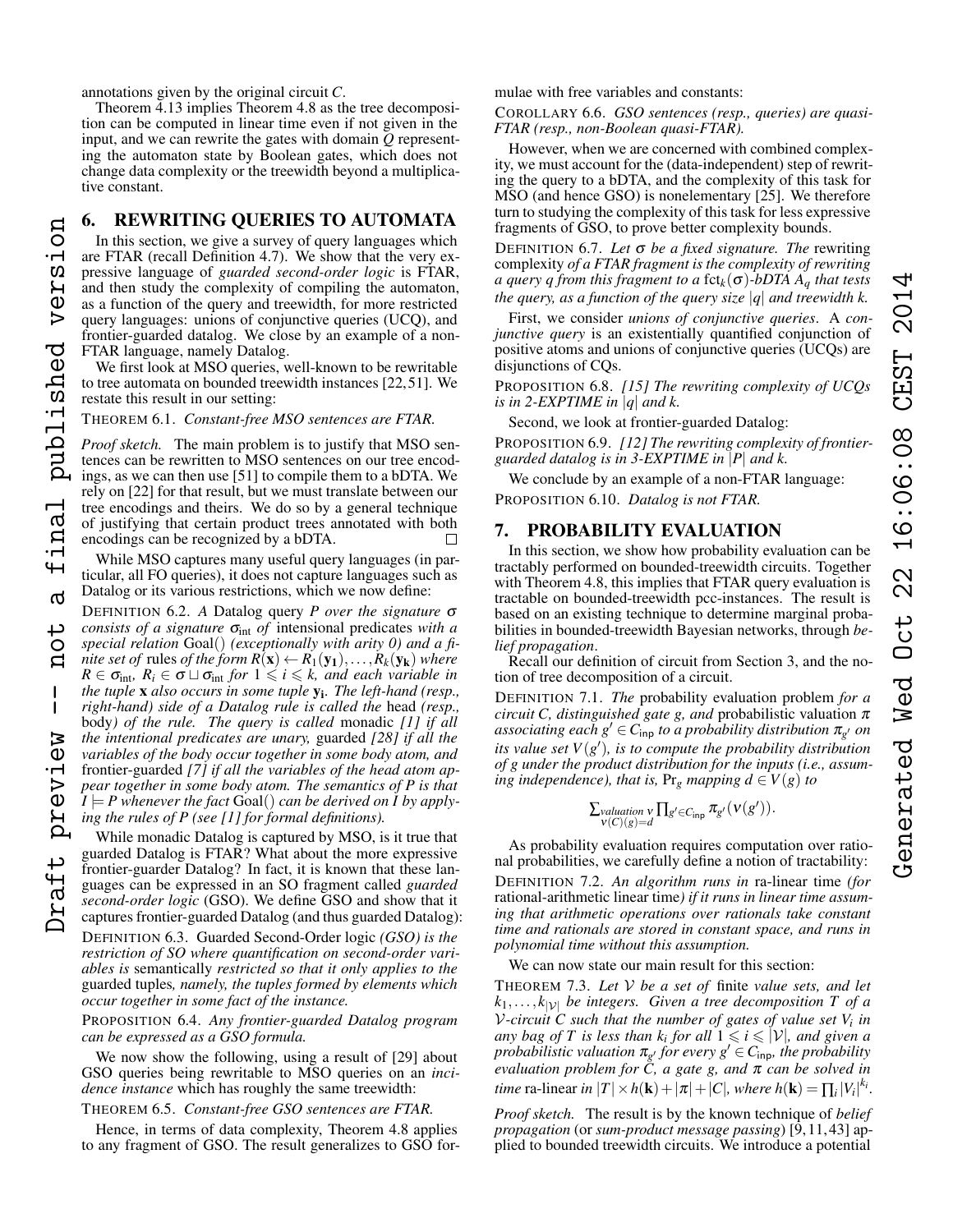function for every bag and edge of  $T$ , initialize them using the distribution  $\pi$  and the constraints imposed by the functions of  $F$ , and apply belief propagation (amounting to one bottom-up and one top-down pass), so our desired distribution is obtained by marginalizing the potentials.

As for Theorem [4.13](#page-4-1) we must assume that *T* is given because we can no longer argue it is computable in PTIME; but this problems disappears if we are only interested in data complexity, yielding the simpler corollary:

<span id="page-7-1"></span>COROLLARY 7.4. *Fix the value sets*  $\mathcal{V}$  *and*  $k \in \mathbb{N}^*$ *. Given a circuit* C with  $w(C) \leq k$ ,  $g \in C$  and a probabilistic valuation  $\pi$ , *the probability evaluation problem can be solved in time ralinear in*  $|C| + |\pi|$ *.* Draft preview -- not a final published version

We can now combine Theorem [4.8](#page-4-0) with Corollary [7.4](#page-7-1) and finally obtain the desired tractability result for FTAR query evaluation over bounded-treewidth pcc-instances:

<span id="page-7-4"></span>THEOREM 7.5. *The probabilistic query evaluation problem for FTAR queries on bounded-treewidth pcc-instances can be solved in ra-linear time data complexity.*

Of course, this result has immediate consequences for the *possibility* and *certainty* problem, namely, that of determining whether a query is satisfied in some possible world or in all possible worlds of an input cc-instance:

<span id="page-7-5"></span>COROLLARY 7.6. *The query certainty and possibility problems for FTAR queries on bounded-treewidth cc-instances can be solved in ra-linear time.*

Note that belief propagation additionally allows efficient computation of other properties [33] of the probability distribution over circuit gates: conditional distributions, arbitrary marginals, etc.

# <span id="page-7-0"></span>8. APPLICATIONS

version

inal published

 $\overline{+}$  $\sigma$ 

tor

 $\mathbf{I}$ 

preview

 $\overline{+}$ 

We now investigate the consequences of Theorem [4.8](#page-4-0) for probabilistic query evaluation on various existing models. All results are stated for Boolean MSO queries for readability; however, they actually hold for all quasi-FTAR query languages (see Section [6\)](#page-6-0), and for non-Boolean queries if lineartime claims are demoted to PTIME (see Section [4.3\)](#page-4-3).

#### <span id="page-7-6"></span>8.1 Relational Models

We first study relational probabilistic models: pc-instances and block-independent disjoint instances (BID) [8, 46].

*pc-instances.* Recall the definition of (p)c-instances and pcinstances, which intuitively are (p)cc-instances where each tuple is mapped to a tree-shaped circuit representation of its formula, with no sharing between trees except the inputs.

Ignoring the structure of the annotation formulae (except event occurrences), we can accordingly define a notion of bounded treewidth for (p)c-instances, which implies the analogue of Theorem [4.8](#page-4-0) for (p)c-instances.

<span id="page-7-3"></span>DEFINITION 8.1. *Let*  $\sigma^{\circ} = \sigma \cup \{\text{Occ}, \text{Cooc}\}$ *, where* Occ *and* Cooc *have arity two. From a pc-instance J, we define the* relational encoding *I<sub>J</sub> of J as the* σ<sup>o</sup>-instance where each event *e* of *J* is encoded to a fresh  $a_e \in \text{dom}(J)$ , and where we add a *fact*  $\text{Occ}(a, a_e)$  *in I<sub>J</sub>* whenever  $a \in \text{dom}(J)$  *is used in a fact annotated by a formula involving e, and*  $Coc(a_e, a_f)$  *whenever events e and f co-occur in the formula of some fact.*

*The* treewidth  $w(J)$  *of a (p)c-instance J is*  $w(I_J)$ *.* 

This notion of treewidth, through event (co-)occurrences, can be connected to treewidth for (p)cc-instances, to ensure tractability of query evaluation on (p)c-instances of bounded treewidth in that sense. A technicality is that we must first rewrite annotations of the bounded-treewidth (p)c-instance to bound their size by a constant; but we can show:

<span id="page-7-7"></span>PROPOSITION 8.2. *For any fixed k, given a (p)c-instance J of width*  $\leq k$ , we can compute in linear time a (p)cc-instance J *which is equivalent in the sense of Proposition [4.2](#page-3-1) and has treewidth depending only on k.*

Combining this with Theorem [4.8,](#page-4-0) we deduce:

<span id="page-7-8"></span>THEOREM 8.3. *For bounded-treewidth pc-instances, the probabilistic query evaluation problem for Boolean MSO queries can be solved in ra-linear time data complexity.*

This clearly implies the same claim for tuple-independent databases (TID) [18, 42], with the treewidth of a TID being that of the underlying relational instance, as it is straightforward to encode in linear time a TID instance to a pc-instance with the same treewidth up to an additive constant.

*BID instances.* Following [8, 46], we define:

DEFINITION 8.4. *A* BID instance *I is a relational instance with each relation partitioned into* key *and* value *positions. For each valuation of the key positions, all matching facts (that form a* block*) are mutually exclusive, each has a probability*  $> 0$  *and the probabilities of the block sum to*  $\leq 1$ *. The semantics is to keep, independently between blocks, one fact at random in each block, according to the indicated probabilities (or possibly no fact if probabilities sum to* < 1*).*

To ensure ra-linear time complexity, we assume that BID instances are given with facts regrouped per blocks; otherwise our bounds are PTIME as we first need to sort the facts.

DEFINITION 8.5. *We define the* treewidth *w*(*I*) *of a BID instance I as that of the underlying relational instance, forgetting about the probabilities.*

We are able to show the tractability of MSO query evaluation on BID through Theorem [4.8](#page-4-0) thanks to the following:

<span id="page-7-2"></span>LEMMA 8.6. *For any fixed*  $k \in \mathbb{N}^*$ , given a BID instance J with  $w(J) \leq k$ , we can compute in ra-linear time an equivalent pcc-instance  $J'$  where  $w(J')$  depends only on k.

However, the proof of this result is subtler. By an encoding to pc-instances, it is straightforward to show the result if we assume that the size of each block is bounded by a constant. But otherwise, we need to build a decision circuit for which value to pick for each key; we do so in a tree-like fashion following a decomposition of the BID instance.

Combining Lemma [8.6](#page-7-2) and Theorem [4.8,](#page-4-0) we can conclude: THEOREM 8.7. *The probabilistic query evaluation problem for Boolean MSO queries on bounded-treewidth BID instances can be solved in ra-linear time data complexity.*

# <span id="page-7-9"></span>8.2 Probabilistic XML

We now turn to probabilistic XML models [41].

*XML documents.* We first describe XML documents and their connections to relational models.

DEFINITION 8.8. *An* XML document *with* label set Λ *(or* Λdocument*) is an* unranked Λ*-tree.*

We always assume that the label set  $\Lambda$  is fixed (not provided as input). As XML documents are unranked, it is often more convenient to manipulate their binary left-child-rightsibling representation:

DEFINITION 8.9. *The* left-child-right-sibling *(LCRS) representation of an unranked rooted ordered* Λ*-tree T is the following* Λ*-tree T*<sup>0</sup> *: a node n whose children are the ordered sequence of siblings n*1,...,*n<sup>k</sup> is encoded as the node n with*  $Ch_{\lt}(n) = n_1$ ,  $Ch_{\lt}(n_1) = n_2$ , ...,  $Ch_{\lt}(n_{k-1}) = n_k$ *; we complete by nodes labeled*  $\perp \notin \Lambda$  *to make the tree full.* 

We now define how XML documents can be encoded to the relational setting.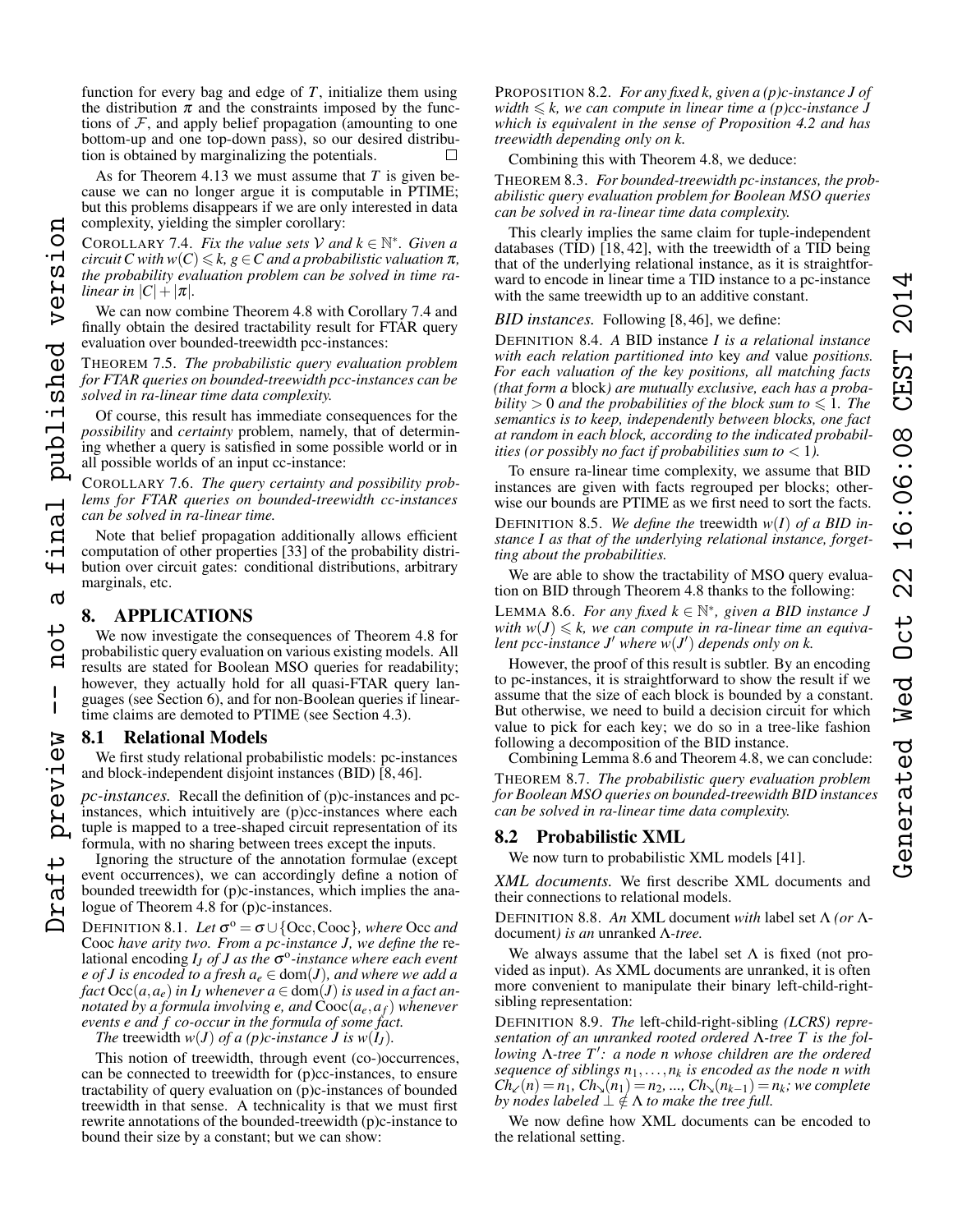DEFINITION 8.10. *Given a Λ-document D, let*  $σ<sub>Λ</sub>$  *be the relational signature with two binary predicates FC and NS (for "first child" and "next sibling"), and unary predicates P*<sup>λ</sup> *for every*  $\lambda \in \Lambda$ . The relational encoding  $I_D$  *of D is the-* $\sigma_{\Lambda}$  *instance with*  $dom(I_D) = dom(D)$ *, such that:* 

- *for any consecutive siblings*  $(n, n')$ ,  $NS(n, n')$  *holds*;
- *for every pair* (*n*,*n* 0 ) *of a node n* ∈ *D and its first child*  $\hat{D}_n \in D$  following sibling order,  $FC(n, n')$  holds;
- *for every node*  $n \in D$ , the fact  $P_{\lambda(n)}(n)$  holds.
- Unlike other relational encodings of XML [2], we have:

<span id="page-8-4"></span>LEMMA 8.11. *The relational encoding I<sup>D</sup> of an XML document D has treewidth* 1 *and can be computed in linear time.*

Importantly, the language of MSO queries $\prime$  on XML documents [44], which we now define, can be easily translated to queries on the relational encoding:

DEFINITION 8.12. *An* MSO query *on XML documents is a MSO formula where first-order variables refer to nodes and where atoms are*  $\lambda(x)$  *(x has label*  $\lambda$ *),*  $x \rightarrow y$  *(x is the parent of y), and x* < *y (x and y are siblings and x comes before y).*

published version

inal

൪

Ö

 $\mathbf{I}$ 

preview

<span id="page-8-5"></span>LEMMA 8.13. *For any MSO query q on* Λ*-documents, one can compute in linear time an MSO query q*<sup>0</sup> *on* σ<sup>Λ</sup> *such that for any*  $\Lambda$ -document D,  $D \models q$  iff  $I_D \models q'$ .

*Probabilistic XML.* We now turn to the setting of *probabilistic* XML documents, to present tractability results about probabilistic query evaluation on classes of such documents. The main variant that we study is [41]:

DEFINITION 8.14. *A* PrXMLfie *probabilistic XML document*  $D = (D', \pi)$  *is a*  $(\Lambda \sqcup \{\text{fie}\})$ *-document D' where edges from* fie *nodes to their children are labeled with a propositional formula over some set of Boolean events X, and a probabilistic valuation*  $\pi$  *mapping each*  $e \in X$  *used in D to an independent probability*  $\bar{\pi}(e) \in [0,1]$  *of being true.* Draft preview -- not a final published version

*The semantics*  $\llbracket D \rrbracket$  *of D is obtained by extending*  $\pi$  *to a probability distribution on valuations* ν *of X as usual, and defining*  $v(D)$  *for* v *to be* D<sup>'</sup> where all fie *nodes are replaced by the collection of their children with edge annotation* Φ *such that*  $v(\Phi) = t$  *(the others, and their descendants, are discarded). We require the root to have label in* Λ*.*

We encode PrXML<sup>fie</sup> documents into pc-instances:

DEFINITION 8.15. *The* pc-encoding *of a* PrXMLfie *document*  $D = (D', \pi)$  *in*  $\Lambda \sqcup \{\text{fie}\}$  *is the pc-instance*  $J_D = (J'_D, \pi')$  *with same events,*  $\pi' = \pi$ *, and where the c-instance*  $J_D^{\mu}$  *is the re*lational encoding of D' with the following annotations. NS*and FC-facts are annotated with* t*. P*<sup>λ</sup> (*n*)*-facts are annotated with the annotation* Φ *of the edge from the parent of n to n, if* Φ *exists, with* t *otherwise.*

<span id="page-8-2"></span>PROPOSITION 8.16. *For any MSO query q on* Λ*-documents, one can compute in linear time an MSO query q*<sup>0</sup> *on* σ<sup>Λ</sup> *such that for any* PrXMLfie *XML document D, for any valuation v* of *D*, letting **v**<sup>*'*</sup> be the corresponding valuation of *J*<sub>*D*</sub>, we *have that*  $v(D) \models q$  *iff*  $v'(J_D) \models q'$ .

Of course we cannot hope the pc-encoding of a PrXML<sup>fie</sup> document always has constant treewidth for it is known that for PrXMLfie, evaluating MSO queries is almost always #*P*hard ([40], Theorem 5.2). A first notion of tractability for a PrXML<sup>fie</sup> document  $D$  is the treewidth (following Definition [8.1\)](#page-7-3) of the pc-encoding of *D*. Indeed, a direct consequence of Proposition [8.16](#page-8-2) is:

<span id="page-8-8"></span>COROLLARY 8.17. *For* PrXMLfie *documents with boundedtreewidth pc-encoding, the MSO probabilistic query evalua-*

# *tion problem can be solved in ra-linear time data complexity.*

However, it is not so easy to compute the width of the relational encoding directly from the PrXML<sup>fie</sup> document, even though it can be computed in linear time if we assume that it is bounded by a constant. We now give a simpler sufficient condition for tractability, whose corresponding notion of width can be evaluated in PTIME on PrXML<sup>fie</sup> documents, even without a-priori bounds. Intuitively, the gist of this criterion is that, given a  $PrXML<sup>fie</sup> document D$ , we are looking for tree decompositions of  $J_D$  in a certain form: those which mimic exactly the LCRS representation of *JD*, with the addition of events in this fixed decomposition.

DEFINITION 8.18. *Consider a* PrXMLfie *document D with event set X and its LCRS representation D'. We say that an*  $event\ e \in X$  occurs *in a node n of D'* if e occurs in the anno*tation of the edge from the parent of n to n. For every*  $e \in X$ *,* let  $D'_e$  be the smallest connected subtree of  $D'$  that covers *all nodes where e occurs. The* event scope *S*(*n*) *of a node*  $n \in D'$  is  $\{e \in X \mid n \in D'_e\}$ . The event scope width *of D* is  $w_s(D) := \max_{n \in D} |S(n)|$ .

<span id="page-8-6"></span>PROPOSITION 8.19. *For any* PrXMLfie *document D, we have*  $w(J_D) \leq w_s(D) + 1.$ 

<span id="page-8-3"></span>COROLLARY 8.20. *For* PrXMLfie *documents with bounded event scope, the MSO probabilistic query evaluation problem on* PrXMLfie *has ra-linear data complexity.*

Bounded event scope width is a strictly weaker condition than bounded treewidth of the pc-encoding: in some situations, the minimal-width tree decomposition of the XML document has smaller width than the straightforward one.

<span id="page-8-7"></span>PROPOSITION 8.21. *There exists a family of* PrXMLfie *documents*  $D_n$  *such that*  $w(J_{D_n}) \leq 4$  *but*  $w_s(D_n)$  *is not bounded.* 

<span id="page-8-9"></span>As a consequence of Corollary [8.20,](#page-8-3) we obtain the MSO tractability over the PrXML<sup>mux,ind</sup> model [41] (definitions and details in appendix), a result that was previously proved in [16]: PROPOSITION 8.22. *The MSO query evaluation problem on* PrXMLmux,ind *has ra-linear time data complexity.*

# <span id="page-8-0"></span>9. SEMIRING PROVENANCE

Our main theorem in Section [4](#page-3-0) described how to build, from a Boolean query *q* and cc-instance *J*, a Boolean circuit *C* on *J*inp which describes exactly the possible worlds of *J* which satisfy *q*. So, in a sense, *C* records the dependency of the query result on  $J_{\text{inp}}$ ; we can use it, e.g., to test whether *q* still holds when changing the valuation.

This is reminiscent of *semiring provenance* [30], which provides a framework to annotate query results with an expression describing how they depend from the input tuples. This section studies under which hypotheses we can generalize our results to a semiring-based provenance construction.

For simplicity, we limit ourselves to constant-free Boolean queries, but the distinction is inessential: for a non-Boolean query, for instance, we can always consider each possible output tuple (there are polynomially many) and build a provenance representation for that tuple.

# <span id="page-8-10"></span>9.1 Definitions

The main difference between our setting and that of semiring provenance is our use of *negation*. Negation can occur in the circuit of the cc-instance, and it is also needed in our construction of the run circuit, intuitively because the query itself may use negation. Yet, negation is hard to incorporate to semiring-based provenance constructions [4, 26].

We will accordingly require that the circuit of cc-instances

<span id="page-8-1"></span> $7$ MSO subsumes other languages such as tree-pattern queries [3].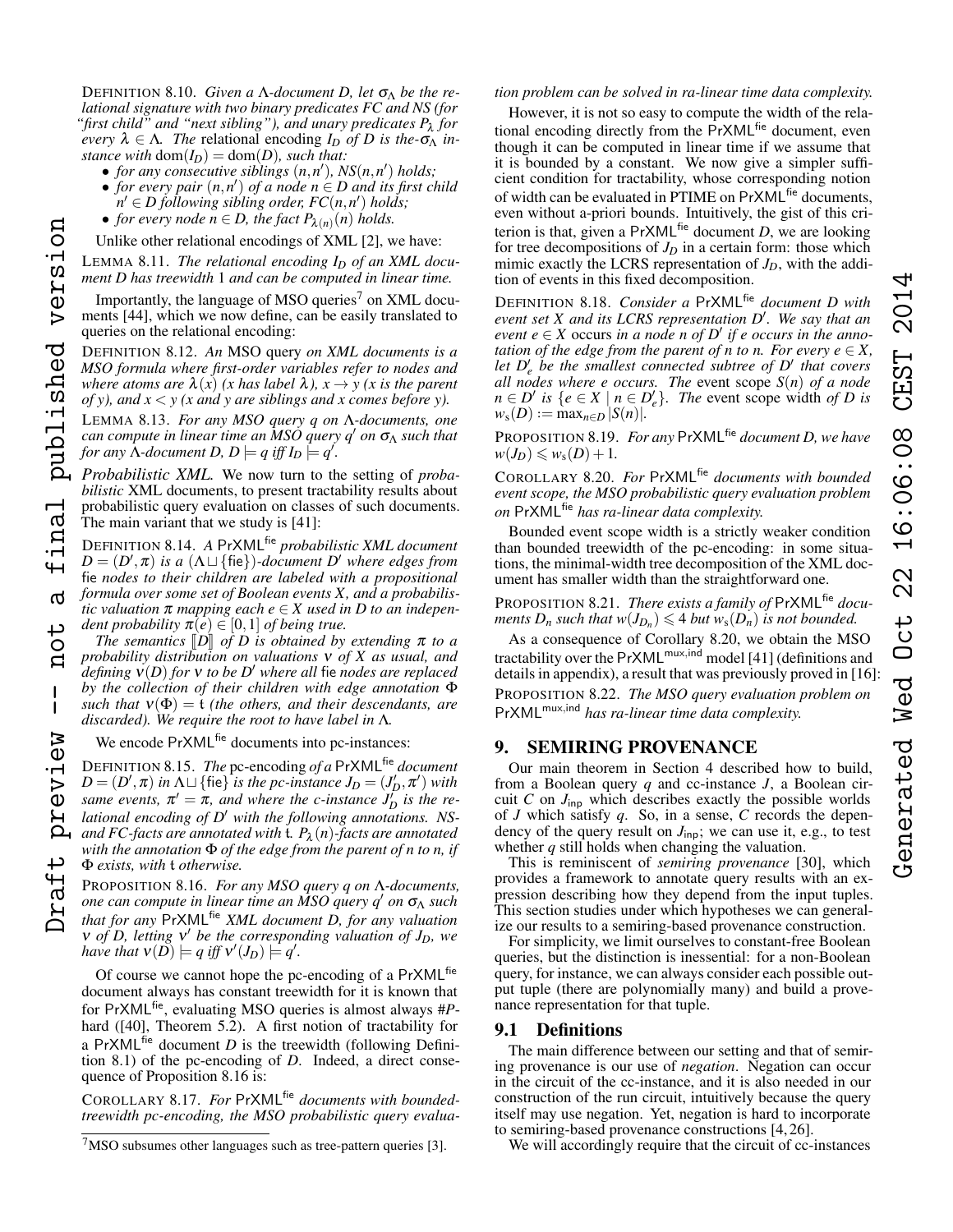DEFINITION 9.1. *A Boolean query q is* monotone *if for every instance I and subinstance*  $J \subseteq I$ *, if*  $I \models q$  then  $J \models q$ *. Given a monotone query q and instance I, we can define the (possibly empty) set*  $\widehat{q}(I)$  *of minimal subinstances*  $J \subseteq I$  *such that*  $J \models q$ .

Examples of monotone queries are CQs and UCQs.

version

published

inal

 $\sigma$ 

 $\overline{C}$  $\mathbf{a}$ 

 $\mathbf{I}$ 

preview

We now recall the usual definition of *commutative semirings* (all semirings we consider are commutative), and a corresponding notion of circuits:

DEFINITION 9.2. *A* commutative semiring *is a set K with two binary operations*  $\bigoplus_K$  *and*  $\otimes_K$  *and two distinguished elements*  $0_K$  *and*  $1_K$ *, such that*  $(K, \bigoplus_K)$  *is a commutative monoid with identity element* 0*K,* (*K*,⊗*K*) *is a commutative monoid with identity element* 1*K, multiplication distributes over addition, and*  $0_K \otimes_K a = 0_K$  *for all*  $a \in K$ *. We often drop subscripts for brevity.* Draft preview -- not a final published version

*A K*-circuit *for semiring*  $(K, \oplus, \otimes, 0_K, 1_K)$  *is a circuit with one domain K (that is,*  $\mathcal{D}_K = \{K\}$ ), and whose gates are bi*nary gates* ⊗ *and* ⊕ *corresponding to the two operations of the semiring (seen as functions, i.e.,*  $\oplus$ ,  $\otimes$  :  $K \times K \rightarrow K$ *) and constant gates* 0 *and* 1*.*

The most general possible semiring to consider for semiring provenance is:

DEFINITION 9.3 [30]. *We define the* positive algebra provenance semiring N[*X*] *for a set X of variables as the semiring*  $(N[X], +, \times, 0, 1)$  *of polynomials with variables in X, with addition and product on polynomials in the usual sense.*

However, by contrast, our definitions and results will be limited to *absorptive semirings*:

DEFINITION 9.4. *A commutative semiring K is* absorptive *if, for every a,b*  $\in$  *K, we have a*  $\oplus$   $(a \otimes b) = a$ .

<span id="page-9-0"></span>We now define a notion of semiring provenance of a query: DEFINITION 9.5. *For a semiring K, we define K-instances as instances annotated by K in the usual way (Definition [5.1\)](#page-5-2).*

*Given an absorptive semiring K, a monotone query q and a K-instance I, the* provenance *of q on I for K is defined as the following value (in K):*  $W_K(q, I) = \bigoplus_{J \in \widehat{q}(I)} \bigotimes_{F \in J} \alpha(F)$ *.* 

This definition applies to *any* monotone query, no matter the language. It contrasts with the more "operational" semiring provenance constructions which apply to the positive relational algebra, to Datalog, etc. Yet this definition, though natural, has limitations:

<span id="page-9-2"></span>EXAMPLE 9.6. *Consider the CQ*  $\exists xyz R(x,y)R(x,z)$ *, the instance*  $I = \{R(a,b)\}\$  *whose fact is annotated by x, and*  $K =$  $N[x]$ *. We have*  $\hat{q}(I) = \{I\}$  *and*  $W_{N[x]}(q, I) = x$  *rather than*  $x \otimes x$  *as would be expected as would be expected.*

To work around this problem, we generalize Definition [9.5](#page-9-0) to minimal subinstances which are *multisets* of facts of the original instance. This allows us to represent that multiple "copies" of a fact may be needed to satisfy a query, while remaining fully general with respect to the query language. This requires several definitions:

DEFINITION 9.7. *A* multiset *is a function M from a finite* domain *(or support)* dom(*M*) *to* N *. We define the relation*  $M \subseteq M'$  if  $dom(M) \subseteq dom(M')$  *and for all*  $s \in dom(M)$  *we have*  $M(s) \leq M'(s)$ . We write  $x \in M$  to mean that  $M(x) > 0$ .

*A* multi-instance *I is a multiset of facts on* dom(*I*)*. Where necessary to avoid confusion, we call the ordinary instances* set-instances*. A K*-multi-instance *I is a multi-instance where every fact F of the support of I is annotated by some value*  $\alpha(F) \in K$  (in addition to the multiplicity  $I(F)$ ). A multiquery *q (as opposed to a* set-query*) is a function from multiinstances to*  $\{t, f\}$ *; given a multi-instance I, we write*  $I \models q$  *if*  $q(I) = t$ .

*We say that J is a* multi-subinstance *of a multi-instance I if*  $J \subseteq I$  (as multisets). We say that  $J$  is a multi-subinstance *of a set-instance I if* dom(*J*) *is a subset of I. In other words, the multiplicities of the facts of set-instances should be seen as arbitrarily large (*not *equal to* 1*).*

*A multi-query q is* monotone *if for all multi-instances I and J,*  $I \models q$  *and*  $J \supseteq I$  *imply*  $J \models q$ *. For an instance or multi-instance I, we define the set (of multi-instances)*  $\hat{q}(I)$ *as the minimal multi-subinstances*  $J \subseteq I$  *such that*  $J \models q$ .

We can show using Dickson's lemma [21]:

<span id="page-9-1"></span>LEMMA 9.8. *For every (multi-)instance I and monotone multiquery q,*  $\hat{q}(I)$  *is finite.* 

<span id="page-9-3"></span>In this context, we can restate our definition of provenance: DEFINITION 9.9. *Given an absorptive semiring K, a monotone multi-query q and a K-(multi-)instance I, the* provenance *of q on I for K is*  $W_K(I,q) = \bigoplus_{J \in \widehat{q}(I)} \bigotimes_{F \in J} \alpha_J(F)^{J(F)}$ , where *the exponent denotes iterated multiplication by* ⊗*K.*

Note that the sum is finite by Lemma [9.8](#page-9-1) (and the product is finite as well) so there is no need to make assume anything more about the semiring. The definition of provenance for multi-queries allows us to fix the problem of Example [9.6](#page-9-2) if we see *q* as a multi-query which accepts the multisubinstance  $\{R(a,b), R(a,b)\}$ , but not  $\{R(a,b)\}$ . (We stress that the multiplicity of  $R(a, b)$  in *I* must be thought of as infinite, not 1.) However, our restriction to absorptive semirings still makes our provenance unable to keep track of how many times, e.g., the query can be derived from the same multisubinstance, because absorptivity implies the involutivity of addition ( $a \oplus a = a$ , taking  $b = 1$  in the absorptivity axiom).

Of course, if we are willing to impose the involutivity of product in our semiring *K* ( $a \otimes a = a$  for all  $a \in K$ ) then the problem of Example [9.6](#page-9-2) no longer occurs; and the above definition for a multi-query *q* becomes essentially equivalent to Definition [9.5](#page-9-0) for an related set-query *q*.

We now return to an operational definition of provenance and explain the connection with Definition [9.9.](#page-9-3) To our knowledge, the most expressive query language that has a wellestablished semiring provenance construction is Datalog (see [30], Definition 5.1); and that definition matches ours:

<span id="page-9-5"></span>PROPOSITION 9.10. *For any Datalog program P, one can compute a monotone multi-query q<sup>P</sup> such that, for every absorptive semiring K and (multi-)instance I,*  $W_K(q_P, I)$  *is the provenance of P on I for K in the sense of [30].*

Of course, this result generalizes to more restricted languages, such as CQs or UCQs, that can be seen as Datalog programs. However our definition of provenance, while restricted to absorptive semirings, can represent the provenance of *arbitrary* monotone multi-queries.

## <span id="page-9-6"></span>9.2 Main provenance result and consequences

We now prove that our notion of provenance can be efficiently computed for FTAR multi-queries and absorptive semirings. Informally (see Appendix for details), FTAR multiqueries are the queries testable by automata on  $fct_k(\sigma)$ -trees with nodes annotated with multiplicity *up to p*, for some fixed *p*, ensuring that the alphabet is finite.

<span id="page-9-4"></span>THEOREM 9.11. *Recall Definition [5.1](#page-5-2) of K-cc-instances. Let q be a monotone FTAR multi-query, K an absorptive semir-* $\lim_{k \to \infty}$  *ing, and*  $k \in \mathbb{N}^*$ *. For any K-cc-instance J of treewidth*  $\leq k$ *, one can compute in time linear in* |*J*| *a K-circuit C with*  $C_{\text{inp}} = J_{\text{inp}}$  *and a distinguished gate g of C such that for any valuation*  $v$  *of*  $J_{\text{inp}}$ *,*  $v(C)(g) = W_K(q, v(J))$ *, and the treewidth*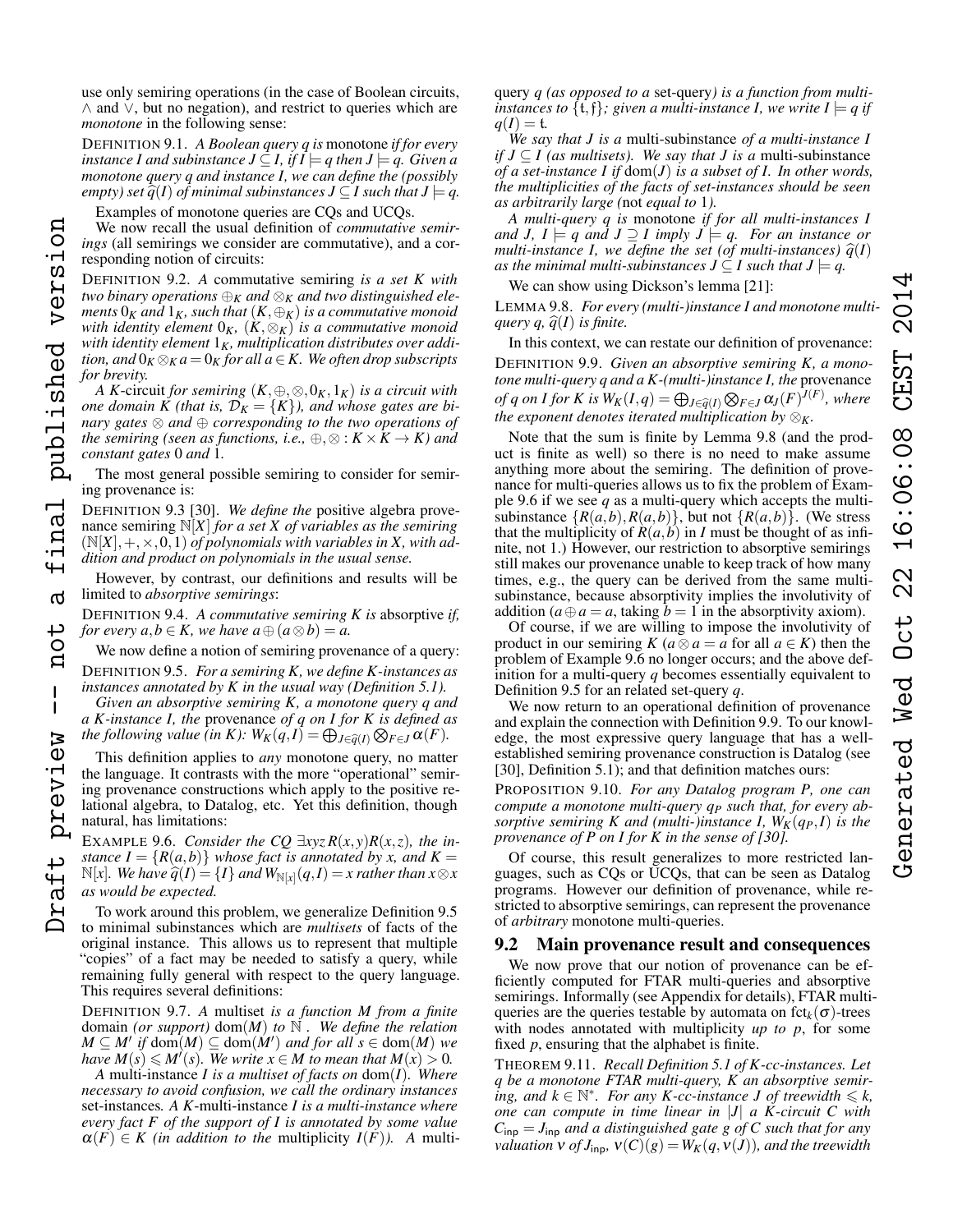# *of C only depends on q and k.*

In particular, this result implies that the provenance of *q* on a *K-instance I* can be represented as a bounded-treewidth circuit (take the  $K$ -cc-instance  $J$  with a trivial circuit that maps each fact of *I* to a dedicated input gate).

*Proof sketch.* We first connect the monotonicity of *q* to a notion of monotonicity for non-deterministic tree automata, connect multi-subinstances to a notion of subencodings, and Draft preview -- not a final published version introduce provenance for automata on encodings matching that of queries on instances. We then construct a *provenance circuit*, an analogue of a run circuit that uses only semiring operations, intuitively introducing one gate per automaton state and node. We last use Lemmas [5.8](#page-5-3) and [5.3](#page-5-4) to connect it with the original cc-instance circuit.  $\Box$ 

# We conclude by answering two natural questions:

*Which monotone multi-queries are FTAR?* We defer to future work a more general study, but prove that at least UCQs are, either when seen as a Datalog program or (equivalently) seeing them as the multi-query where a CQ match requires an instance fact to appear at least as many times as the number of atoms which match to it. So Theorem [9.11](#page-9-4) applies to the provenance of UCQs (for any absorptive semiring).

<span id="page-10-1"></span>PROPOSITION 9.12. *Let q be a UCQ. The corresponding multi-query defined via Proposition [9.10](#page-9-5) through a direct encoding of q to Datalog is FTAR.*

However, when we are not interested in multiplicity and are ready to impose  $x \otimes x = x$  in *K*, for instance for  $K =$ PosBool $[X]$  [30], it is clear that all FTAR set-queries are FTAR when seen as multi-queries that only distinguish multiplicities 0 and  $> 0$ . Hence, Theorem [9.11](#page-9-4) also applies to monotone FTAR set-queries, for the provenance of Definition [9.5.](#page-9-0) For relational instances, this relates to *why-provenance* [13, 14], as the resulting circuit intuitively describes the minimal subinstances of *I* where the query holds.

*Which semirings are absorptive?* Examples of absorptive semirings, in addition to PosBool[*X*], are the *security semiring*  $[5, 23]$  computing the security clearance required to see query results, the *fuzzy semiring* (see e.g. [4]) computing the minimal fuzziness value that must be tolerated in a fact, and the *tropical semiring* (see e.g. [20]) computing the minimal cost of a multi-subinstance satisfying the query. In all but the last one,  $a \otimes a = a$  holds for all  $a \in K$ .

A key insight [20] is that provenance for any absorptive semiring can be obtained as the specialization, by a unique semiring homomorphism, of the provenance for the most general semiring Sorp $[X]$ , defined as the quotient of  $N[X]$  by the smallest equivalence relation that performs absorptivity simplifications. (See Appendix for details.)

# <span id="page-10-0"></span>10. RELATED WORK

*Bounded treewidth.* From the original results [17, 22] on linear-time data complexity of MSO evaluation on bounded treewidth structures, work such as [6] has investigated counting problems, including applications to probability computation (there, on graphs). In this context, a recent paper [11] is perhaps closest to ours, as it shows the linear-time data complexity of evaluating an MSO query on a bounded-treewidth probabilistic network (analogous to a circuit). The angle is different, however, as the work thinks of queries *over the network*, not over an instance annotated with the network, so the connection to probabilistic database frameworks is not immediately obvious. Perhaps more importantly, such works do not decouple the computation of a bounded-treewidth *lineage* of the query and the *application* of probabilistic inference on this lineage, as we do. We argue that this makes

our proof more modular, and that the circuit representation of the lineage has independent interest, as is shown by our link with provenance. We also note counting results from another approach [45] on bounded-treewidth structures, based on monadic Datalog, but they do not address probability computation.

*Probabilistic databases.* A well-known line of work has investigated the tractability of probabilistic query evaluation on the tuple-independent (TID) relational model. Following [37], a first approach is the "extensional" one, which evaluates probabilities on the query plan; it is restricted to *safe* (or *hierarchical*) queries [24], which were later characterized [18, 19]. The "intensional" approach is closer to ours: it computes a lineage of the query and evaluates its probability via general purpose methods. While applicable to all databases, it is slower in practice [37], and tractability depends on the resulting lineage. Example of tractable lineage classes are read-once formulas [49], or more generally those with bounded *expression treewidth* [38]; the latter relates to our setting as the expression treewidth of a formula is the minimal treewidth of a circuit that represents it. Such works give conditions to ensure tractability of the lineage [38, 39], but only based on the query (e.g., the safe queries), not the instance; and they are limited to the TID model, and to CQs or UCQs. Of course, if the lineage of an arbitrary query happens to be tractable on the instance, this can be useful in practice [49]; both [49] and [47] propose characterizations, dependent on the data, for CQ without self-joins to have readonce lineage on the TID model. Our approach deals with a much larger class of queries, and a much richer probabilistic model, and proposes efficient probability evaluation even when the lineage is not read-once but bounded-treewidth. We leave for future work to investigate how our results relate to those of [49] and [47].

Other works [48] have considered probabilistic database models annotated with graphical models. Those are very related to pcc-instances, as circuits can be seen as a special case of graphical models; but once again there are no guarantees of tractability of the lineage from conditions on the data.

*Provenance.* Our study of provenance is inspired by the usual context of semiring provenance [30]. The closest work that we are aware of, which introduces the  $\text{Sorp}[X]$  semiring and circuits for provenance, is [20]. However, to our knowledge, our definition of absorptive provenance for expressive query languages is new, as is our study of provenance for bounded-treewidth instances.

# 11. CONCLUSION

The main lesson of the current work is that, by the simple mechanism of automaton instrumentation, we are able to combine existing techniques for tree decomposition of instances, compilation of queries to automata, and probabilistic inference on bounded-treewidth networks. Further, we have illustrated a connection between provenance in absorptive semirings and our circuit representation of the possible worlds where the query holds, shedding light on how provenance can be understood when evaluating queries on tree decompositions using tree automata.

*Future work.* A first direction for future work would be to investigate whether boundedness for our notion of treewidth is in some sense "necessary" for tractability, or if it is also implied by weaker assumptions such as bounded clique-width or hypertree width [27].

Our tractability results could be refined in multiple ways: a more subtle analysis of the complexity of enumeration for non-Boolean queries, as in [22], or finer combined complex-

version

published

inal

൪

ىب Ő  $\mathbf{a}$ 

 $\mathbf{I}$ 

preview

**Craft**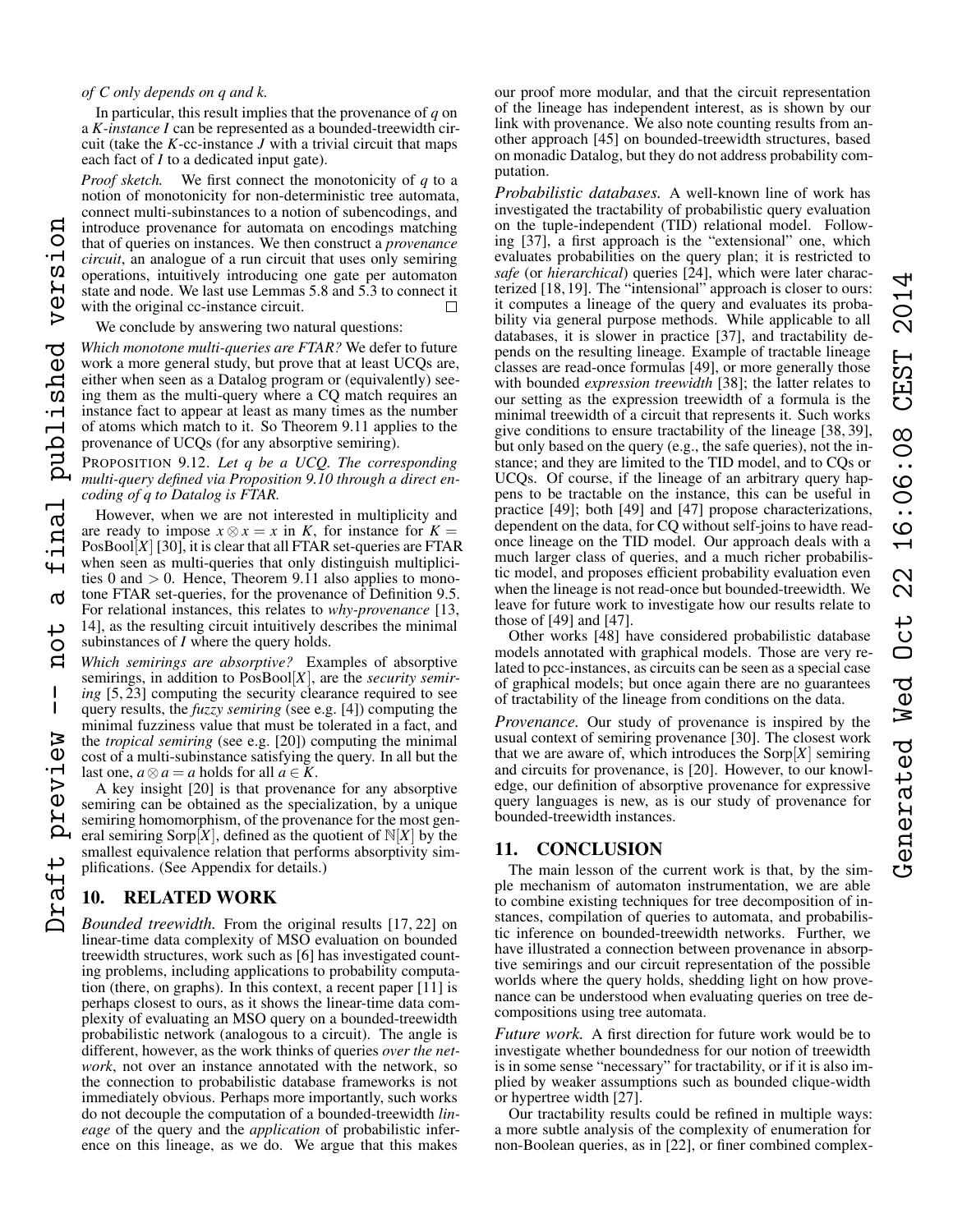ity results if we follow existing work and assume restrictions on the query [39]. We could also, e.g., study combined complexity for XML documents and automata, to try to capture and generalize the corresponding results of [16].

Last, the practical relevance of our work should be investigated. To which extent is the treewidth real-world probabilistic data smaller than the instance size? Is it possible to combine existing practical techniques to compile query to automata, compute tree decompositions of instances, and perform fast, possibly approximate, belief propagation? We expect that such techniques would in practice run much faster than the theoretical bounds (i.e., not compute the entire automaton, find quickly a tree decomposition of non-minimal width, use sampling, etc.); it would be interesting to determine whether "on the fly" automaton instrumentation could be performed in such contexts. Draft preview -- not a final published version

# 12. REFERENCES

version

final published

 $\sigma$ 

not

 $\mathbf{I}$  $\overline{\phantom{a}}$ 

Draft preview

- [1] S. Abiteboul, R. Hull, and V. Vianu. *Foundations of Databases*. Addison-Wesley, 1995.
- [2] A. Amarilli and P. Senellart. On the connections between relational and XML probabilistic data models. In *BNCOD*, 2013.
- [3] S. Amer-Yahia, S. Cho, L. V. Lakshmanan, and D. Srivastava. Minimization of tree pattern queries. *SIGMOD Record*, 30(2), 2001.
- [4] Y. Amsterdamer, D. Deutch, and V. Tannen. On the limitations of provenance for queries with difference. In *TaPP*, 2011.
- [5] Y. Amsterdamer, D. Deutch, and V. Tannen. Provenance for aggregate queries. In *PODS*, 2011.
- [6] S. Arnborg, J. Lagergren, and D. Seese. Easy problems for tree-decomposable graphs. *J. Algorithms*, 12(2), 1991.
- [7] V. Bárány, B. ten Cate, and M. Otto. Queries with guarded negation. *PVLDB*, 5(11), 2012.
- [8] D. Barbará, H. Garcia-Molina, and D. Porter. The management of probabilistic data. *TKDE*, 4(5), 1992.
- [9] C. M. Bishop. Graphical models. In *Pattern Recognition and Machine Learning*, chapter 8. Springer, 2006.
- [10] H. L. Bodlaender. A linear-time algorithm for finding tree-decompositions of small treewidth. *SIAM J. Comput.*, 25(6), 1996.
- [11] M. H. L. Bodlaender. Probabilistic inference and monadic second order logic. In *IFIP TCS*, 2012.
- [12] P. Bourhis, M. Krötzsch, and S. Rudolph. Query containment for highly expressive datalog fragments. *CoRR*, abs/1406.7801, 2014.
- [13] P. Buneman. Curated databases. In *ECDL*, 2009.
- [14] P. Buneman, S. Khanna, and W.-C. Tan. Why and where: A characterization of data provenance. In *ICDT*. Springer, 2001.
- [15] S. Chaudhuri and M. Y. Vardi. On the equivalence of recursive and nonrecursive datalog programs. In *PODS*, 1992.
- [16] S. Cohen, B. Kimelfeld, and Y. Sagiv. Running tree automata on probabilistic XML. In *PODS*, 2009.
- [17] B. Courcelle. Graph rewriting: An algebraic and logic approach. In *Handbook of Theoretical Computer Science*. Elsevier, 1990.
- [18] N. Dalvi and D. Suciu. Efficient query evaluation on probabilistic databases. *VLDBJ*, 16(4), 2007.
- [19] N. Dalvi and D. Suciu. The dichotomy of probabilistic inference for unions of conjunctive queries. *J. ACM*, 59(6), 2012.
- [20] D. Deutch, T. Milo, S. Roy, and V. Tannen. Circuits for Datalog provenance. In *ICDT*, 2014.
- [21] L. E. Dickson. Finiteness of the odd perfect and primitive abundant numbers with n distinct prime factors. *American J. Math.*, 1913.
- [22] J. Flum, M. Frick, and M. Grohe. Query evaluation via tree-decompositions. *J. ACM*, 49(6), 2002.
- [23] J. N. Foster, T. J. Green, and V. Tannen. Annotated XML: queries and provenance. In *PODS*, 2008.
- [24] N. Fuhr and T. Rölleke. A probabilistic relational algebra for the integration of information retrieval and database systems.

*TOIS*, 15(1), 1997.

- [25] F. Gécseg and M. Steinby. *Tree Automata*. Akadéniai Kiadó, Budapest, Hungary, 1984.
- [26] F. Geerts and A. Poggi. On database query languages for k-relations. *J. Applied Logic*, 8(2), 2010.
- [27] G. Gottlob, N. Leone, and F. Scarcello. Hypertree decompositions: A survey. In *Mathematical Foundations of Computer Science*. Springer, 2001.
- [28] E. Grädel. Efficient evaluation methods for guarded logics and datalog lite. In *LPAR*, 2000.
- [29] E. Grädel, C. Hirsch, and M. Otto. Back and forth between guarded and modal logics. *TOCL*, 3(3), 2002.
- [30] T. J. Green, G. Karvounarakis, and V. Tannen. Provenance semirings. In *PODS*, 2007.
- [31] T. J. Green and V. Tannen. Models for incomplete and probabilistic information. In *IIDB*, 2006.
- [32] J. Hastad. The shrinkage exponent of de Morgan formulas is 2. *SIAM J. Comput.*, 27(1), 1998.
- [33] C. Huang and A. Darwiche. Inference in belief networks: A procedural guide. *Int. J. Approximate Reasoning*, 1996.
- [34] J. Huang, L. Antova, C. Koch, and D. Olteanu. MayBMS: a probabilistic database management system. In *SIGMOD*, 2009.
- [35] T. Imielinski and W. Lipski, Jr. Incomplete information in relational databases. *J. ACM*, 31(4), 1984.
- [36] R. Jampani, F. Xu, M. Wu, L. L. Perez, C. M. Jermaine, and P. J. Haas. MCDB: a Monte Carlo approach to managing uncertain data. In *SIGMOD*, 2008.
- [37] A. K. Jha, D. Olteanu, and D. Suciu. Bridging the gap between intensional and extensional query evaluation in probabilistic databases. In *EDBT*, 2010.
- [38] A. K. Jha and D. Suciu. On the tractability of query compilation and bounded treewidth. In *ICDT*, 2012.
- [39] A. K. Jha and D. Suciu. Knowledge compilation meets database theory: Compiling queries to decision diagrams. *Theory Comput. Syst.*, 52(3), 2013.
- [40] B. Kimelfeld, Y. Kosharovsky, and Y. Sagiv. Query efficiency in probabilistic XML models. In *SIGMOD*, 2008.
- [41] B. Kimelfeld and P. Senellart. Probabilistic XML: Models and complexity. In Z. Ma and L. Yan, editors, *Advances in Probabilistic Databases for Uncertain Information Management*. Springer, 2013.
- [42] L. V. S. Lakshmanan, N. Leone, R. B. Ross, and V. S. Subrahmanian. ProbView: A flexible probabilistic database system. *TODS*, 22(3), 1997.
- [43] S. L. Lauritzen and D. J. Spiegelhalter. Local computations with probabilities on graphical structures and their application to expert systems. *J. Royal Statistical Society. Series B*, 1988.
- [44] F. Neven and T. Schwentick. Query automata over finite trees. *TCS*, 275(1), 2002.
- [45] R. Pichler, S. Rümmele, and S. Woltran. Counting and enumeration problems with bounded treewidth. In *Logic for Programming, Artificial Intelligence, and Reasoning*, 2010.
- [46] C. Ré and D. Suciu. Materialized views in probabilistic databases: for information exchange and query optimization. In *VLDB*, 2007.
- [47] S. Roy, V. Perduca, and V. Tannen. Faster query answering in probabilistic databases using read-once functions. In *ICDT*, 2011.
- [48] P. Sen and A. Deshpande. Representing and querying correlated tuples in probabilistic databases. In *ICDE*, 2007.
- [49] P. Sen, A. Deshpande, and L. Getoor. Read-once functions and query evaluation in probabilistic databases. *PVLDB*, 3(1-2), 2010.
- [50] D. Suciu, D. Olteanu, C. Ré, and C. Koch. *Probabilistic Databases*. Morgan & Claypool, 2011.
- [51] J. W. Thatcher and J. B. Wright. Generalized finite automata theory with an application to a decision problem of second-order logic. *Math. systems theory*, 2(1), 1968.
- [52] W. Thomas. "Languages, Automata, and Logic". In G. Rozenberg and A. Salomaa, editors, *Handbook of Formal Languages*, volume 3, chapter 7. Springer, 1997.
- [53] I. Wegener. *The Complexity of Boolean Functions*. Wiley, 1991.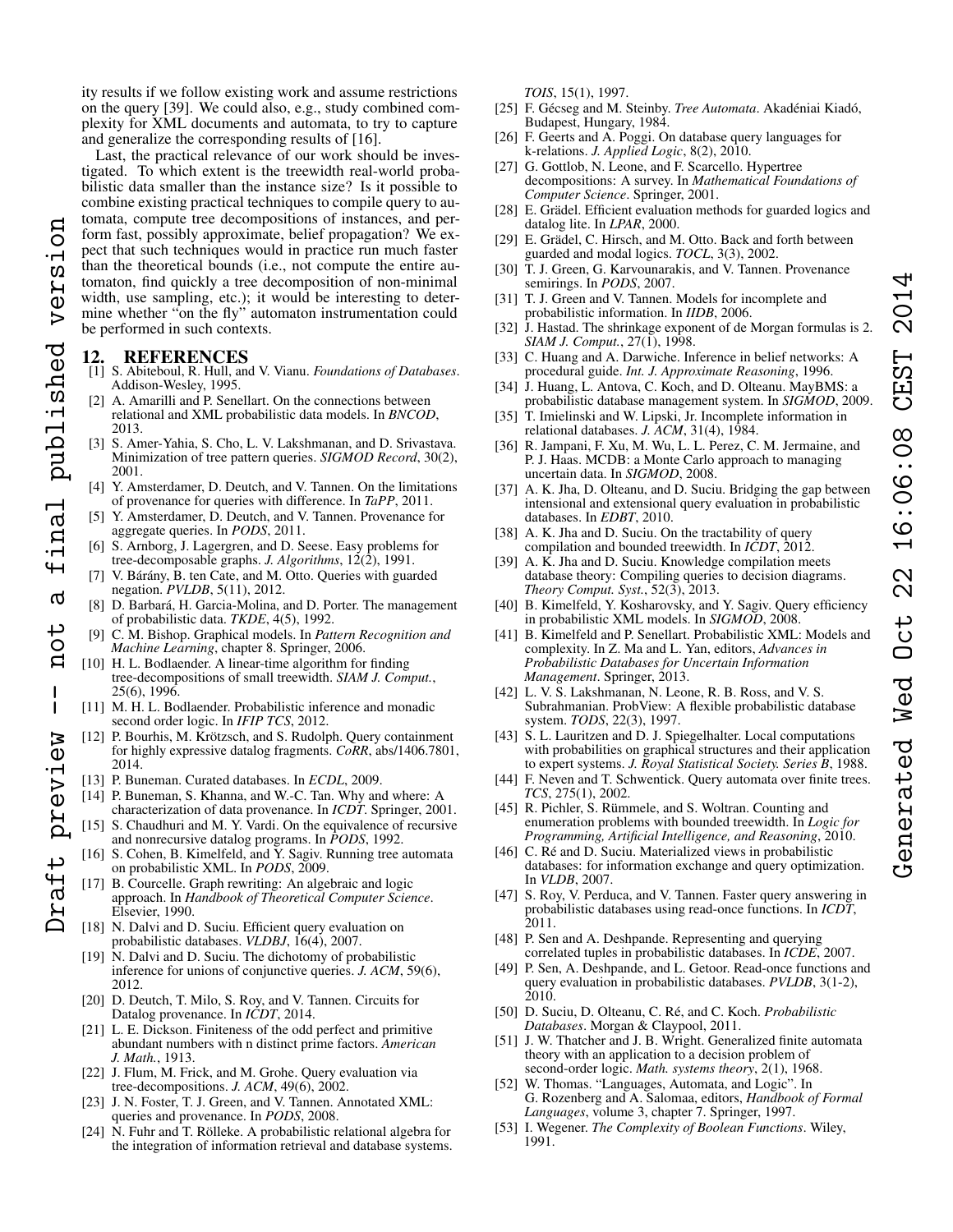# 16:06:08 CEST 2014 Generated Wed Oct 22 16:06:08 CEST 2014Oct 22 Generated Wed

# APPENDIX

# A. PROOFS FOR SECTION [3](#page-2-0) (TECHNICAL PRELIMINARIES)

LEMMA [3.4.](#page-2-3) *From a tree decomposition T of width k of a* σ*-structure I, one can compute in linear time a tree encoding E of width k of I with a bijection from the facts of I to the non-empty nodes of E.*

*Proof.* Fix the  $\sigma$ -structure *I* and its tree decomposition *T* of width *k*. Informally, we build *E* by walking through the decomposition  $T$  and copying it by enumerating the new facts in the domain of each bag of  $T$  as a chain of nodes in  $E$ , picking the labels in  $fct_k(\sigma)$  so that the elements shared between a bag and its parent in *T* are retained, and the new elements are chosen so as not to overlap with the parent node. Overlaps between one node and a non-parent or non-child node are irrelevant.

Formally, we proceed as follows. We start by precomputing a mapping that indicates, for every tuple a of *I* such that some fact  $R(a)$  holds in *I*, the topmost bag node(a) of *T* such that  $a \subseteq dom(node(a))$ . This can be performed in linear time by Lemma 3.1 of [FFG02]. Then, we label the tree decomposition *T* with the facts of *I* as follows: for each fact  $F = R(a)$  of *I*, we add *F* to the label of  $node(a)$ .

Now, to encode a bag *b* of *T*, consider  $b_p$  the parent of *b* in *T* and partition dom(*b*) =  $d_0 \sqcup d_n$  where  $d_0$  are the *old elements* already present in dom( $b_p$ ), and  $d_n$  are the *new elements* that did not appear in dom( $b_p$ ). (If *b* is the root, then  $d_o = \emptyset$  and  $d_n = \text{dom}(b)$ .) Under a specific node  $(d_p, n_p)$  in *E*, with a bijection  $f_p$  from  $\text{dom}(b_p)$  to  $d_p$ , choose a domain *d* of size  $|\text{dom}(b)|$ over the fixed  $a_1, \ldots, a_{2k+2}$  whose intersection with  $f_p(\text{dom}(b_p))$  is exactly  $f_p(d_o)$  (this is possible, as there are  $2k+2$  elements to choose from and  $|\text{dom}(b_p)| \leq k+1$ ) and extend the bijection  $f_p$  to  $f$  so that it maps dom(*b*) to *d*. At the root, choose an arbitrary bijection. Now, encode *b* as a chain of nodes in *E* labeled with  $(d, s_i)$  where each  $s_i$  encodes one of the facts in the label of *b* (thus defining the bijection from *I* to the non-empty nodes of *E*). If there are zero such facts, create a  $(d, 0)$  zero-fact node instead, rather than creating no node. Recursively encode the children of *b* (if any) in *T*, under this chain of nodes in *E*. Add zero-fact  $(0, 0)$  child nodes so that each non-leaf node has exactly two children. We assume that all arbitrary choices are done in a consistent manner so that the process is deterministic.

# B. PROOFS FOR SECTION [4](#page-3-0) (GENERAL MODEL AND MAIN RESULT)

PROPOSITION [4.2.](#page-3-1) *For any (p)c-instance J, one can compute in linear time a (p)cc-instance J' whose inputs are the variables X* of *J*, such that for any valuation  $v$  of  $X$ ,  $v(J) = v(J')$  (and, for the probabilistic version,  $Pr_J(v) = Pr_{J'}(v)$ ).

*Proof.* We first show the result for c-instances. Create one input gate  $g_x$  per variable  $x$ , and create for each tuple a Boolean circuit that represents the formula that annotates that tuple (in linear time in the annotation of the tuple). Map the tuple to the distinguished function gate of this circuit. It is clear that for a valuation  $v$  the possible world of *J* and  $J'$  is the same. The same argument applies to pc-instances, taking  $\pi'_{J}(g_{x}) := \pi_{J}(x)$  for every variable *x*.

PROPOSITION [4.14.](#page-5-5) *There is a fixed CQ q such that the probabilistic query evaluation for q is #P-hard even when input pccinstances*  $J = (I, C, \varphi, \pi)$  *are restricted by imposing*  $w(I) = w(C) = 1$ .

*Proof.* We show a reduction from the problem of determining the probability of a propositional formula given as a monotone 2-DNF (disjunctive normal form with only positive literals, and two variables per disjunct). This problem itself is hard by an immediate (Turing) reduction from #MONOTONE-2SAT, the same problem for monotone 2-CNF formulae: to compute the probability of a 2-CNF *F*, build its 2-DNF negation using de Morgan's rule, replace each literal  $\neg x$  by *x* and change the probability of each variable from *p* to  $1 - p$ . The resulting negation has probability  $1 - P$ , where *P* is the probability of the original formula *F*, and it is a 2-DNF of positive literals.

Consider a monotone 2-DNF formula  $F = \bigvee_{1 \leq i \leq n} (c_i^1 \wedge c_i^2)$ , and the fixed conjunctive query  $q : \exists x y z A(x, y) \wedge B(y, z)$ . We encode *F* to a pc-instance: let dom( $\hat{I}$ ) be *a*,  $b_i$  and  $c_i$  for  $1 \leq i \leq n$ , create one Boolean variable  $e_x$  per variable *x* in *F* with the same probability as the variable, and let  $\tilde{I}$  be one fact  $A(a,b_i)$  with annotation  $e_{c_i^1}$  and one fact  $B(b_i,c_i)$  with annotation  $e_{c_i^2}$  for

 $1 \leq i \leq n$ . It is immediate that to each valuation v of the variables of *F* corresponds a valuation v' of the events of  $\hat{I}$  with the same probability, and we have  $v(F) = t$  iff  $c_i^1 \wedge c_i^2$  is true for some *i* which occurs iff some  $A(a,b_i), B(b_i,c_i)$  occurs in  $v'(I_F)$ , i.e.,  $v'(\hat{i}) \models q$ , so that the probability of *F* is  $q(\hat{i})$ . Now, use the construction of the proof of Proposition [4.2](#page-3-1) to encode  $\hat{i}$  into a pcc-instance  $\hat{J} = (I, C, \varphi, \pi)$ . The circuit *C* has treewidth 1: indeed, it does not contain any wire, just input gates. The instance *I* has treewidth 1 as it is a tree. has treewidth 1 as it is a tree.

# C. PROOFS FOR SECTION [5](#page-5-0) (PROOF OF MAIN RESULT)

*Lifting to annotated relations.* Theorem [4.13](#page-4-1) is stated for cc-instances, but for the proof we see them as  $\{t, f\}$ -cc-instances. However, those two notions of instances differ as in the first case the "false" facts are removed whereas in the second they are kept (and annotated with "false"). We start by showing that this difference is inessential.

DEFINITION C.1. *For any k-fact*  $\tau = (d, s) \in \text{fct}_k(\sigma)$ *, we define the neutered k-fact*  $\tau = (d, \emptyset)$ *. In particular, if*  $s = \emptyset$  *then*  $\tau = \tau$ *. For*  $\tau \in \text{fct}_k(\sigma)$  *and*  $b \in \{\text{t},\text{f}\}\$ *, we write*  $\tau_b$  *to be*  $\tau$  *if b is* t *and*  $\underline{\tau}$  *if b is* f*.* 

<span id="page-12-0"></span>*Given a*  $\{t, f\}$ -tree-encoding E, we define its evaluation  $\varepsilon(E)$  as the (non-annotated) tree encoding that has same skeleton, where for every node  $n \in E$  with corresponding node n' in  $\varepsilon(E)$ , letting  $\lambda(n) = (\tau, b) \in \text{fct}_k(\sigma) \times \{\text{t}, \text{f}\}$ , we have  $\lambda(n') = \tau_b$ . LEMMA C.2. *For any bDTA A on* fct<sub>k</sub>( $\sigma$ ), *one can compute in linear time a bDTA A' on* fct<sub>k</sub>( $\sigma$ )  $\times$  {t, f} *such that*  $E \models A'$  *iff*  $\varepsilon(E) \models A$ .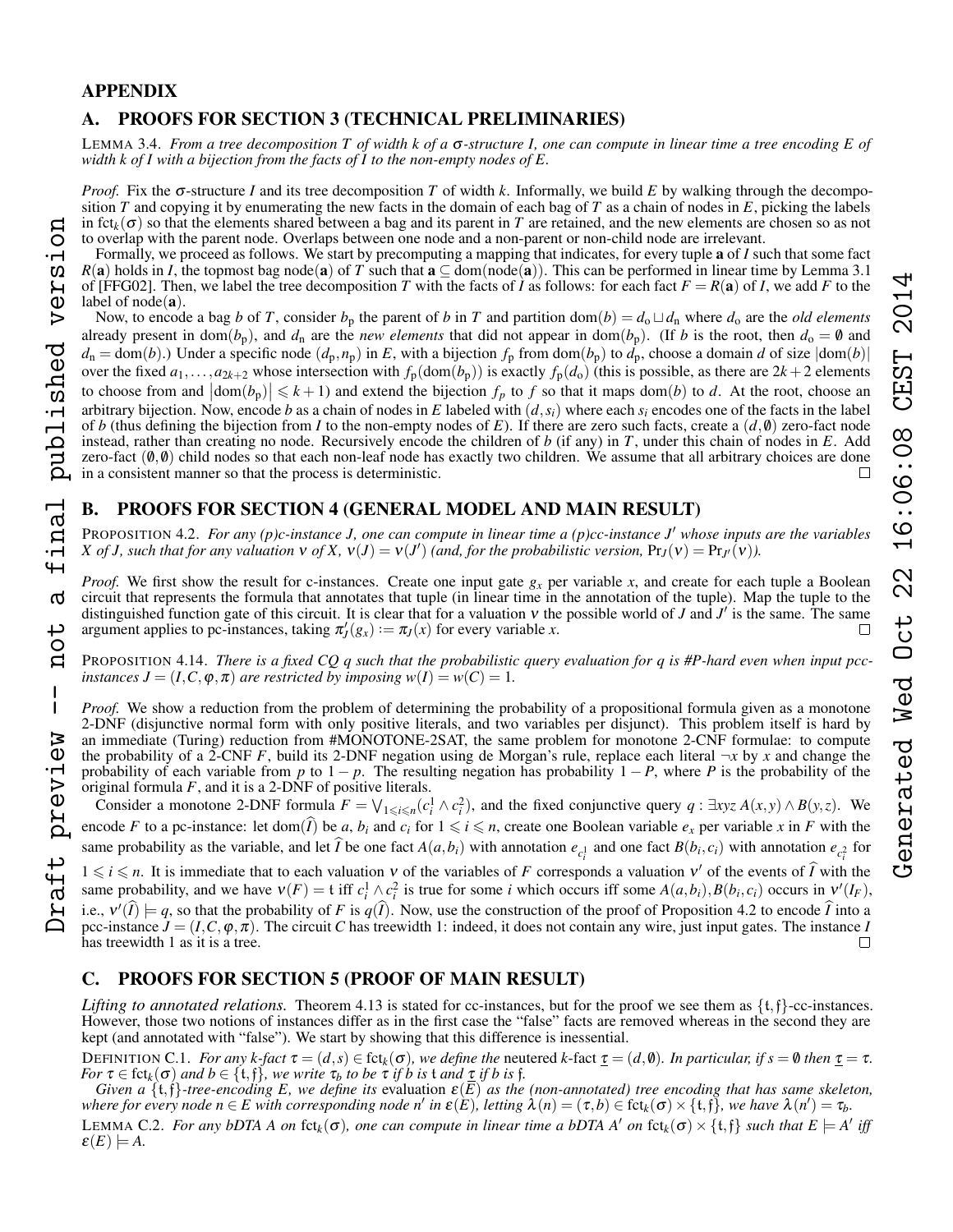*Proof.* Let  $A = (Q, F, \iota, \delta)$ . We construct the bDTA  $A' = (Q, F, \iota', \delta')$  as follows:  $\iota'((\tau, b)) := \iota(\tau_b)$  while  $\delta'((\tau, b), q_1, q_2) :=$  $\delta(\tau_b, q_1, q_2)$  for all  $b \in \{\mathfrak{t},\mathfrak{f}\}, \tau \in \text{fct}_k(\sigma)$ , and  $q_1, q_2 \in \mathcal{Q}$ . The process is clearly in linear time in  $|A|$ . Now, it is immediate that both automata are in the same state when reading  $\overline{E}$  and  $\varepsilon(E)$  respectively.

# *CC-encodings*

version

inal published

 $\sigma$ 

not

 $\overline{1}$ 

Oraft preview

LEMMA [5.3.](#page-5-4) *Given a K-cc-instance*  $J = (I, C, \varphi)$  and a tree decomposition T of J of mixed width  $(k_I, k_C)$ , one can compute a K-cc-encoding  $E' = (E, C', T', \chi)$  of width  $(k_I, k_C)$ , with  $C = C'$ , such that for any valuation  $V$  of  $C_{\text{inp}}$ ,  $V(C)(E')$  is an encoding *of*  $v(J)$ *. The computation is in*  $O(|T|+|C|)$ *<i>.* 

*Proof.* We process the tree decomposition  $T$  of  $J$  to construct  $E$  and  $T'$ . We adapt the construction described in Lemma [3.4.](#page-2-3)

Whenever we process a bag  $b \in T$ , the mapping precomputed with *J* (see Lemma [3.4\)](#page-2-3) is used to obtain all facts *F* of *I* for which *b* is the topmost node where domain dom( $\overline{F}$ )  $\subseteq$  dom( $\overline{b}$ ) and  $\varphi(F) \in$  dom( $\overline{b}$ ).

For every such fact F, we create one bag b' in  $T<sup>T</sup>$  labeled with all elements of dom(b) that are gates of G, and one node *n* in *E* which is the encoding of *F* (considering only the domain dom(*b*)∩dom(*I*)) as for a normal relational instance. Set the distinguished gate  $\chi(b') := \varphi(F)$  (which is in dom(*b'*) by the condition according to which we chose to consider fact *F*).

Because *T* was a tree decomposition of *J*, it is immediate that the resulting tree  $T'$  is indeed a tree decomposition of width  $k_C$ of C and that E is a tree encoding of width  $k_I$  of I. By construction T' and E have same skeleton, and clearly the process is in linear time in  $|T|+|J|$ .

It remains to check the last condition. Consider a valuation ν of the inputs of *C* with domain *K*. Consider the *K*-instance ν(*J*) and its tree decomposition derived from *T*. It is clear that when one computes a tree encoding of  $v(J)$  following *T*, one obtains an encoding which is exactly *E* except that each node *n* has an additional annotation in *K* which is that of the corresponding node in  $V(C)$ . Hence, the result is proven.  $\Box$ 

# *Run circuits*

**LEMMA [5.6.](#page-5-6)** Assume that K is finite. Let  $k \in \mathbb{N}^*$ , and A be  $(\text{fct}_k(\sigma) \times K)$ -bDTA with state space Q. Let  $\mathcal{V} = \{K, Q, \{\text{t}, \text{f}\}\}\$ . *There exists a function set* F *such that, for any tree encoding* E of width k, one can compute in  $O(|E|\cdot|A|)$  *a run*  $(V,\mathcal{F})$ -circuit  $(C, T, \xi, g^{\circ})$  *of A on E such that*  $w(T) = 4$ *.* 

# *Proof.* Fix  $k$ ,  $A = (Q, F, \iota, \delta)$ , and  $D$ .

We define F to consist of the function Final :  $Q \to \{t, f\}$  and of the functions Init<sup> $\tau$ </sup> :  $K \to Q$  and Trans<sup> $\tau$ </sup> :  $Q \times Q \times K \to Q$  for all  $\tau \in \text{fct}_k(\sigma)$ . The function Final maps  $q \in Q$  to t if  $q \in F$  and f otherwise. The function Init<sup> $\tau$ </sup> maps  $k \in K$  to  $\iota(\tau, k)$ . The function Trans<sup>τ</sup> maps  $(q_1, q_2, k)$  to  $\delta((\tau, k), q_1, q_2)$ .

We create circuit *C* to have, for every node *n* of *E*, one input gate  $g_n^i$  with value set *K* and one gate  $g_n^q$  with value set *Q* which is a function gate of type Init<sup> $\lambda(n)$ </sup> with input  $g_n^i$  if *n* is a leaf, and a function gate of type Trans<sup> $\lambda(n)$ </sup> with inputs  $(g_n^i, g_c^q)$  $\frac{q}{Ch_{\kappa'}(n)}, g_C^q$  $\binom{q}{c h_{\lambda}(n)}$ if *n* is an internal node. We add one more gate  $g^0$  to be a function gate of type Final connected to  $g^q$ , where *r* is the root node of *E*. This construction can clearly be performed in linear time: for every node *n* of *E*, the number of operations that we perform is in  $O(|A|)$ .

We first build a tree decomposition *T* of circuit *C* with same skeleton as *E* and with width 4. Indeed, take *T* to have same skeleton as *E* and:

- for every node *n* of *E* with corresponding bag *b* in *T*, add gates  $\xi(b) := g_n^i$  and  $g_n^q$  to *b*;
- for every non-root node *n* of *E* with parent *n'* with corresponding bag *b'* in *T*, add gate  $g_n^q$  to *b'*;
- for the bag  $b_r$  of *T* corresponding to the root node of *E*, add  $g^{\circ}$  to  $b_r$ .

Clearly each bag *b* of *T* corresponding to node *n* of *E* contains at most 5 nodes  $(g_n^i, g_n^q)$ , optionally  $g_G^q$  $\frac{q}{Ch\sw(n)}$  and  $g_C^q$  $\frac{q}{Ch_{\geq}(n)}$ , and

optionally  $g^0$ ). We now check that every function gate of *C* is covered in *T*:  $g^0$  is covered at the root bag,  $g^1$  is covered in the node where it occurs, and, for every node *n* of *E*,  $g_n^q$  is covered in the bag *b* of *T* corresponding to *n* as all inputs of  $g_n^q$  are present in this bag). Last, it is clear that the occurrences of all gates in *T* form a connected subtree (the  $g_n^i$ 's and  $g^o$  only occur in one bag, the  $g_n^{\overline{q}}$ 's occur in one bag or in two parent-child bags). Draft preview -- not a final published version

We then argue that *C* is indeed a run circuit of *A* on  $\bar{E}$ . Consider a function  $f : E \to K$ , and v the corresponding valuation of the inputs of *C*. Consider the run of *A* on  $f(E)$  and, for every node *n* of *E*, call  $q_n$  the state of *A* at the corresponding node of *f*(*E*). We show by a bottom-up induction on *E* that  $v(C)(g_n^q) = q_n$  for all  $n \in E$ .

Base case: if *n* is a leaf, then the corresponding node of  $f(E)$  has label  $(\lambda(n), f(n))$  so that  $q_n = \iota(\lambda(n), f(n))$  and, because  $v(C)(g_n^i) = v(g_n^i) = f(n)$ , we have  $v(C)(g_n^q) = \text{Init}^{\lambda(n)}(v(C)(g_n^i)) = \iota(\lambda(n), f(n)) = q_n$  so the result holds.

Induction: if *n* is an internal node, then the corresponding node of  $f(E)$  has label  $(\lambda(n), f(n))$  and we have:

$$
q_n = \delta((\lambda(n), f(n)), q_{\text{Ch}_{\kappa}(n)}, q_{\text{Ch}_{\kappa}(n)}).
$$

Now:

$$
v(C)(g_n^q) = \text{Trans}^{\lambda(n)}(v(g_n^i), v(C)(g_{Ch\swarrow(n)}^q), v(C)(g_{Ch\swarrow(n)}^q))
$$

By induction hypothesis, we have  $V(C)(g_C^q)$  $Q_{Ch\swarrow(n)}^q$ ) =  $q_{Ch\swarrow(n)}$  and  $v(C)(g_C^q)$  $\mathcal{C}_{h_{\lambda}(n)}^q$  =  $q_{Ch_{\lambda}(n)}$ , and we have  $v(g_n^i) = f(n)$ , so that by unfolding the definition of Trans<sup> $\lambda(n)$ </sup> we get  $v(C)(g_n^q) = q_n$ , so the result holds.

We conclude by observing that, because  $v(C)(g^q) = q_r$ , by definition of Final, we have  $v(C)(g^0) = t$  iff  $q_r \in F$ , that is, iff *A* accepts  $f(E)$ . This concludes the proof.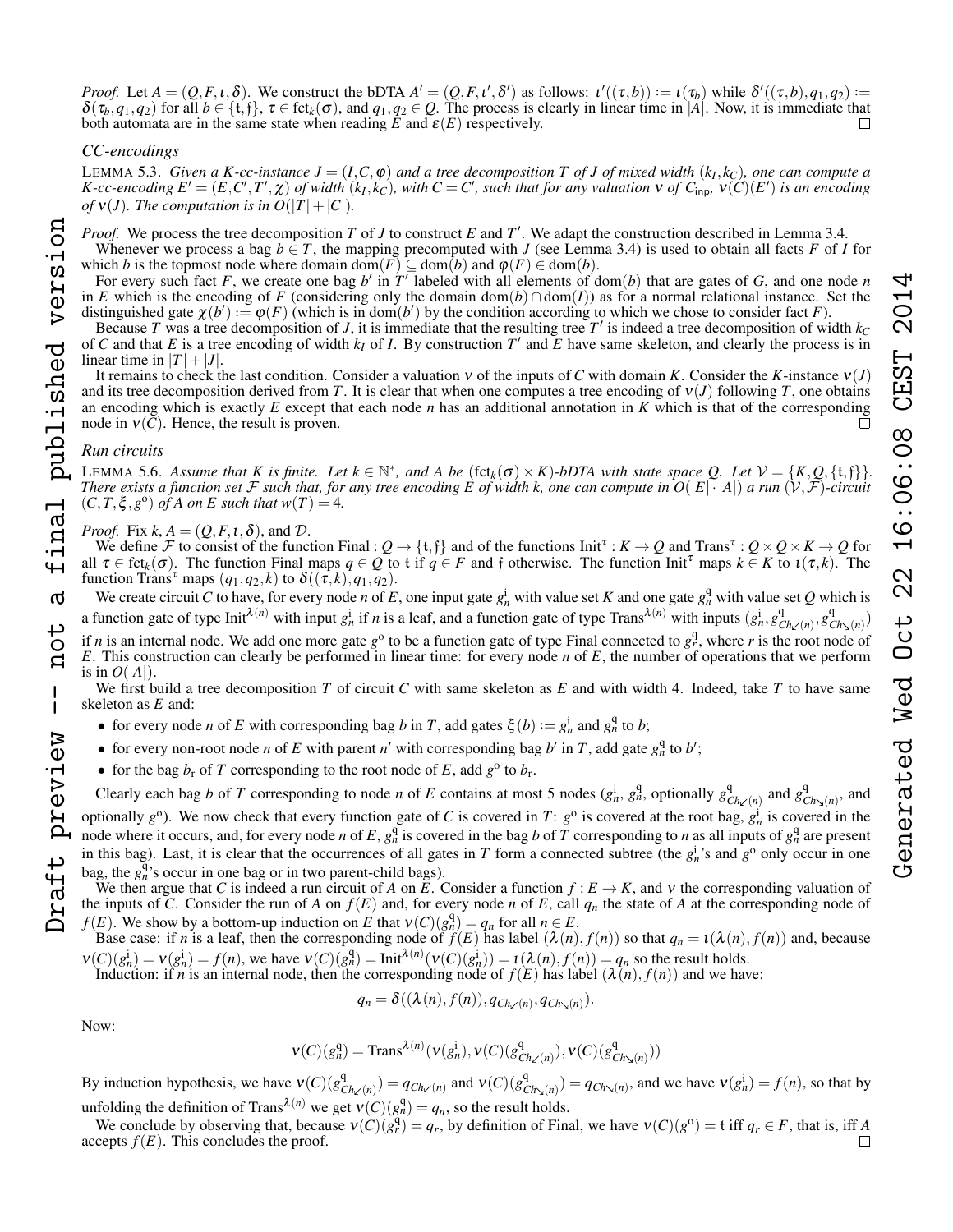# *Circuit stitching.* The fundamental property of stitching is:

<span id="page-14-1"></span>LEMMA C.3. For any stitchable circuits C and C', for any gate g of C' and valuation v of C<sub>inp</sub>, letting v' be the restriction of  $v(C)$  *to*  $C'_{\text{inp}}$ *, we have:*  $v'(C')(g) = v(C \circ C')(g)$ *.* 

*Proof.* Fix *C*, *C'*, *g*, and *v*. As *C* and  $C \circ C'$  share the same inputs, *v* is a valuation for both of them. Now, first note that for any gate *g* of *C*,  $v(C)(g) = v(C \circ C')(g)$ . Hence, in particular, for any input gate *g* of *C'*, as it is a gate of *C* because *C* and *C'* are stitchable, we have  $v(C \circ C')(g) = v(C)(g) = v'(g)$ . As this equality holds for any input gate *g* of *C'*, it inductively holds for any gate of  $C'$ , which proves the result.

DEFINITION C.4. *Given two tree decompositions* T and T' with same skeleton, the sum of T and T' (written  $T + T'$ ) is the tree decomposition T with same skeleton where every bag b<sup>"</sup> is the union of the corresponding bags b and b' in T and T<sup>'</sup>.

The following is immediate:

<span id="page-14-0"></span>LEMMA C.5. Given two tree decompositions with same skeleton T and T' of fixed width k and k' for a V-circuit C and a V<sup>'</sup>*circuit*  $C', T+T'$  can be computed in linear time in T and T' and has width  $\leq k+k'+1$  with  $\leq k+1$  nodes from V and  $\leq k'+1$ *nodes from* V 0 *in each bag.*

LEMMA [5.8.](#page-5-3) Let C and C' be stitchable circuits with tree decompositions T and T' with same skeleton (with witnessing bijec*tion*  $\psi$ ). Assume that for any  $g \in C'_{\text{inp}}$  and bag b of T<sup>'</sup> with  $g \in \text{dom}(b)$ , we have  $g \in \text{dom}(\psi^{-1}(b))$ . Then  $T + T'$  is a tree *decomposition of*  $C \circ C'$ *.* 

*Proof.* We consider  $I_{C \circ C'}$  and show that  $T + T'$  is a tree decomposition of it:

1. Let *g* be a gate of  $\tilde{C} \circ C'$ . If *g* is not a gate of  $C \cap C'$ , then its occurrences in *T* + *T'* are only its occurrences in *T* or in *T'*, so that they form a connected subtree of  $T + \overline{T}'$  as they did in *T* or  $T'$ . If it is a gate of  $C \cap C'$ , then it is an input gate of  $C'$  because C and  $\dot{C}$  are stitchable, and by the hypothesis, its occurrences in  $T'$  are a subset of its occurrences in  $\dot{T}$ , so its occurrences in  $T + T'$  are its occurrences in  $\overline{T}$ , and they also form a connected subtree.

2. Let g be a tuple occurring in a fact of  $I_{C\circ C'}$ . Clearly g occurs either in  $I_C$  or in  $I_{C'}$ , so that it is covered by the bag  $b_g$  that covers all elements of  $g$  in  $T$  or in  $T'$ .

*Concluding.* We are now ready to prove Theorem [4.13.](#page-4-1) Fix the input signature  $\sigma$ , the input cc-instance  $J = (I, C, \varphi)$  and its tree decomposition *T* of width  $(k_I, k_C)$ . Set  $K = \{t, f\}$  (which is finite). Fix the bDTA  $A = (Q, F, \iota, \delta)$ . Lift it in linear time to a bDTA *A'* on fct<sub>*kI*</sub>( $\sigma$ ) × {t, f} by Lemma [C.2.](#page-12-0) Fix  $\mathcal{V} = \{K, Q\}$ , and see *J* as a *K*-cc-instance.

Use Lemma [5.3](#page-5-4) on *J* and *T* to compute in time  $O(|T| + |J|)$  a cc-encoding  $E' = (E, C, T', \chi)$  of width  $(k_I, k_C)$  of *J* such that for any valuation  $v$  of  $C_{\text{inp}}$ ,  $v(E')$  is a *K*-tree-encoding of  $v(J)$ .

Now, use Lemma [5.6](#page-5-6) on *A'* and *E* to compute, in time  $O(|E|\cdot|A'|)$ , a function set *F* depending only on *A'*, a run  $(V, F)$ -circuit  $(C'', T'', \xi, g^{\circ})$  of  $A'$  on  $E$ .

Now, rename  $C_{\text{inp}}''$ : for every node *n* of *E* with corresponding bag *b'* in *T'* and *b''* in *T''* (remember that both *T'* and *T''* have same skeleton as *E*), rename  $\xi(b'')$  to  $\chi(b')$ . This renaming is performed both in  $C''$  and in  $T''$ . This ensures that *C* and  $C''$ are stitchable, so we compute in time linear in |*C*| and |*C''*| the stitching  $C''' = C \circ C''$  (which is a  $(\mathcal{V}, \mathcal{F})$ -circuit), and, because the tree decompositions  $\dot{T}$  and  $T''$  satisfy the conditions of Lemma [5.8,](#page-5-3)  $T''' = T' + T''$  is a tree decomposition of  $C'''$ . By Lemma [C.5](#page-14-0) it has width  $k_C + 5$ , and each bag contains at most  $k_C + 6$  nodes of value set *K* and 5 nodes of value set *Q* (the counting by value set requires an immediate strengthening of Lemma [C.5\)](#page-14-0).

It remains to check that, picking as distinguished gate of  $C'''$  the distinguished function gate  $g^{\circ}$  of  $C''$ , for any valuation  $v$  of *J*<sub>inp</sub>, *A'* accepts a tree encoding  $E_v$  of  $v(J)$  iff  $v(C''')(g) = t$ .

Fix such a valuation v. By Lemma [C.3,](#page-14-1) fixing  $v''$  to be the restriction of  $v(C)$  to  $C''_i np$ , we have  $v(C''')(g^0) = v''(C'')(g^0)$ . Now, by definition of run circuits, this value describes whether  $f(E) \models A'$  where *f* is the annotation function corresponding to  $v''$ . So we have  $v''(C'')(g^{\circ}) = t$  iff  $f(E) \models A'$ , that is, iff  $\varepsilon(f(E)) \models A$ . Now we know by Lemma [5.3](#page-5-4) that  $f(E)$  is an annotated encoding of  $v(J)$  (seen as a *K*-cc-instance), so that  $\varepsilon(f(E))$  is an annotated encoding of  $v(J)$  (seen as a cc-instance). Now as *A* is encoding-invariant, for any tree encoding  $E_v$  of  $v(\check{J})$ ,  $E_v' \models A$  iff  $v(C''')(g^{\circ}) = t$ . Hence, Theorem [4.13](#page-4-1) is proven.

It is now easy to see that Theorem [4.13](#page-4-1) implies its simplified version, Theorem [4.8.](#page-4-0) The first thing to notice is that from an input cc-instance *J* of treewidth assumed to be k, we can compute in time linear in  $|J|$  a tree decomposition *T* of width  $(k, k)$  of *J*.

The second thing to notice is that multivalued gates over the domain *Q* (which does not depend on the instance) can be encoded as a tuple of gates with domain  $\{t, f\}$ , encoding explicitly with Boolean gates the functions of  $\mathcal F$ . As this is instance-independent, it can be performed in linear-time in the instance, and the treewidth remains independent on the instance.

Note that the complexity bound of  $|A| \cdot |J|$  in Theorem [4.13](#page-4-1) could be tightened by noticing that Lemma [5.6](#page-5-6) performs for each node of *E* a number of operations which is in  $O(|Q|^2)$  (up to polylogarithmic factors); the size of fct<sub>k</sub> $(\sigma)$  does not intervene. Hence, performing the lifting operation of Lemma [C.2](#page-12-0) online rather than on the entire automaton, it could be shown that the exponential blowup  $k_I$  only intervenes in the automaton compilation phase, but that, if the number of states of the result is small, it does not intervene in the instrumentation result. In fact, the  $|Q|^2$  factor could further be bounded by the number of states which are "useful" (reachable) on the provided encoding. We leave these considerations for future work.

# D. PROOFS FOR SECTION [6](#page-6-0) (REWRITING QUERIES TO AUTOMATA)

THEOREM [6.1.](#page-6-2) *Constant-free MSO sentences are FTAR.*

inal

 $\sigma$ 

ب Ö  $\mathbf{a}$ 

 $\overline{1}$ 

preview

aft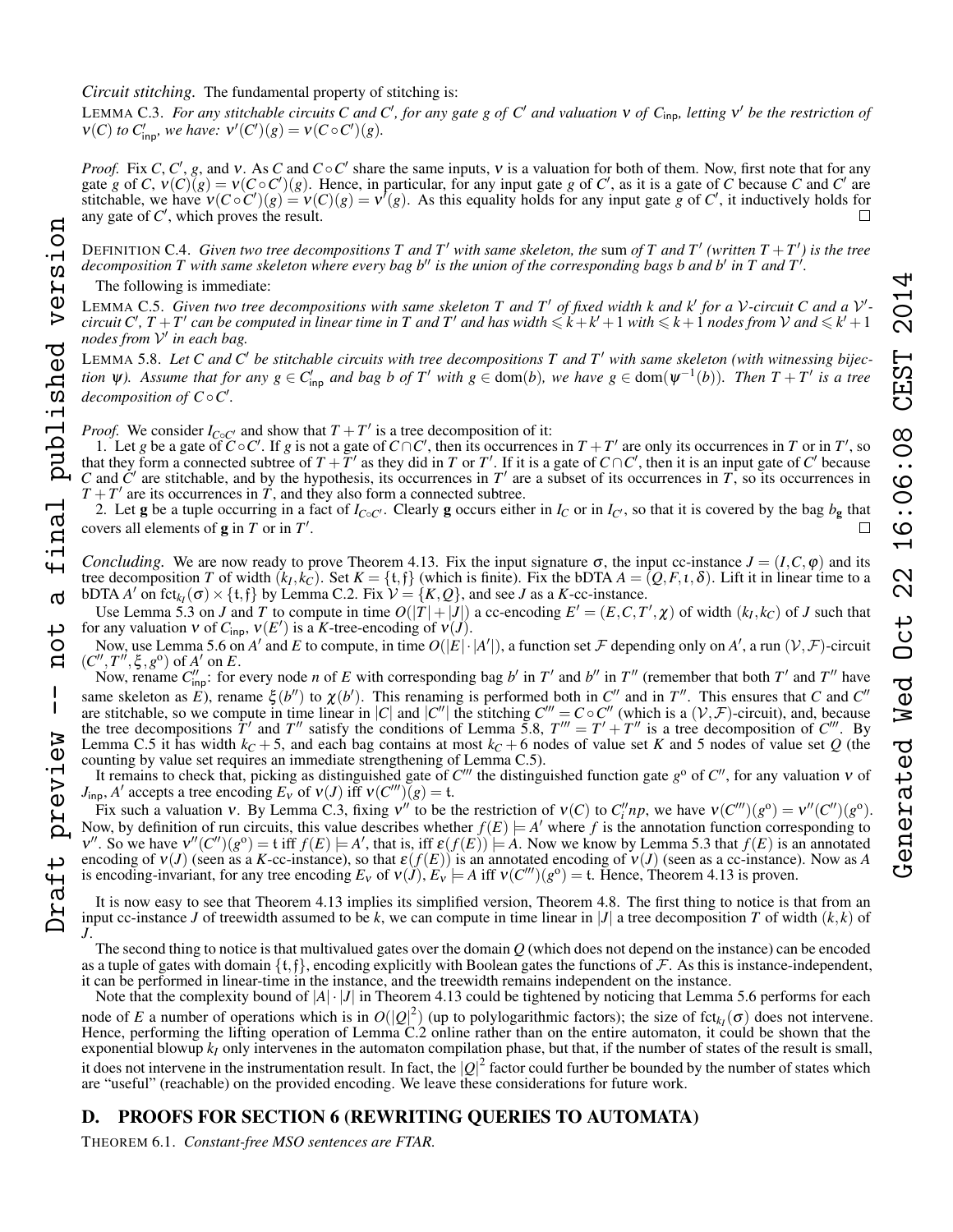*Proof.* Let us fix  $k \in \mathbb{N}^*$ . We denote by  $[m]$  be the the set  $\{1, \dots, m\}$  and by  $n_{\sigma}$  the number of relations in  $\sigma$ . Lemma 4.10 of [FFG02] shows that for a certain finite alphabet Γ(σ, *k*), for any MSO formula ϕ over the signature σ, there exists an MSO formula  $\varphi^*$  such that for any  $\Gamma(\sigma, k)$ -tree *t* representing an instance *I*, *t* satisfies  $\varphi^*$  iff *I* satisfies  $\varphi$ . More precisely, one can define a partial  $\langle \cdot \rangle'$  function on  $\Gamma(\sigma, k)$ -trees such that for every instance *I* of treewidth  $\leq k$  there is a  $\Gamma(\sigma, k)$ -tree *t* such that  $\langle T \rangle'$  is well-defined and isomorphic to *I* and for every  $\Gamma(\sigma, k)$ -tree *T*, we have  $T \models \varphi^*$  iff  $\langle T \rangle'$  is well-defined and  $\langle T \rangle' \models \varphi$ .

We first describe the alphabet  $\Gamma(\sigma, k)$ . A letter of  $\Gamma(\sigma, k)$  is of the form  $(\gamma_1, \gamma_2, \cdots, \gamma_{n_{\sigma}+2})$ . The element  $\gamma_1$  belongs to  $2^{k^2}$  and describes the equalities between the elements inside a bag; the element  $\gamma_2$  belongs to  $2^{[k]^2}$  and describes the equalities between the elements from this bag and its parents; For  $i \ge 3$ ,  $\gamma_i$  belongs to  $2^{k^{arity}(R_i)}$  and describes the tuples belonging to the relation  $R_i$ . In the  $\Gamma(\sigma, k)$ -trees, the encoding of equalities between values of the bags and its parents are described explicitely (by  $\gamma$ ) rather than implicitly (by element reuse between parent and child, as in our encoding).

We next describe for which  $\Gamma(\sigma, k)$  trees *T* is their encoding operation  $\langle T \rangle'$  well-defined, and how it is then computed. We say that *T* is well-formed if  $\langle T \rangle'$  is well-defined. We accordingly say that a fct<sub>k</sub>( $\sigma$ )-tree *T* is well-formed if  $\langle T \rangle$  is well-defined, namely, different from ⊥.

For a  $\Gamma(\sigma, k)$ -tree *T*,  $\langle T \rangle'$  is well-defined iff for each node *n* with  $\gamma := \lambda(n)$  and each child  $n' \in \{Ch_\mathcal{L}(n), Ch_\mathcal{L}(n)\}\$  with  $\gamma' := \lambda(n')$ :

- $\gamma_1$  is closed by transitive closure, i.e., if  $(i, j)$  and  $(j, e)$  belong to  $\gamma_1$  then  $(i, e)$  belongs to  $\gamma_1$
- $\gamma_2$  is closed by transitive closure (to check this, we need to consider paths, rather than the mere pair *n* and *n'*)  $\gamma_2$  is closed by transitive closure.
- for each  $(i, j)$  in  $\gamma_1$  and  $(j, e)$  in  $\gamma_2'$  then  $(i, e)$  belongs to  $\gamma_2'$  (and symmetrically, reversing the roles of *n* and *n'*)
- for each pair  $(j_1, \dots, j_l)$  in  $\gamma'_m$  and if for each  $b(i_b, j_b)$  in  $\gamma'_2$ , then  $(i_1, \dots, i_l)$  is in  $\gamma_m$  (and vice-versa, reversing the roles of *n* and *n*<sup>'</sup>); a similar condition holds with  $\gamma_1$

Note that these conditions are clearly expressible in MSO. While [FFG02] does not precisely describe the behavior of  $\varphi^*$  on  $\Gamma(\sigma, k)$ -trees which are not well-formed, the above justifies our assumption that  $\varphi^*$  tests well-formedness and rejects the trees which are not well-formed.

We now define  $\langle T \rangle'$  as follows, if *T* is well-formed. Process *E* top-down. At each node  $n \in E$  with  $\gamma := \lambda(n)$  with parent node  $n' \in E$  with  $\gamma' := \lambda(n')$ , pick fresh elements in D for the positions *j* such that there is no pair  $(i, j)$  in  $\gamma'_2$  (at the root, pick all fresh elements) and if  $(j_1, j_2)$  belongs to  $\gamma_1'$  then the same fresh element is assigned for the elements at both positions; if there is such a pair, pick the existing elements used when decoding *n'*. These choices define a mapping *ν* from the positions to the fresh elements and to existing elements. Now, for each  $(j_1, \dots, j_m)$  in  $\gamma_i$ , then the fact  $R_i(v(j_1), \dots, v(j_m))$  is added to *I* If we ever attempt to create a fact that already exists, we ignore it.

We have reviewed the alphabet  $\Gamma(\sigma, k)$  of [FFG02], the conditions for the well-definedness of  $\langle T \rangle'$  and the semantics of this operation. Now, Following [TW68, FFG02], with an additional step to determinize the resulting automaton to a bDTA, the formula  $\varphi^*$  from [FFG02] can be translated into a bDTA  $A_\Gamma$  on  $\Gamma(\sigma, k)$ -trees such that for any  $\Gamma(\sigma, k)$ -tree *T*,  $A_\Gamma$  accepts *T* iff  $T \models \varphi^*$ , that is, iff  $\langle T \rangle'$  is well-defined and satisfies  $\varphi$ . Note that this implies that  $A_{\Gamma}$  is encoding-invariant. We now explain

how to translate *A*<sub>Γ</sub> to our desired bDTA  $A_{\text{fct}}$  over fct<sub>*k*</sub>(σ) such that for every fct<sub>*k*</sub>(σ)-tree *T*,  $A_{\text{fct}}$  accepts *T* iff  $\langle T \rangle = \varphi$ . We consider the alphabet  $\Sigma = \text{fct}_k(\sigma) \times \Gamma(\sigma, k)$ , and call  $\pi_1$  and  $\pi_2$  the operations on  $\Sigma$ -trees that map them respectively to fct*k*(σ) and Γ(σ, *k*) trees with same skeleton by keeping the first or second component of the labels. Given a fct*k*(σ)-tree *T*<sup>1</sup> and a  $\Gamma(\sigma, k)$ -tree  $T_2$  with same skeleton, we will write  $T_1 \times T_2$  the  $\Sigma$ -tree obtained from them.

We will do this by building a Σ-bDTA  $A_t$  with the following properties:

2. For every fct<sub>k</sub>( $\sigma$ )-tree *T*<sub>1</sub> such that  $\langle T_1 \rangle$  is well-defined, there exists a  $\Gamma(\sigma, k)$ -tree *T*<sub>2</sub> such that  $A_t$  accepts  $T_1 \times T_2$ .

Then, we can notice that from  $A_{\Gamma}$ , we can build an Σ-bDTA  $A'_{\Gamma}$  such that *T* is recognized by  $A'_{\Gamma}$  iff  $\pi_2(T)$  is accepted by  $A'_{\Gamma}$ , and build  $A_{\text{fct}}$  as the conjunction of  $A_t$  and  $A'_\Gamma$ , projected to the first component (accept a fct<sub>k</sub>( $\sigma$ )-tree  $T_1$  iff there is some  $\Gamma$ -tree  $T_2$ Figure *T*<sub>1</sub> is accepted, which is possible using non-determinism, and then determinizing). It is now clear that  $A_{\text{fct}}$  thus such that  $T_1 \times T_2$  is accepted, which is possible using non-determinism, and then determi defined accepts a fct<sub>k</sub>( $\sigma$ )-tree  $T_1$  iff the  $\Sigma$ -tree  $T_1 \times T_2$  is accepted, for some  $\Gamma(\sigma, k)$ -tree  $T_2$ , by  $A'_\Gamma$  and  $A_t$ : if this happens then *T*<sub>2</sub> is accepted by  $A_{\Gamma}$  and  $\langle T_1 \rangle$  is isomorphic to  $\langle T_2 \rangle'$  so  $\langle T_2 \rangle \models \varphi$ ; and conversely, if  $\langle T_1 \rangle$  models  $\varphi$ , there is some  $\Gamma(\sigma, k)$ -tree *T*<sub>2</sub> such that  $A_t$  accepts  $T_1 \times T_2$ , and this implies that  $\langle T_2 \rangle'$  is isomorphic to  $\langle T_1 \rangle$  so (as  $\varphi$ , being a constant-free MSO query, is invariant under isomorphisms)  $\langle T_2 \rangle$  satisfies  $\varphi^*$  and  $A'_\Gamma$  accepts  $T_1 \times T_2$ . So it suffices to build the Σ-bDTA  $A_t$  with the desired properties.

We now define a simple encoding from fct<sub>k</sub>( $\sigma$ ) to  $\Gamma(\sigma, k)$  describing what is the tree  $T_2$ , given a well-formed tree  $T_1$ , such that *A*<sub>t</sub> accepts  $T_1 \times T_2$ . It will then suffice to see that it is possible, with a MSO formula ψ, to check on a Σ-tree *T* whether  $\pi_2(T)$  is the encoding of  $\pi_1(T)$  in this sense. Indeed, we can then compile  $\psi$  to a Γ-bDTA using [TW68].

Consider a node  $n_1 \in T_1$  and let  $(d, s) := dom(n)$ . We define the label of the corresponding node  $n_2 \in T_2$ . We define  $\gamma_1$  so that the  $k + 1 - \text{dom}(d)$  last elements are all equal to the dom(*d*)-th element (i.e., we complete dom(*d*) to always have  $k + 1$ elements, by "repeating" the last element, where "last" is according to an arbitrary order on domain elements). We define γ<sup>2</sup> to indicate which elements of  $n_1$  were shared with its parent node, completing it to be consistent with respect to  $\gamma_1$ . Last, we define  $\gamma_3,\ldots,\gamma_{n_\sigma+2}$  to be the tuples of elements in the various relations of  $\sigma$  in  $\langle \overline{T}_1 \rangle$ , with repetitions to be consistent according to  $\gamma_1$ .

It is clear that this encoding maps every tree  $T_1$  such that  $\langle T_1 \rangle$  is well-defined to a tree  $T_2$  such that  $\langle T_2 \rangle$  is well-defined and isomorphic to  $\langle T_1 \rangle$ . Now, to justify the existence of  $\psi$ , observe that the only non-local condition to check on *T* is the definition of the  $\gamma_3, \ldots, \gamma_{n-1}$ ; but we can clearly define by an MSO formula, for a node  $n \in T$  with  $(d, s) := \lambda(n)$ , the exact set of facts stated by *T* for the elements represented by *d* (there are only a finite number of such "types"): they are defined to check, for all

<sup>1.</sup> If  $A_t$  accepts *T* then  $\langle \pi_1(T) \rangle$  and  $\langle \pi_2(T) \rangle$  are well-defined and isomorphic.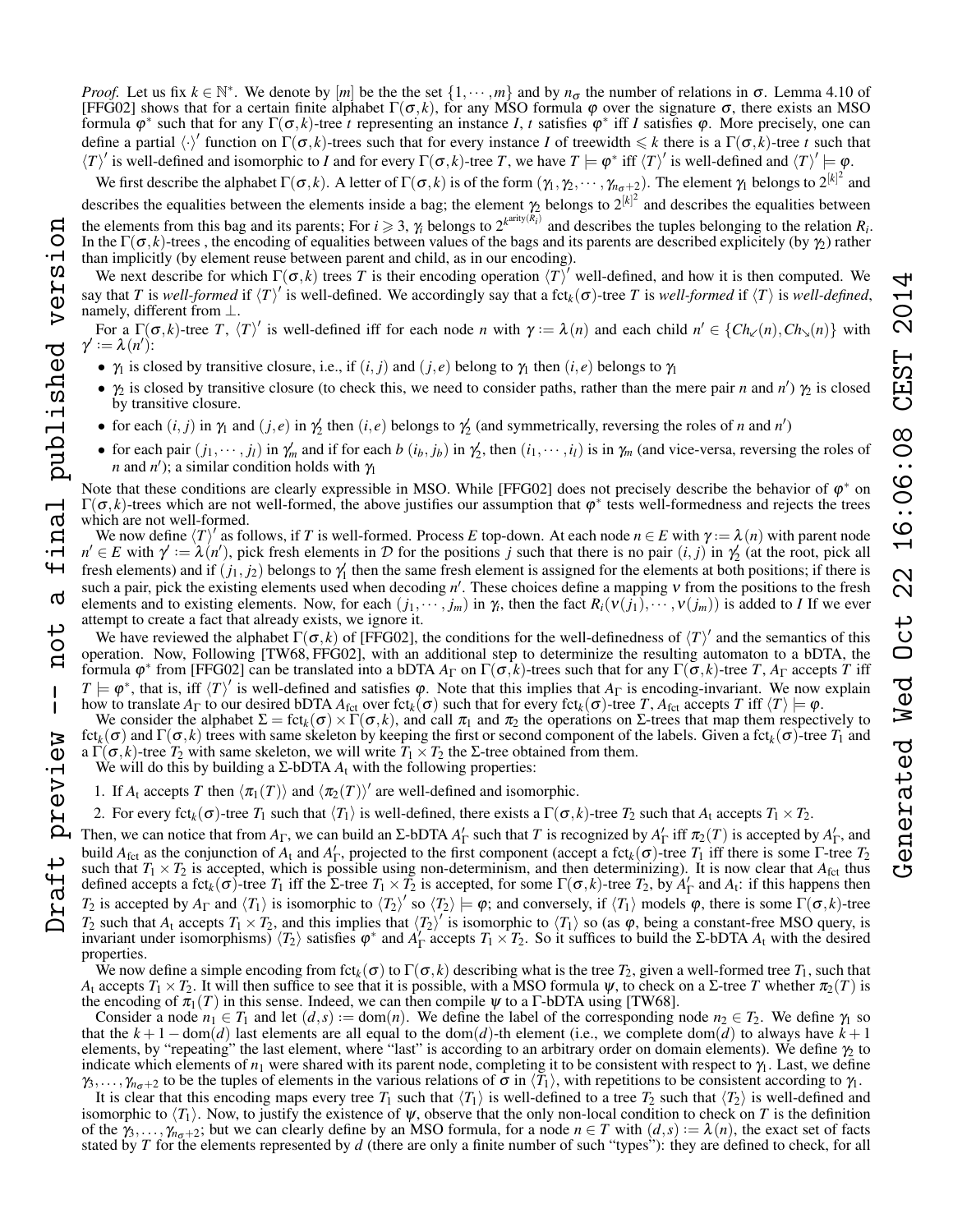facts of the putative type, to a node with the right fact is reachable following an undirected path where the same elements are kept along the path. So we can define an MSO formula checking for each node  $n \in T$  whether the type of  $\pi_1(n)$  in  $\pi_1(T)$  in this sense matches the graph stated in  $\pi_2(n)$ .

 $\Box$ 

PROPOSITION [6.4.](#page-6-3) *Any frontier-guarded Datalog program can be expressed as a GSO formula.*

*Proof.* We can translate a frontier-guarded Datalog query to an equivalent formula in the guarded negation fragment (GNFP) [BtCS11], as has been explained in [BtCO12], and the translation of GNFP to GSO is directly inspired of the translation of the guarded fixed point fragment [GHO02].

Alternatively, for an intuitive argument, notice that any tuple created in an intensional relation when running a frontier-guarded Datalog program must be a guarded tuple, as it is covered by the match of the body atom that guards the head variables of the rule where it was created. So a frontier-guarded Datalog program only considers guarded tuples.  $\Box$ 

# THEOREM [6.5.](#page-6-4) *Constant-free GSO sentences are FTAR.*

published version

inal

Ҹ  $\sigma$ 

tor

 $\mathbf{I}$ 

preview

*Proof.* We recall the definition of [GHO02] of an *incidence instance I'* on a signature  $\sigma'$  for an instance *I* on signature  $\sigma$ :

- the signature  $\sigma'$  includes a unary relation  $A_R$  and a binary relation  $R_i$  for every relation  $R$  in the original signature and  $1 \leq i \leq \text{arity}(R)$
- for any fact  $R(a)$  of *I*, we create a new element *e* and fact  $A_R(e)$  in *I'*, and for each  $1 \leq i \leq a$ rity(*R*), we create the fact  $R_i(e, a_i)$  in  $I'$

Fix the signature  $\sigma$ ,  $k \in \mathbb{N}^*$ , and fix *q* a constant-free GSO sentence. By Proposition 7.1 of [GHO02], there exists a MSO sentence q' such that, for any instance  $I$  of treewidth  $k, I \models q$  iff  $I' \models q'$ , where  $I'$  is the incidence instance of *I*; besides, from the proof of this result,  $q'$  is computable from  $q$ .

Now, it is clear (this is also mentioned in [GHO02]) that if *I* has treewidth of *k* then *I'* has treewidth of  $k + 1$ , as from a tree encoding of *I* of width *k* one can deduce a tree decomposition of *I'* with same skeleton with width  $k + 1$ , creating for each node a bag containing the domain of the node and the fresh element representing the fact of the node. Moreover, the only propagated values from a node to another are the ones belonging to the domain of *I*.

We will now go back to the notion of encoding of [FFG02] as it is more convenient to represent in one bag all the facts of *I'* created for a fact of *I*. In so doing, we will reuse the notations of the proof of Theorem [6.1.](#page-6-2) Let fct<sub>k</sub>( $\sigma$ ) and  $\Gamma_{k+1}(\sigma')$  be the two alphabets as defined here and in [FFG02]. We build a bDTA  $A_t$  on  $\Sigma := \text{fct}_k(\sigma) \times \Gamma_{k+1}(\sigma')$  such that: Draft preview -- not a final published version

- 1. if *A*<sub>t</sub> accepts a Σ-tree *T* then  $I_1 = \langle \pi_1(T) \rangle$  and  $I_2 = \langle \pi_2(T) \rangle'$  are well-defined and  $I_2$  is isomorphic to the incidence instance of  $I_1$ .
- 2. for any fct<sub>k</sub>( $\sigma$ )-tree *T*, there exists a  $\Gamma_{k+1}(\sigma')$  tree *T'* such that  $T \times T'$  is accepted by  $A_t$

Having built such an automaton *A*<sup>t</sup> , as in the proof of Theorem [6.1,](#page-6-2) we will then be able to perform the intersection of *A*<sup>t</sup> with a bDTA that enforces that a tree  $T \times T'$  is accepted only if  $\langle T' \rangle' \models q'$  (this bDTA being obtained from a bDTA on  $\Gamma_{k+1}(\sigma')$  testing this, which we obtain by encoding  $q'$  to a bDTA using the process of [FFG02] (Lemma 4.10) and encoding to a bDTA [TW68]), and then build an automaton  $A_q$  that tests q as the projection of  $A_t$  on fct<sub>k</sub>( $\sigma$ ), proving that query q is FTAR.

The automaton  $A_t$  is defined, as in the proof of Theorem [6.1,](#page-6-2) to check for a certain encoding from fct<sub>k</sub>( $\sigma$ ) to  $\Gamma_{k+1}(\sigma')$ , which we now define: it must be possible to check in MSO whether a Σ-tree follows this encoding, and the encoding must ensure that the encoding of a fct<sub>k</sub>( $\sigma$ )-tree *T* decodes (with  $\langle \cdot \rangle'$ ) to a  $\sigma'$ -instance which is isomorphic to the incidence instance of the decoding of *T*.

Letting *n* be a node of the fct<sub>k</sub>( $\sigma$ )-tree and  $(d, s) := \lambda(n)$ , the label of the corresponding node *n'* of the  $\Gamma_{k+1}(\sigma')$ -tree is set by picking its domain to be elements representing the elements of *d*, plus, if *s* is a non-zero fact, an element representing the fresh element *e* introduced to represent that fact. The values  $\gamma_1$  and  $\gamma_2$  of  $\lambda(n')$  are set as in the proof of Theorem [6.1,](#page-6-2) except for the fresh element (whose index never occurs in them), and  $\gamma_3, \ldots, \gamma_{n_{\sigma}+2}$  are defined in the expected way, noting that the  $\hat{A}_R$  and  $R_i$  facts that code the fact of *s* will be reflected in them. This encoding clea facts that code the fact of *s* will be reflected in them. This encoding clearly satisfies the desired properties.

# COROLLARY [6.6.](#page-6-5) *GSO sentences (resp., queries) are quasi-FTAR (resp., non-Boolean quasi-FTAR).*

*Proof.* Given a GSO sentence *q* with constants, we can compute the set *C* of all constants occurring in *q*, and consider the set of facts *I'* which are  $P_c(c)$  for every  $c \in C$ , where  $P_c$  is a fresh unary predicate. We can then reduce the problem of evaluating *q* on an instance *I* to evaluating the constant-free GSO sentence *q*' on instance  $I \sqcup I'$ , where *q*' is  $\forall y q''(y) \land \bigwedge_{c \in C} P_c(y_c)$ , y is a  $|C|$ -tuple of variables, and *q*<sup>n</sup> is obtained from *q* by replacing every constant *c* ∈ *C* by the variable *y<sub>c</sub>*. Hence, *q* is quasi-FTAR.

For a GSO query *q*, clearly, for any tuple **a** whose arity is the number of free variables of *q*,  $q$ (**a**) is a GSO sentence, so it is FTAR, so we can take  $q_a$  to be  $q(a)$ .  $\Box$ 

# PROPOSITION [6.8.](#page-6-6) *[CV92] The rewriting complexity of UCQs is in 2-EXPTIME in* |*q*| *and k.*

<span id="page-16-0"></span>DEFINITION D.1. *A* bottom-up nondeterministic tree automaton *on (binary full)* Γ*-trees, or* Γ-bNTA*, is a tuple A* = (*Q*,*F*,ι,δ) *of a set Q of* states*, a subset F* ⊆ *Q of* accepting states*, an* initial relation ι : Γ → 2 *<sup>Q</sup> determining possible states for leaves* from their label and a transition relation  $\delta$  :  $Q^2$   $\times$   $\Gamma$   $\to$   $2^Q$  determining possible states for internal nodes from their label and the states of their children.  $|A|$  is  $|Q|^3$   $|\text{fct}_k(\sigma)|$  up to polylogarithmic factors (intuitively the size of a table for  $\delta$ ).

*A* run *of A on a* Γ*-tree E is a function*  $\rho: E \to Q$  such that for each leaf node n we have  $\rho(n) \in \iota(\lambda(n))$ , and for every internal *node n we have*  $\rho(n) \in \delta(\rho(Ch_\times(n)), \rho(Ch_\times(n)), \lambda(n))$ . A run is accepting *if, for the root*  $n_r$  *of E*,  $\rho(n_r) \in F$ *; and A* accepts *E (written E*  $=$  *A) if there exists some accepting run of A on E.*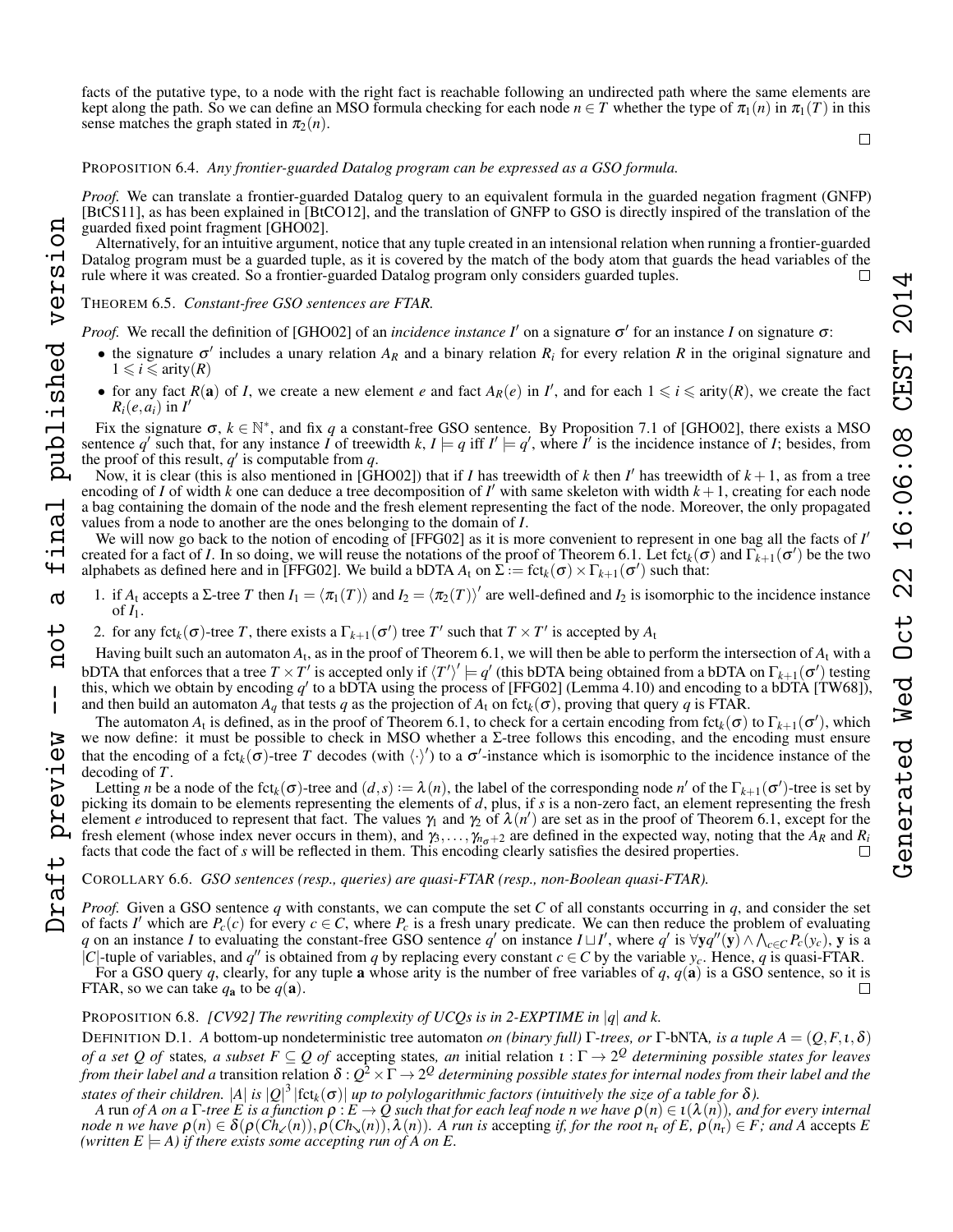*Proof.* Let *q* be a UCQ and *k* be an integer.

This proof relies on the notion of proof trees introduced in [CV92]. The proof trees are intuitively tree encodings of an *unfolding*, or *expansion tree*, of a Datalog program *P*. An *expansion tree* of *P* is a ranked tree (not binary in general) defined as follows: the node labels are pairs of a fact *F* of an intentional predicate of  $\sigma_{int}$  and an instanciation of the body of a rule  $r \in P$  (i.e., the variables are mapped to elements of the instance in a way that satisfies the body of *r*) such that the corresponding instantiation of the head of *r* is *F*.

Such a a tree is *well-formed* if for any node *n* labeled by  $(F, x)$  there is a bijection *f* between the children of *n* and the intensional facts of the instanciation *x* such that for any node *n*,  $f(n)$  is exactly the head fact of *n*. (In particular, if the same intensional fact is used multiple times in the rule, then there are as many children as there are occurrences of this fact). We will require that in the rules of the program *P*, every body contains either 0 or 2 intensional facts, so that expansion trees are full binary trees.

From an expansion tree, it is possible to derive a *proof tree*, which is a  $\Sigma(P)$ -tree for some finite set  $\Sigma(P)$  (for fixed *P*), as follows: the alphabet  $\Sigma(P)$  is the set pairs of tuples over some fixed set of  $2|P|$  values and of a rule of *P*, and the intuition of a  $\Sigma(P)$ -tree, just like for our notion of *k*-facts, is that sharing an element between one node and its parent encodes that it is the same element, but elements shared between, e.g., siblings, are not necessarily the same element. Note that proof trees, as expansion trees, are full binary trees.

Having described how to encode an expansion tree to a proof tree, we describe the *decoding* h*T*i 0 of a Σ(*P*)-tree *T*: first, apply a process analogous to our own notion of decoding, to obtain an expansion tree  $T'$ ; second, consider the extensional facts that appear in the instanciation of the bodies in the labels of  $T'$ , and define  $\langle T \rangle'$  to be the instance formed of those facts. Of course, if any of these processes fails, or if the intermediate expansion tree is not well-formed, we abort and set  $\langle T \rangle' = \bot$ .

Our goal is now to define a datalog program *P* such that there is a surjective homomorphism from  $\Sigma(P)$  to fct<sub>*k*</sub>(σ). Fix σ<sub>int</sub> to have intensional relations  $P_0, \ldots, P_{k+1}$  of arity <sup>[8](#page-17-0)</sup> 0,..., $k+1$ . For every tuples of variables **x**, **y**, **z<sub>1</sub>**, **z**<sub>2</sub> taken from a set of  $3k + a_0$ variables denoted by  $S_X$  (where  $a_{\sigma}$  is the arity of  $\sigma$ ), with the condition  $y \subseteq x$ , for every relation *R* of  $\sigma$ , and  $0 \le i, j_1, j_2 \le k+1$ , create the rules in *P*:

$$
P_i(\mathbf{x}) \leftarrow R(\mathbf{y}) P_{j_1}(\mathbf{z_1}) P_{j_2}(\mathbf{z_2})
$$

and

final published version

൪

ب Ö  $\mathbf{a}$ 

 $\mathbf{I}$ 

preview

aft

$$
P(\mathbf{x}) \leftarrow R(\mathbf{y})
$$

Finally, we create the rules

$$
P_i(\mathbf{x}) \leftarrow P_{j_1}(\mathbf{z_1}) P_{j_2}(\mathbf{z_2})
$$

In terms of size, each rule of the program *P* contains a number of variables polynomial in *k* and  $\sigma$ , and the overall size of the program is exponential in a polynomial of *k* and  $\sigma$ . Last, the size of  $\Sigma(P)$  is in  $O(|P| * |P|^{a(P)})$ , where  $a(P)$  is the maximal arity of the intentional relations. Let  $\beta$  be a set of values of cardinality equal to  $2k + 2$ . Then,  $\Sigma(P)$  is equal to the pairs  $P(\mathbf{a})$ ,  $r$ where *r* is a rule. We define the following homomorphism *h* from  $\Sigma(P)$  to fct<sub>k</sub>( $\sigma$ ). Let  $(P_i(\mathbf{a}), r)$  be a element of  $\Sigma(P)$ . If *r* does not have an extensional fact then  $h(P_i(\mathbf{a}), r)$  is equal to  $(\mathbf{a}, \emptyset)$ . Otherwise, the atom  $R(\mathbf{y})$  occurs in the body of *r*, let v be the valuation from the variables of *r* defined according to the head atom  $P_i(\mathbf{a})$  (as we imposed  $\mathbf{y} \subseteq \mathbf{x}$  above) such that  $v(\mathbf{x})$  is equal to a:  $h(P(a), r)$  is equal to  $(a, R(v(y))$ . *h* is thus defined from  $\Sigma(P)$ -trees to the fct<sub>k</sub>( $\sigma$ ), and it is clearly surjective. Furthermore, it is clear that this application extends to a surjective mapping  $h'$  from  $\Sigma(P)$ -trees to fct<sub>k</sub>( $\sigma$ )-trees, with the property that whenever  $\langle h'(T) \rangle$  is defined then *T* is well-formed and  $\langle h'(T) \rangle$  and  $\langle T \rangle'$  are isomorphic.

We now explain how we construct our automaton for the query *q*. Let us first assume that *q* is a CQ. We consider the Datalog program *P* that we constructed above. From the proof of Proposition 5.10 of [CV92], we deduce that we can construct, in time polynomial in its size, a bNTA  $A_P$  on  $\Sigma(P)$  whose number of states is in is in  $O(|\Sigma(P)| \cdot 2^{|q|+V_q*V_P})$ . where  $V_P$  (resp.,  $V_q$ ) is the maximal number of variables in a rule of *P* (resp., in *q*) such that  $A_P$  recognizes the language of the well-formed Σ(*P*)-trees *T* such that  $\langle T \rangle'$  satisfies *q*. For our program *P*, the size of  $A_P$  is therefore exponential in a polynomial of *k*,  $\sigma$  and |*q*|. Draft preview -- not a final published version

Because  $h'$  is an surjective homomorphism from  $\Sigma(P)$ -trees to fct<sub>k</sub>( $\sigma$ )-trees and  $A_P$  is on  $\Sigma(P)$  with the Property 1.4.3 of [CDG<sup>+</sup>07] that shows that bNTA are closed by homomorphism, we compute in polynomial time in  $A_P$  a bNTA  $A'_P$  on fct<sub>k</sub>( $\sigma$ ) that has size exponential in a polynomial of  $\sigma$ ,  $|q|$  and *k*.

Finally, the determinization of  $A'_P$  into an equivalent bDTA is performed in exponential time in that bDTA, yielding our 2-EXPTIME bound, and we intersect it with an bDTA (clearly constructible in 2-EXPTIME) that checks whether a fct<sub>k</sub>( $\sigma$ )-tree is a valid encoding, and rejects otherwise. This yields the final automaton *A*.

We now check that *A* tests the query *q*. Let *T* be a fct<sub>k</sub>( $\sigma$ )-tree. If  $\langle T \rangle$  satisfies *q*, then it is well-defined, Let *T'* be a preimage of *T* by *h'*. By our condition on *h'*,  $\langle T' \rangle'$  is well-defined and isomorphic to  $\langle T \rangle$ , so (as *q* features no constants and is thus preserved by isomorphisms) it satisfies  $q$ , and therefore  $T'$  was accepted by  $A_P$ , so  $T$  is accepted by  $A$ . Conversely, if  $A$  accepts *T*, then let *T*<sup> $\prime$ </sup> be a preimage of *T* by *h* such that *A'* accepts *T'*. As  $\langle T \rangle$  is well-defined, *T'* is well-defined and  $\langle T' \rangle$ <sup>*i*</sup> and  $\langle T \rangle$  are isomorphic; but as  $T'$  is accepted by  $A_P$ , we must have  $\langle T' \rangle' \models q$ , so  $\langle T \rangle \models q$ .

The result can be extended to an UCQ  $q$  by applying the result to every CQ and taking the union of the resulting automata hose size is the sum of the input automata) before we perform the determinization. (whose size is the sum of the input automata) before we perform the determinization.

PROPOSITION [6.9.](#page-6-7) *[BKR14] The rewriting complexity of frontier-guarded datalog is in 3-EXPTIME in* |*P*| *and k.*

*Proof.* [BKR14] defines a query language GQ which is more expressive than frontier-guarded datalog (with global constants appearing in the rules). The satisfaction of a GQ query  $q_1$  on *I* is defined by first given a valuation  $v$  over the special constants

<span id="page-17-0"></span> $8$ While we technically disallowed predicates of arity 0 in our definition of instances, there is clearly no problem in this context.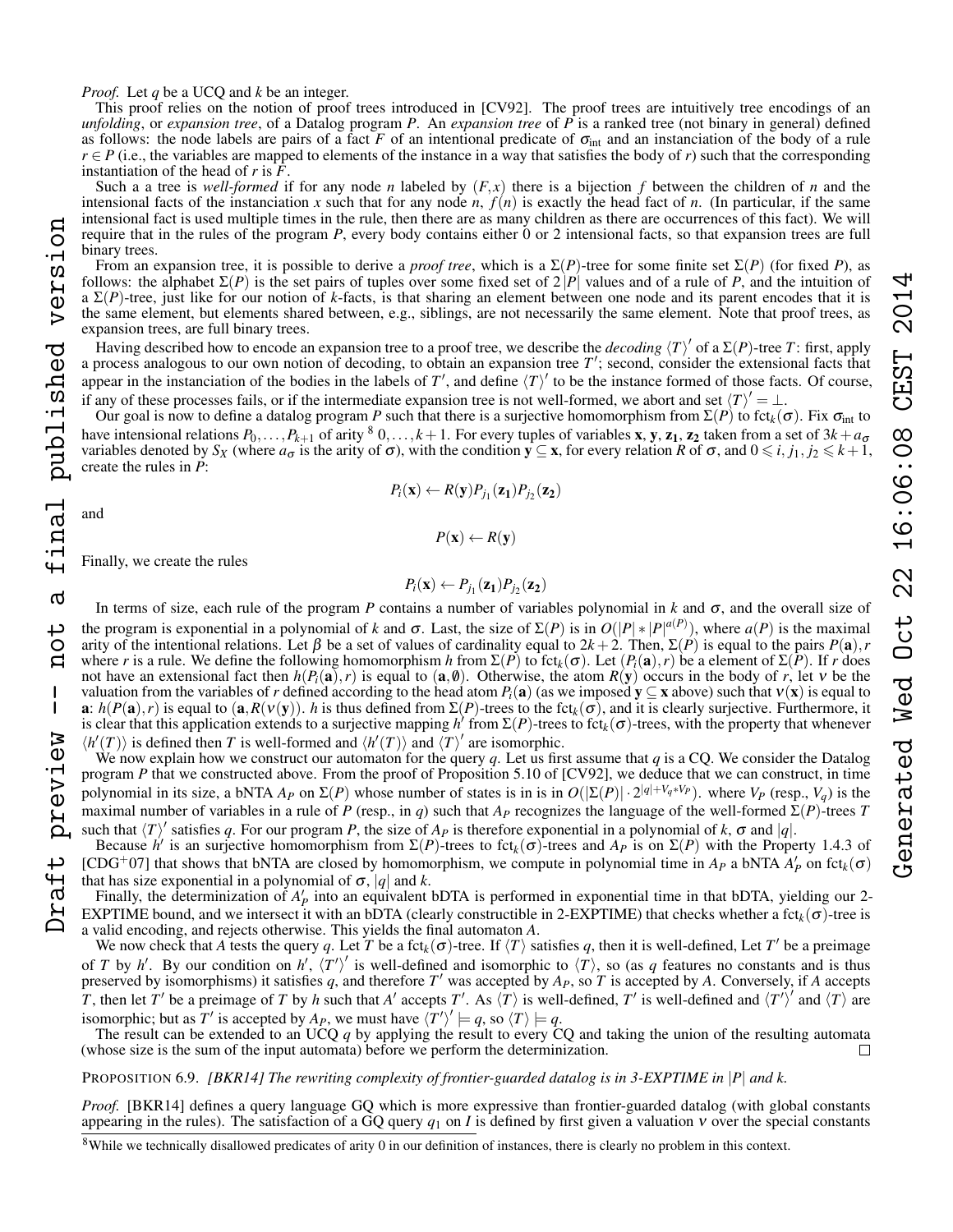over dom(*I*), applying ν to the special constants of GQ to obtain a frontier-guarded Datalog query *q*<sup>2</sup> and determining as usual whether  $I \models q_2$ .

Now, Proposition 9 of [BKR14] states that for any GQ query  $q_1$  and a valuation  $v$  of the special constant  $\lambda$ , there exists an alternating two-way tree automata [CGKV88]. which recognizes proof trees whose decoding (as an instance) satisfies the frontier-guarded datalog program obtained from *q*<sup>1</sup> by applying the valuation. Moreover, the proof of Proposition 9 of [BKR14] shows that this construction is exponential in  $q'$ . Frontier-guarded datalog programs are  $GQ$  without any special constants and therefore we can conclude from Proposition 9 [BKR14] that for any frontier-guarded Datalog q there exists an exponential alternating two-way tree automata *A* which recognizes proof trees whose decoding satisfies *q*, and (from the proof) that this construction is polynomial in the size of *A*. The translation [CGKV88] of this two-way alternating tree automaton *A* to an equivalent bNTA  $\vec{A}$ <sup>'</sup> is in exponential time in |A|. Therefore, by the same arguments as in the proof of Proposition [6.8,](#page-6-6) there exists an bDTA of triple exponential size in |*P*| and *k* that recognizes the fct<sub>*k*</sub>( $\sigma$ )-trees *T* such that  $\langle T \rangle$  satisfies the given frontier-guarded Datalog program (the third exponential coming from the determi frontier-guarded Datalog program (the third exponential coming from the determinization).

PROPOSITION [6.10.](#page-6-8) *Datalog is not FTAR.*

inal published version

 $\ddot{}$  $\sigma$ 

not

 $\mathbf{I}$ 

preview

*Proof.* Let σ be the signature including the two binary relations *Y* and *Z* and the unary relations Begin and End. Consider the following program *P*, where  $I \models P$  for an instance *I* means that the Goal() predicate is derived:

> $Goal() \leftarrow S(x, y), Begin(x),End(y)$  $S(x, y) \leftarrow Y(x, w), S(w, u), Z(u, y)$  $S(x, y) \leftarrow Y(x, w), Z(w, y)$

By way of contradiction, let us assume that the program *P* is FTAR. Fix the treewidth of instances to be 1, and let *A* be a  $fct_1(\sigma)$ -automaton that tests *P*.

We consider instances which are chains of facts which are either *Y*- or *Z*-facts, and where the first end is the only node labeled Begin and the other is the only node labeled End. This condition on instances can clearly be expressed in MSO, known to be FTAR by Theorem [6.1,](#page-6-2) so there exists an automaton  $A_{chain}$  that tests this property. In particular, we can build the automaton  $A'$ 

which is the intersection of *A* and *A*chain, which tests whether instances are of the prescribed form and satisfy property *P*.

We now observe that such instances must be the instance

$$
I_k = \{ \text{Begin}(a_1), Y(a_1, a_2), \dots, Y(a_{k-1}, a_k), Y(a_k, a_{k+1}), Z(a_{k+1}, a_{k+2}), \dots, Z(a_{2k-1}, a_{2k}), Z(a_{2k}, a_{2k+1}), \text{End}(a_{2k+1}) \}
$$

for some  $k \in \mathbb{N}$ . Indeed, it is clear that  $I_k$  satisfies P for all  $k \in \mathbb{N}$ , as we derive the facts

 $S(a_k, a_{k+2}), S(a_{k-1}, a_{k+3}), \ldots, S(a_{k-(k-1)}, a_{k+2+(k-1)}),$  that is,  $S(a_1, a_{2k+1}),$ 

and finally Goal(). Conversely, for any instance *I* of the prescribed shape that satisfies *P*, it is easily seen that the derivation of Goal justifies the existence of an  $I_k$ -chain in *I*, which by the restrictions on the shape of *I* means that  $I = I_k$ .

We further design a tree automaton  $A_{\text{encode}}$  which recognizes tree encodings that form a single branch as follows (given from leaf to root), for any integer  $n \ge 0$  and where *X* may match either *Y* or *Z*:  $(\{a_1\}, \text{Start}(a_1)), (\{a_1, a_2\}, X(a_1, a_2))$ ,  $(\{a_2,a_3\},X(a_2,a_3)), (\{a_3,a_1\},X(a_3,a_1)), \ldots, (\{a_n,a_{n+1}\},X(a_n,a_{n+1})), (\{a_{n+1}\},End(a_{n+1})),$  with addition modulo 3, with dummy nodes  $(\perp,\perp)$  added as left children, and left and right children of the leaf node  $(\lbrace a_1 \rbrace, Start(a_1))$  to ensure that the tree is full. In other words,  $A_{\text{encode}}$  enforces that the fct<sub>1</sub>( $\sigma$ )-tree encodes the input instance as a chain of consecutive facts with a certain prescribed alternation pattern for elements, with the Begin end of the chain at the top and the End end at the bottom. We define  $\overline{A}^{\prime\prime}$  to be the intersection of  $A^{\prime}$  and  $A_{\text{encode}}$ .

It is easily seen that there is exactly one tree encoding of every  $I_k$  which is accepted by  $A''$ , namely, the one of the form tested by  $A_{\text{encode}}$  where  $n = 2k$ , the first *k X* are matched to *Y* and the last *k X* are matched to *Z*.

Draft preview -- not a final published version Now, we observe that as *A<sup>''</sup>* is an automaton which is forced to operate on chains (actually, chains completed to full binary trees by a specific addition of binary nodes), we can translate it to a deterministic automaton A<sup>'''</sup> on words on the alphabet  $\Sigma = \{\vec{B}, Y, Z, E\}$ , by looking at its behavior in terms of the *X*-facts. Formally, *A*<sup>*m*</sup> has same state space as *A*<sup>*n*</sup>, same final states, initial state  $\delta(i((\bot,\bot)),i((\bot,\bot))$  and transition function  $\delta(q,x) = \delta(i((\bot,\bot)),q,(s,f))$  for every domain *s*, where *f* is a fact corresponding to the letter  $x \in \Sigma'$  *(B* stands here for Begin, and *E* for End). By definition of *A''*, *A'''* recognizes the language  ${BP<sup>k</sup>Z<sup>k</sup>E | k \in \mathbb{N}}$ . As this language is not regular, we have reached a contradiction. This contradicts our hypothesis about the existence of automaton *A*; so the program *P* is not FTAR.  $\Box$ 

# E. PROOFS FOR SECTION [7](#page-6-1) (PROBABILITY EVALUATION)

THEOREM [7.3.](#page-6-9) Let V be a set of finite value sets, and let  $k_1,...,k_{|\mathcal{V}|}$  be integers. Given a tree decomposition T of a V-circuit *C* such that the number of gates of value set  $V_i$  in any bag of T is less than  $k_i$  for all  $1 \leq i \leq |V|$ , and given a probabilistic  $\alpha$ *valuation*  $\pi_{g'}$  *for every*  $g' \in C_{\text{inp}}$ *, the probability evaluation problem for C, a gate g, and*  $\pi$  *can be solved in time* ra-linear *in*  $|T| \times h(\mathbf{k}) + |\pi| + |C|$ *, where*  $h(\mathbf{k}) = \prod_i |V_i|^{k_i}$ *.* 

*Proof.* Fix  $T = (B, Ch_{\ell}, Ch_{\lambda}, dom)$  a tree decomposition of a  $(V, \mathcal{F})$ -circuit  $C = (G, W)$  (so that for any  $b \in B$ , dom(*b*) is a set of gates of *G*). We define  $E := Ch \cup Ch_{\lambda}$  and, for  $g \in G$ ,  $V(g)$  the value set of *g*. For  $e = (b_1, b_2) \in E$ , we define  $dom(e) := dom(b_1) \cap dom(b_2)$ , the shared elements between a bag and its parent. We assume an arbitrary order < over *G* and see dom(*b*) as a tuple by ordering elements of dom(*b*) with  $\lt$  (this ordering taking constant time as the size of bags is bounded by a constant). If  $\text{dom}(\dot{b}) = (g_1, \ldots, g_m)$ , we note  $V(b) = V(g_1) \times \cdots \times V(g_m)$  (and similarly, for  $e \in E$ ,  $V(e)$  is the product over  $dom(e)$ ). For every  $g \in G$ , let  $\beta(g) \in B$  be an arbitrary bag containing *g* and all gates that are inputs of *g*, that is, all gates *g*' such that  $(g', g, i) \in W$  for some W: such a bag exists by definition of the tree decomposition of circuits (there is a fact in  $I_C$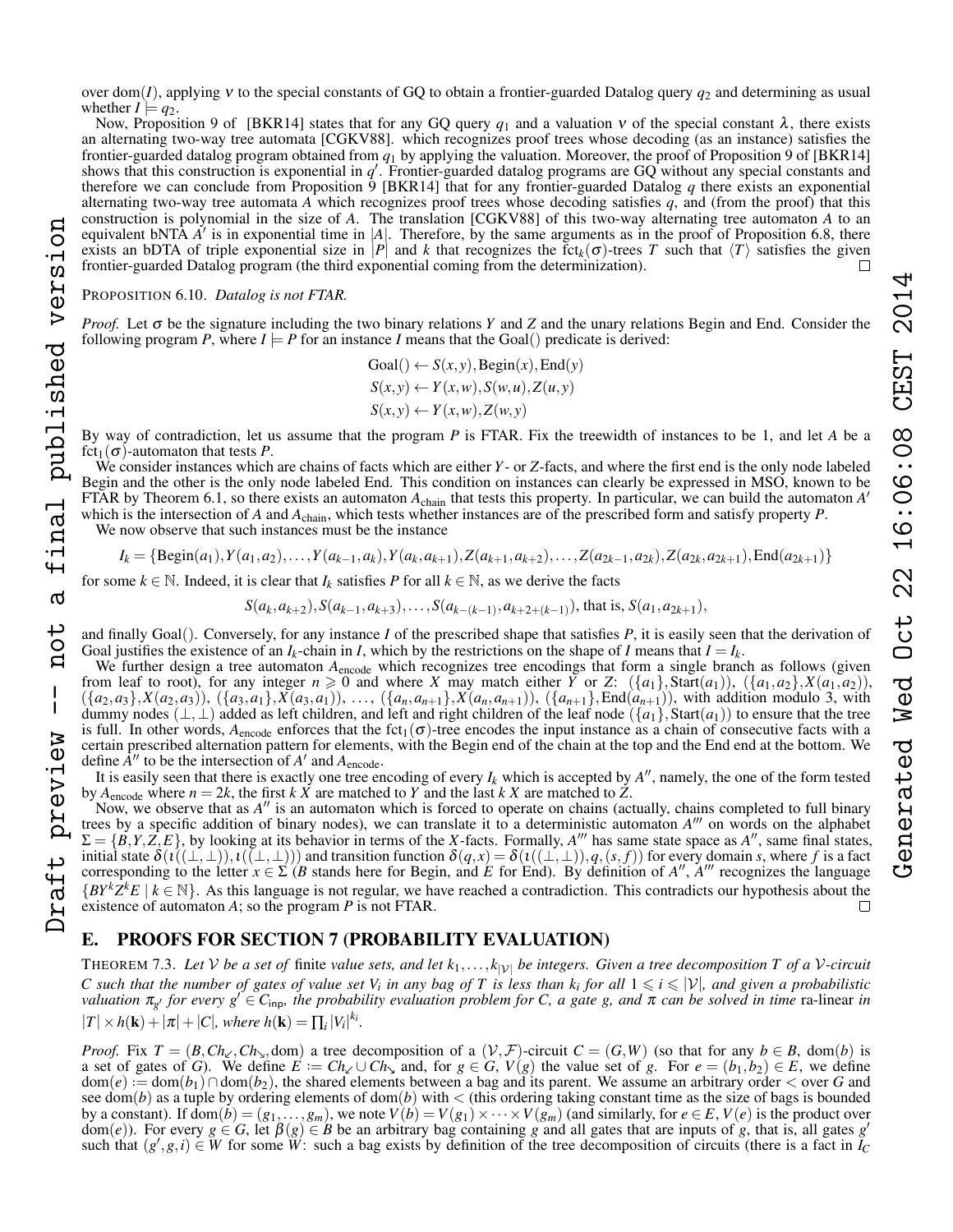We associate to every bag  $b \in B$  (resp., every edge  $e \in E$ ) a *potential function*  $\Phi^b : V(b) \to \mathbb{Q}^+$  (resp.,  $\Phi^e : V(e) \to \mathbb{Q}^+$ ), where  $\mathbb{Q}^+$  denotes the nonnegative rational numbers, initialized to the constant 1 function. We will store for each bag and each edge the full table of values of  $\Phi^e$ , i.e., at most  $h(\mathbf{k})$  values, each of which has size bounded by  $|\pi|$ .

The functions  $\pi_g$  for  $g \in C_{\text{inp}}$  are mappings from  $V(g)$  to  $\mathbb{R}^+$ . For a bag  $b \in B$  with  $g \in \text{dom}(b)$ , we define  $\pi_g^b$  as the function that maps every tuple  $\mathbf{d} \in V(b)$  to  $\pi_g(d')$  where  $d'$  is the value assigned to *g* in **d**.

For *g* a function gate, let  $\kappa(g)$  be the tuple formed of *g* and all gates with a wire to *g*, ordered by <. Let  $f \in \mathcal{F}$  be the function of *g*. We see *f* as a subrelation  $R_g$  of  $V(\kappa(t))$  (the table of values of the function, with columns reordered by applying  $\lt$  on *g*), that is, a set of  $(\text{arity}(f) + 1)$ -tuples which represents the graph of the function.

We update the potential function by the following steps, where the product of two functions  $f$  and  $f'$  which have same domain *D* denotes pointwise multiplication, that is,  $(f \times f')(x) = f(x) \times f'(x)$  for all  $x \in D$ :

1. For every  $g \in C_{\text{inp}}$ , we set  $\Phi^{\beta(g)} := \Phi^{\beta(g)} \times \pi_g^{\beta(g)}$ .

2. For every  $g \in G \backslash C_{\text{inp}}$ , we set  $\Phi^{\beta(g)}(\mathbf{d}) := 0$  if the projection of **d** onto  $\kappa(g)$  is not in  $R_g$ , we leave  $\Phi^{\beta(g)}(t)$  unchanged otherwise.

Note that we have now initialized the potential functions in a way which exactly corresponds to that of [HD96], for a straightforward interpretation of our circuit with probabilistic inputs as a special case of a belief network where all non-root nodes are deterministic (i.e., have a conditional distribution with values in  $\{0,1\}$ ).

We now apply as is the GLOBAL PROPAGATION steps described in Section 5.3 of [HD96]: if we choose the root of the tree decomposition as the root cluster  $X$ , this consists in propagating potentials from the leaves of the tree decomposition up to the root, then from the root down to the leaves of the tree. This process is linear in  $|T|$  and, at every bag of *T*, requires a number of arithmetic operations linear in  $h(\mathbf{k})$ .

As shown in [LS88, HD96], at the end of the process, the desired probability distribution Pr*<sup>g</sup>* for gate *g* can be obtained by marginalizing  $\Phi^{\beta(g)}$ :

$$
\Pr_{g}(d') = \sum_{\substack{\mathbf{d} \in V(\beta(g)) \\ d_k = d'}} \Phi^{\beta(g)}(\mathbf{d})
$$

where *k* is the position of *g* in dom( $\beta$ (*g*)). Draft preview -- not a final published version

final published version

 $\sigma$ 

tor

 $\overline{\phantom{a}}$ 

preview

 $127a7t$ 

The whole process is linear in  $|T| \times h(\mathbf{k}) + |C| + |\pi|$  under fixed-cost arithmetic; under real-cost arithmetic, belief propagation requires multiplying and summing linearly many times  $O(|T| \times h(\mathbf{k}))$  probability values, each of with size bounded by  $|\pi|$ , which is polynomial-time in  $|T|, h(\mathbf{k}), |\pi|$ .

REMARK E.1. *Theorem [7.3](#page-6-9) means that we see circuit C as a "lineage" of the query, we can compute its probability efficiently, by computing a tree decomposition, without remembering anything in this query. This is in contrast with other settings [BLRS14]* where probability evaluation on the lineage ("grounded inference"; or "intensional approach" [JOS10]) is harder than proba*bility evaluation using the query ("lifted inference").*

THEOREM [7.5.](#page-7-4) *The probabilistic query evaluation problem for FTAR queries on bounded-treewidth pcc-instances can be solved in ra-linear time data complexity.*

*Proof.* Let  $J = (I, C, \varphi, \pi)$  be a pcc-instance of treewidth *k* and *q* a query. We use Theorem [4.8](#page-4-0) to construct in linear time a Boolean circuit  $C'$  of treewidth  $k'$  dependent only on  $k$  and  $q$ , with distinguished gate  $g$ . We build from  $C'$  a tree decomposition of width k' in linear time. The probability that q is true in *J* is  $Pr_g(t)$ . We conclude as Theorem [7.3](#page-6-9) states that this can be computed in ra-linear time in  $|C'| + |\pi|$  for fixed  $k'$ .  $\Box$ 

DEFINITION E.2. *Given a fixed query q and uncertainty framework, the* query certainty problem *(resp.* query possibility problem*) is to determine, given an input uncertain instance J, whether all possible worlds of J satisfy q (resp. whether some possible world of J satisfies q).*

COROLLARY [7.6.](#page-7-5) *The query certainty and possibility problems for FTAR queries on bounded-treewidth cc-instances can be solved in ra-linear time.*

*Proof.* See the cc-instance as a pcc-instance with all probabilities set to  $\frac{1}{2}$ . The probability of a query is 1 (resp., not 0) on the pcc-instance if the query is certain (resp. possible) on the underlying cc-instance. We can then apply Theorem [7.5.](#page-7-4)  $\Box$ 

# F. PROOFS FOR SECTION [8](#page-7-0) (APPLICATIONS)

# F.1 Relational Models (Section [8.1\)](#page-7-6)

# *pc-instances.*

PROPOSITION [8.2.](#page-7-7) *For any fixed k, given a (p)c-instance J of width*  $\leq k$ , we can compute in linear time a (p)cc-instance J which *is equivalent in the sense of Proposition [4.2](#page-3-1) and has treewidth depending only on k.*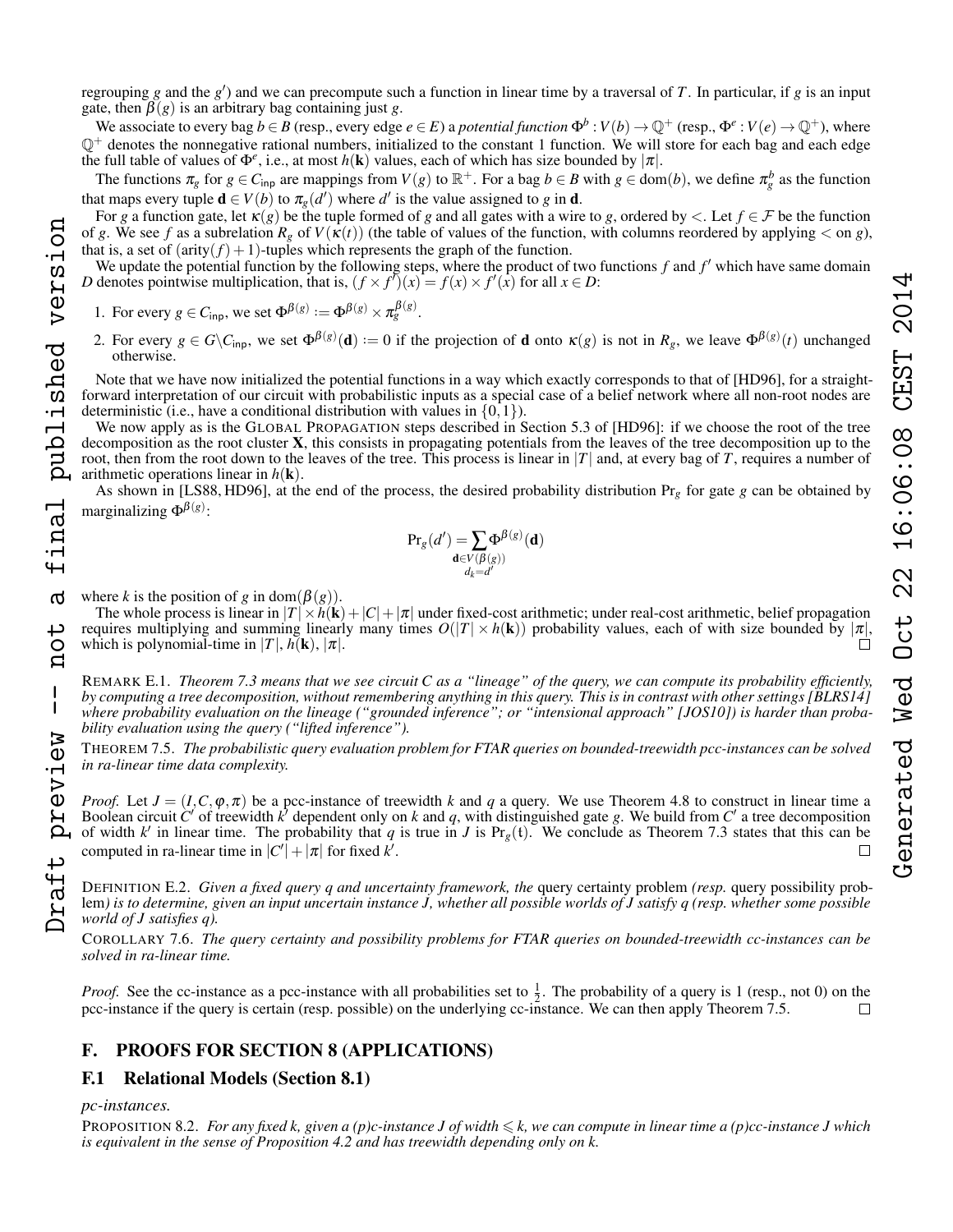Indeed, we observe that by our assumption that  $w(J) \le k$ , for any formula *F* in an annotation, the number of distinct events occurring in *F* is at most *k*. Indeed, there is a Cooc clique between these events in  $I_i$ , so that as  $w(I_i) \le k$  (by Lemma 1 of [Gav74]) there must be less than *k* of them.

Now, we observe that any formula in *J* can be rewritten, in linear time in this formula for fixed *k*, to an equivalent formula whose size depends only on k. Indeed, for every valuation of the input events, which means at most  $2<sup>k</sup>$  valuations by the above, we can evaluate the formula in linear time; then we can rewrite the formula to the disjunction of all valuations that satisfy it, each valuation being tested as the conjunction of the right events and negation of events. So this overall process produces in linear time an equivalent (p)c-instance  $J'$  where the annotation size depends only on  $k$ . So we can assume without loss of generality that the size of the annotations of *J* is bounded by a constant.

Consider now the (p)c-instance *J*, its relational encoding  $I_J$ , and a tree decomposition *T* of  $I_J$ . We build a tree decomposition  $T'$ of a relational encoding  $I_J$  of a cc-instance  $J' = (I, C, \varphi)$  designed to be equivalent to *J*. Start by adding to *C* the input gates, which correspond to the events of *J*.

Now, consider each fact  $F = R(a)$  of *J*. Let **e** be the set of events used in the annotation  $A_F$  of *F*. Note that every pair of  $S = \mathbf{a} \sqcup \mathbf{e}$  co-occurs in some fact of *I<sub>J</sub>*: the elements of **a** co-occur within *F*, the elements of **e** co-occur in a Cooc fact, and any pair of elements from **a** and **e** co-occur in some Occ fact. Hence, by Lemma 1 of [Gav74], there is a bag  $b_F \in T$  such that  $S \subseteq \text{dom}(b)$ .

Let *C<sup>F</sup>* be a circuit representation of the Boolean function *A<sup>F</sup>* on *E*, whose size depends only on *k*. Add *C<sup>F</sup>* to *C*, add *F* to *I*, and set  $\varphi(F)$  to be the distinguished node of  $C_F$ . We have thus built  $J'$ , which by construction is equivalent to *J*.

We now build *T'* by making it a copy of *T*. Now, for each fact *F*, considering its bag  $b_F$ , and  $b'_F$  the corresponding bag in *T'*, we add all elements of  $C_F$  to  $b'_F$ . This decomposition clearly covers all facts of  $I_{J'}$ , and event occurrences form subtrees because they do in  $T$  and the elements that we added to  $T'$  are always in a single bag only. Last, it is clear that the bag size depends only on  $\vec{k}$ , as the size of the  $C_F$  added to the bags depends only on  $\vec{k}$ , and at most  $\vec{k}$  of them are added to each bag (because there are at most *k* elements per bag).

We have not talked about probabilities, but clearly if  $J$  is a pc-instance the probabilities of the inputs of the pcc-instance  $J'$ should be defined analogously.

# THEOREM [8.3.](#page-7-8) *For bounded-treewidth pc-instances, the probabilistic query evaluation problem for Boolean MSO queries can be solved in ra-linear time data complexity.*

*Proof.* The result is an immediate consequence of Proposition [8.2](#page-7-7) and Theorem [4.8](#page-4-0) as long as we show that, for any fixed  $k \in \mathbb{N}^*$ , and for every (p)c-instance *J* of width  $\leq k$ , one can compute in linear time a (p)c-instance *J'* with the same events such that for any valuation  $\vec{v}$ , we have  $v(J) = v(J')$  (and  $Pr_J(v) = Pr_{J'}(v)$ ), and the annotations of *J'* have size depending only on *k*.

Fix *k* and *J*. We observe that by our assumption that  $w(j) \leq k$ , for any formula  $\Phi$  in an annotation, the number  $p_{\Phi}$  of distinct events occurring in  $\Phi$  is at most *k*. Indeed, there is a Cooc clique between these events in  $I_J$  and each of them is connected by the Occ relation to domain elements of the fact *F* annotated by  $\Phi$  (there is at least one), so we have in total a  $(p_{\Phi} + 1)$ -clique. By Lemma 1 of [Gav74], any tree decomposition must have one node containing all these  $p_{\Phi} + 1$  elements, and therefore  $p_{\Phi} \le k$ .

Now, we observe that any formula in *J* can be rewritten, in linear time in this formula for fixed *k*, to an equivalent formula whose size depends only on *k*. Indeed, for every valuation of the input events, which means at most  $2<sup>k</sup>$  valuations by the above, we can evaluate the formula in linear time; then we can rewrite the formula to the disjunction of all valuations that satisfy it, each valuation being tested as a conjunction of at most *k* literals. So this overall process produces in linear time an equivalent (p)c-instance where the annotation size depends only on *k*.

# *BID instances.*

**LEMMA [8.6.](#page-7-2)** For any fixed  $k \in \mathbb{N}^*$ , given a BID instance *J* with  $w(J) \le k$ , we can compute in ra-linear time an equivalent pcc-instance *J'* where  $\overset{\sim}{w}(J')$  depends only on k.

*Proof.* Fix *k* and *J*. First, compute in linear time a tree decomposition *T* of *J* of width  $w(J) \leq k$ .

Without loss of generality, we can assume that probabilities within each block of *J* are rationals with the same denominator (if this is not the case, we normalize these probabilities in ra-linear time).

As in the proof of Lemma [3.4,](#page-2-3) we can assume that every fact of *J* has been assigned to a bag of *T* where it is covered (i.e.,  $F = R(a)$  with  $a \subseteq \text{dom}(b)$  for *b* the covering bag). Actually, still in the spirit of the proof of Lemma [3.4,](#page-2-3) we can modify the decomposition *T* by copying nodes to create chains, so that we can assume that at most one fact is assigned to each bag. This preprocessing can be performed in linear time. For every fact *F* of *J* we let  $\beta(F)$  be the bag of *T* to which fact *F* was assigned.

We compute the pcc-instance  $J' = (J, C, \varphi)$  by building C and  $\varphi$  and a tree decomposition T' for J' with same skeleton as T, which is initialized as a copy of *T*. We add the gates of  $\tilde{C}$  to  $T'$  to turn it into a tree decomposition of  $J'$ .

Let B be the set of blocks: a key  $a \in B$  is a pair of a relation symbol and a tuple that is a key in J for that relation. We write  $J_a$ to refer to *J* restricted to the facts of block **a**; and  $|I_a|$  is the size (*not* the number of facts!) of this part of the instance (the size of both the facts and the associated probabilities). It is then clear that  $\sum_{a \in B} |I_a| = |J|$ , the size of the original instance.

Now, for every  $a \in B$ , consider the subset of bags  $T_a$  of T that cover  $a$ ; it is a connected subtree, as it is the intersection for every element  $a \in \mathbf{a}$  of the occurrence subtree  $T_k$  of this element, which are connected subtrees, and it is not empty because the elements of a must occur together in some fact of *J* so they also do in some bag of *T*. What is more, we can precompute in linear time the roots of all the *T*<sub>a</sub> (by the same precomputation as in the proof of Lemma [3.4\)](#page-2-3). It is also clear that  $\sum_{a \in \mathcal{B}} |\overline{T}_a|$  is of size linear in  $|J|$ , as, for fixed  $\sigma$  and *k*, each bag of *T* can only occur in a constant number of  $T_a$ .

So we prove the result in the following way: for each  $a \in \mathcal{B}$ , we compute in time  $O(|I_a|+|T_a|)$  a circuit  $C_a$  to annotate the facts of  $I_a$  in  $J'$ , and we add the gates of  $C_a$  to  $T'$  to obtain a tree decomposition of  $J'$  so far, making sure that we add only a constant

Draft preview -- not a final published version

version

final published

 $\sigma$ 

 $\overline{O}$  $\mathbf{a}$ 

 $\overline{1}$ 

preview

aft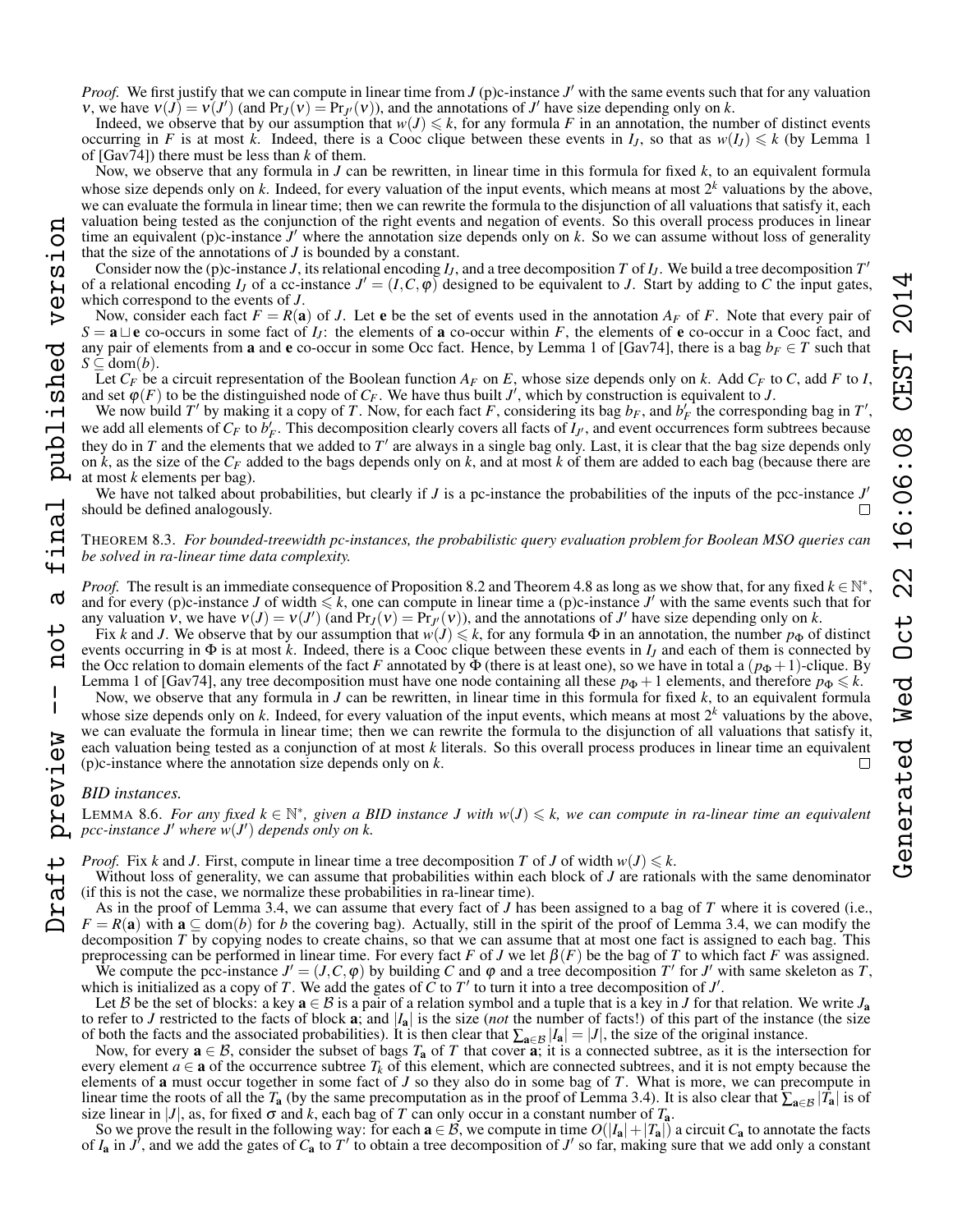So in what follows we fix  $\mathbf{a} \in \mathcal{B}$  and describe the construction of  $C_{\mathbf{a}}$  and the associated decomposition.

Using our preprocessed table to find the root of *T*a, we can label its nodes by going over it top-down, in time linear in *T*a. We now notice that for every fact *F* = *R*(**a**, **v**) of *I*<sub>a</sub>, the bag  $β(F)$  covers *F* so it must be in *T*<sub>a</sub>. We write  $β_1$  for the restriction of the function β to the facts of *I*a.

We now say that a bag  $b \in T_a$  is an *interesting bag* either if it is in the image of  $f_a$  or if it is a lowest common ancestor of some subset of bags that are in the image of  $f_a$ . We now observe that the number of interesting bags of  $T_a$  is linear in the number of facts of *I*a; indeed, the interesting bags form the internal nodes and leaves of a binary tree whose leaves must all be in the image of  $\beta_a$ , so the number of leaves is at most the number of facts of  $I_a$ , so the total number of nodes in the tree is linear in the number of leaves.

We now define a weight function *w* on  $T_a$  by  $w(b) = \pi(F)$  (the probability of *F*) for  $F \in I_a$  and  $\beta_a(F) = b$ , if any such *F* exists;  $w(b) = 0$  otherwise. We define bottom-up a cumulative weight function  $w'$  on  $T_a$  as  $w(b)$ , plus  $w'(\text{Ch}_{\ell}(b))$  if  $\text{Ch}_{\ell}(b) \in T_a$ , plus  $w'(Ch_{\lambda}(b))$  if  $Ch_{\lambda}(b) \in T_a$ . For notational convenience we also extend *w*' to anything by saying that  $w'(b) = 0$  if  $b \notin T_a$  or *b* does not exist.

Observe now that for a non-interesting bag *b*,  $w(b)$  and  $w'(b)$  can be represented either as 0 or as a pointer to some  $w(b')$ or  $w'(b')$  for an interesting bag b'. Indeed, if b is non-interesting then we must have  $w(b) = 0$ . Now we show that if b has a topmost interesting descendant *b*' then it is unique: indeed, the lowest common ancestor of two interesting descendants of *b* is a descendant of  $b$  and it is also interesting, so there is a unique topmost one. Now this means that either  $b'$  does not exist and  $w'(b) = 0$ , or it does exist and all descendants of *b* that are in the image of  $\beta_a$  are descendants of *b*', so that  $w'(b) = w'(b')$  and we can just make  $w'(b)$  a pointer to  $w'(b')$ .

Now this justifies that we can compute *w* and *w'* bottom-up in linear time in  $|T_a| + |I_a|$ : observe that we are working on rationals with the same denominator, so the sums that we perform are sums of integers, whose size always remains less than the common denominator; as there is a number of interesting bags which is linear in the number of facts of *I*a, and those are the only nodes for which a value (whose size is that of the probabilities in *I*a) actually needs to be computed and written, the computation is performed in time  $O(|T_a|+|I_a|)$  overall.

We now justify that we can encode  $T_a$  to a circuit with the correct probabilities. For each bag  $b \in T_a$ , we create a gate  $g_b^i$ ; for the root bag *b* it is an input gate with probability  $w'(b)$ ; for other bags it is a gate whose value is defined by the parent bag. Intuitively,  $g_b^i$  describes whether to choose a fact from  $F_a$  within the subtree rooted at *b*.

For every interesting bag *b*, writing  $w'(b) = k/d$  and  $w(b) = k/d$  with *d* the common denominator, create one input gate  $g_b^b$ with probability  $\frac{1}{w'(b)}w(b) = k/k'$ , and one gate  $g_b^{\text{h}\wedge}$  which is the AND of  $g_b^{\text{h}}$  and  $g_b^{\text{i}}$ . Intuitively, this gate describes whether to generate the fact assigned at this node, if any. If there is such a fact, set its image by  $\varphi$  to be  $g_{b}^{h\wedge}$ . Now if  $w'(b) > w(b)$ (intuitively: there is still the possibility to generate fact at child nodes), we create one input gate  $g_b^{\leftrightarrow}$  which has probability *w*<sup> $\frac{1}{w'(b)-w(b)}$  *w*<sup> $\prime$ </sup> (*Ch*<sub> $\prime$ </sub> (*b*)). Once again, this probability simplifies to a rational whose numerator and denominator are < *d*. We create</sup> a gate  $g_b^{\vee}$  to be  $g_b^i \wedge \neg g_b^h \wedge g_b^{\leftrightarrow}$  (creating a constant number of intermediate gates as necessary), and  $g_b^{\vee}$  to be  $g_b^i \wedge \neg g_b^h \wedge \neg g_b^{\leftrightarrow}$ . setting them to be  $g^i_{Ch_\times(b)}$  and  $g^i_{Ch_\times(b)}$  where applicable (i.e., if  $Ch_\times(b)$  and  $Ch_\times(b)$  exist and are in  $T_a$ ). Draft preview -- not a final published version

By contrast, non-interesting bags *b* just set  $g^i_{Ch_1(b)}$  and  $g^i_{Ch_2(b)}$  (where applicable) to be  $g^i_b$ , with no input gates.

We now observe that by construction the resulting circuit has a tree decomposition that is compatible with *T*, so that we can add its events to  $T'$  and only add constant width to the nodes of  $T_a$  as required. It is also easy to see that the circuit gives the correct distribution on the facts of  $F_a$ , with the following invariant: for any bag  $b \in T_a$ , the probability that  $g_b^i$  is t is  $w'(b)$ , and  $g_b^{\text{h}}$ ,  $g_b^{\times}$  and  $g_b^{\times}$  are either all f if  $g_b^{\text{i}}$  is f or, if  $g_b^{\text{i}}$  is t, exactly one is true and they respectively have marginal probabilities  $w(b)$ ,  $w'(Ch_{\chi}(b))$ , and  $w'(Ch_{\chi}(b))$ . Now the circuit construction is once again in time  $O(|I_a| + |T_a|)$ , noting that interesting nodes are the only nodes where numbers need to be computed and written; and we have performed the entire computation in time  $O(|I_a|+|T_a|)$ , so the overall result is proven.

# F.2 Probabilistic XML (Section [8.2\)](#page-7-9)

# *XML documents.*

inal published version

൪

not

 $\frac{1}{1}$ 

raft preview

LEMMA [8.11.](#page-8-4) *The relational encoding I<sup>D</sup> of an XML document D has treewidth* 1 *and can be computed in linear time.*

*Proof.* Immediate: the relational encoding is clearly computable in linear time and there is a width-1 tree decomposition of the relational encoding that has same skeleton as the LCRS representation of the XML document.  $\Box$ 

LEMMA [8.13.](#page-8-5) *For any MSO query q on* Λ*-documents, one can compute in linear time an MSO query q*<sup>0</sup> *on* σ<sup>Λ</sup> *such that for any*  $\Lambda$ -document  $D$ ,  $D \models q$  iff  $I_D \models q'$ .

*Proof.* We add a constant overhead to *q* by defining the predicates  $\lambda(x)$  for  $\lambda \in \Lambda$  as  $P_{\lambda}(x)$ , the predicate  $x < y$  to be the transitive closure of NS ( $\neg(x = y) \land \forall S(x \in S \land (\forall z z'(z \in S \land NS(z, z')) \Rightarrow z' \in S) \Rightarrow y \in S)$ ), and the predicate  $x \to y$  to be  $\exists z, FC(x, z) \land (z = y \lor z < y)$ . It is clear that the semantics of those atoms on *I<sub>D</sub>* match that of the corresponding atoms on *D*, so that a straightforward structural induction on the formula shows that *a'* satisfies the that a straightforward structural induction on the formula shows that  $q'$  satisfies the desired properties.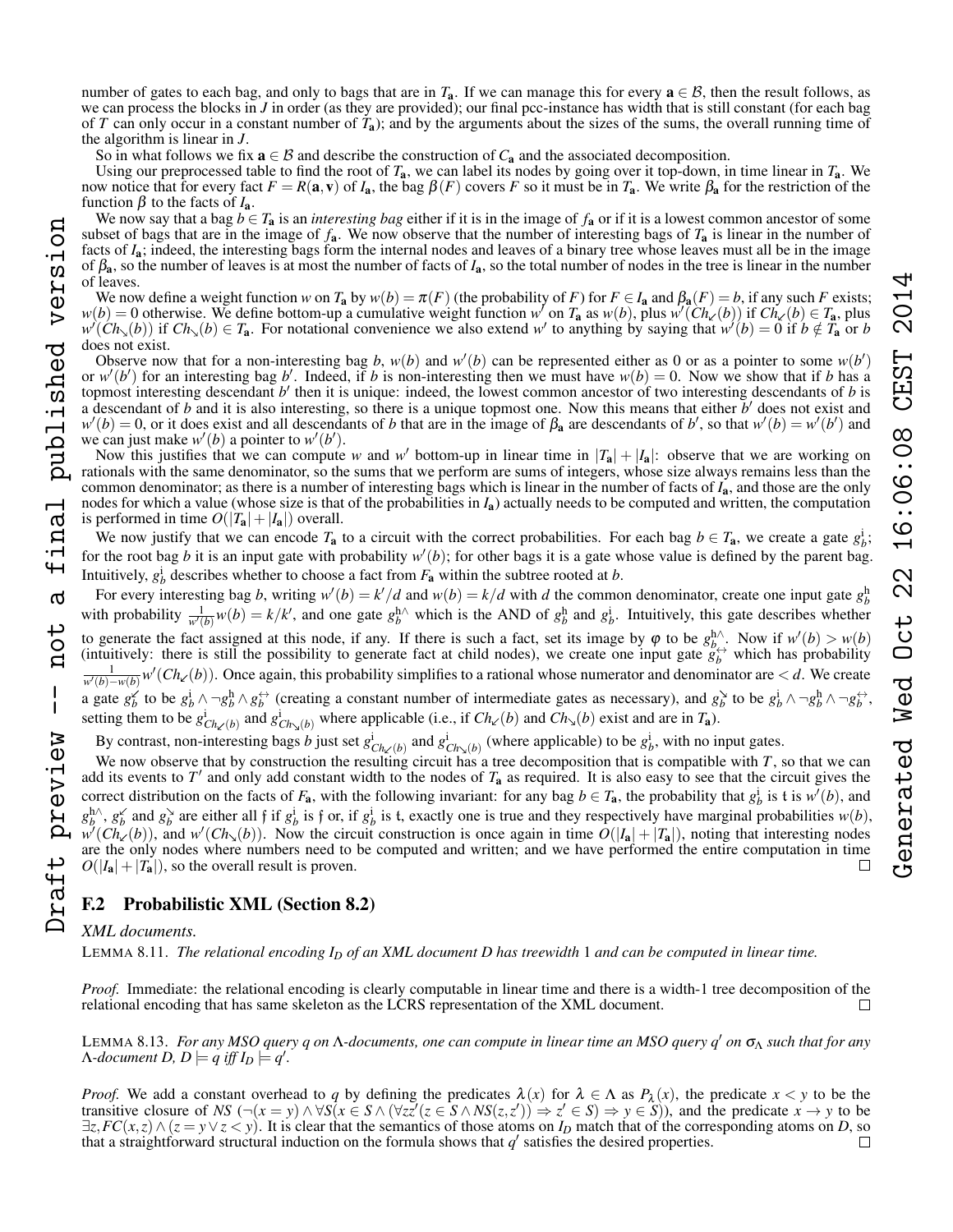*We say that a*  $\sigma_{\Lambda \sqcup \{det\}}$  *instance I is a* weak relational encoding *of an XML document D with label set* Λ *if there exists a sparse representation D' of D such that I is the relational encoding of D' except that P<sub>⊥</sub> facts are not written.* 

<span id="page-22-0"></span>PROPOSITION F.2. *For any MSO query q on XML documents with (fixed) label set* Λ*, one can compute in linear time an MSO*  $q$ uery  $q'$  on  $\sigma_\Lambda$  such that for any XML document D on label set  $\Lambda$ , if  $D\models q$  then  $I\models q'$  for any weak relational encoding I of D;  $\overline{a}$ nd conversely if  $D \not\models q$  then  $I \not\models q'$  for any weak relational encoding I of  $D$ .

*Proof.* We show that, for any MSO query *q* on XML documents with (fixed) label set Λ, one can compute in linear time an MSO query *q'* on documents with label in  $\Lambda \sqcup \{\perp, \det\}$  such that for any XML document *D* on label set  $\Lambda$ , if  $D \models q$  then  $D' \models q'$  for any sparse representation *D'* of *D*; and conversely if  $D \not\models q$  then  $D' \not\models q'$  for any sparse representation  $D'$  of  $\dot{D}$ . The result then follows by Lemma [8.13.](#page-8-5) Draft preview -- not a final published version

We call *regular* the nodes with label in Λ. Consider a document *D* and sparse representation *D* <sup>0</sup> of *D* with a mapping *f* from *D* to *D'* witnessing that *D'* is a sparse representation of *D*. Let us consider a node  $n \in D$  with children  $n_1, \ldots, n_k$  in order, and determine what is the relationship between  $f(n)$  and the  $f(n_i)$  in  $D'$ .

It is straightforward to observe that  $f(n)$  is regular and the  $f(n_i)$  are topmost regular descendants of  $f(n)$  in  $D'$ ; and for  $i < j$ , there is some node *n'* in *D'* (intuitively, their lowest common ancestor, which is a descendant of  $f(n)$ , possibly  $f(n)$  itself) such that n' is both an ancestor of  $f(n_i)$  and  $f(n_j)$ , n' is a descendant of  $f(n)$ , and n' has two children  $n'_1$  and  $n'_2$  such that  $f(n_i)$  is a descendant of  $n'_1$  (maybe they are equal),  $f(n_j)$  is a descendant of  $n'_2$  (maybe they are equal), and  $n'_1 < n'_2$  in *D'*. Note that *n'*, *n*<sup>1</sup> and *n*<sup>2</sup> are not necessarily regular nodes of *D* but can be det nodes. In addition, no ⊥ node can be traversed in any of the ancestor–descendant chains discussed in this paragraph.

It is now clear that we can have MSO predicates  $\rightarrow'$  and  $\lt'$  in *D'* following these informal definitions (and not depending on *D* or *D*<sup> $\prime$ </sup>), defined from predicates  $\rightarrow$ ,  $\lt$  and  $\lambda(\cdot)$  on *D*<sup> $\prime$ </sup>, such that for every *D* and sparse encoding *D*<sup> $\prime$ </sup> of *D*, for every nodes  $n, n' \in D$ , we have  $n \to n'$  in *D* iff  $f(n) \to f(n')$  in *D'* (which should only hold between regular nodes, so nodes in the image of *f*), and likewise for  $\lt$ . Last, it is clear that the predicates  $\lambda(\cdot)$  of *D* can be encoded directly to the same predicates in *D'*.

# *Probabilistic XML.*

final published version

 $\sigma$ 

ب Ö  $\mathbf{a}$ 

 $\mathbf{I}$ 

aft preview

PROPOSITION [8.16.](#page-8-2) *For any MSO query q on* Λ-documents, one can compute in linear time an MSO query q' on  $σ_Λ$  such that *for any* PrXMLfie *XML document D, for any valuation* ν *of D, letting* ν <sup>0</sup> *be the corresponding valuation of JD, we have that*  $\mathbf{v}(D) \models q \text{ iff } \mathbf{v}'(J_D) \models q'.$ 

*Proof.* We prove that for any valuation v of *D*, letting v' be the corresponding valuation of  $J_D$ , we have that  $v'(J_D)$  is a weak encoding of  $v(D)$  (we see  $P_{\text{fie}}$  facts in  $v'(J_D)$  as if they were  $P_{\text{det}}$  facts). The result then follows by Proposition [F.2.](#page-22-0)

We first show that for any valuation  $v$  of *D* and corresponding valuation  $v'$  of  $J_D$ , for every  $\lambda \in \Lambda$ , *n* is a node of  $v'(J_D)$  that is retained in the XML document  $v'(J_D)$  is a sparse representation of iff *n* is a node which is retained in  $v(D)$ , with same labels. Indeed, for the forward implication, observe that any fact  $P_\lambda(n)$  is created for node *n* with label  $\lambda$  in *n*, and it is retained if and only if all its regular ancestors are retained and the anotation of its parent edge in ν(*D*) evaluates to t; conversely, if *n* has label  $\lambda$  in *D* then a fact  $P_{\lambda}(n)$  was created in *I* and if *n* is retained in  $v(D)$  then all the conditions on edges in the chain from *n* to the root evaluate to t so  $P_{\lambda}(n)$  does hold and *n* is retained in  $v'(J_D)$ .

We further know that by construction relations *FC* and *NS* correspond to the first-child and next-sibling relations in *D* no matter the valuation.

So we deduce that  $J<sub>D</sub>$  is the relational encoding of the XML document obtained from  $D$  by replacing all nodes not kept in  $v(D)$  by  $\perp$  nodes, and removing all edge annotations.

Observe that in this definition of pc-encoding, it is *not* the case that the possible worlds of  $J<sub>D</sub>$  are the relational encodings of the possible worlds of *D*. For instance, the fie nodes are retained as is, and *FC*- and *NS*-facts are always retained even if the corresponding nodes are dropped. The following example shows that it would not be reasonable to ensure such a strong property:

EXAMPLE F.3. Consider an fie node with k children  $n_1,\ldots,n_k$ , all annotated with independent events with probability  $1/2$ . In *a straightforward attempt to encode this node and its descendants to a pc-instance J (or even to a pcc-instance J), we would create one domain element e<sup>i</sup> for each of the n<sup>i</sup> . But then we would need to account for the fact that, as any pair n<sup>i</sup>* ,*n<sup>j</sup> may be* retained individually, the fact NS( $e_i, e_j$ ) would need to occur in a possible world of J, and thus would also occur in J. So this *naïve attempt to ensure that the possible worlds of J are exactly the relational encodings of the possible worlds of D leads to a pcc-instance of quadratic size and linear treewidth.*

PROPOSITION [8.19.](#page-8-6) *For any* PrXML<sup>fie</sup> *document D, we have*  $w(J_D) \leq w_s(D) + 1$ *.* 

*Proof.* We show how to build a tree decomposition of the relational encoding of *J<sup>D</sup>* from the event scopes. Consider the tree decomposition *T* of  $I_D$  that is isomorphic to a LCRS encoding *D'* of *D*: the root node of *D'* is coded to an empty bag, and each node *n* of the LCRS encoding with parent *n'* is coded to  $\{n', n\}$ .

We now add to *T*, for each bag *b* corresponding to a node *n*, the events of  $S(n)$ . It is clear that *T* is of the prescribed width and that the occurrences of all nodes and events are connected subtrees.

We now argue that it is a tree decomposition of the relational encoding of  $J_D$ , but this is easily seen: it covers all *NS*- and *FC*-cts represented in  $J_D$ , and covers all occurrences and co-occurrences by construction facts represented in *J<sub>D</sub>*, and covers all occurrences and co-occurrences by construction of the scopes.

PROPOSITION [8.21.](#page-8-7) *There exists a family of*  $PrXML^{fie}$  *documents*  $D_n$  *such that*  $w(J_{D_n}) \leq 4$  *but*  $w_s(D_n)$  *is not bounded.*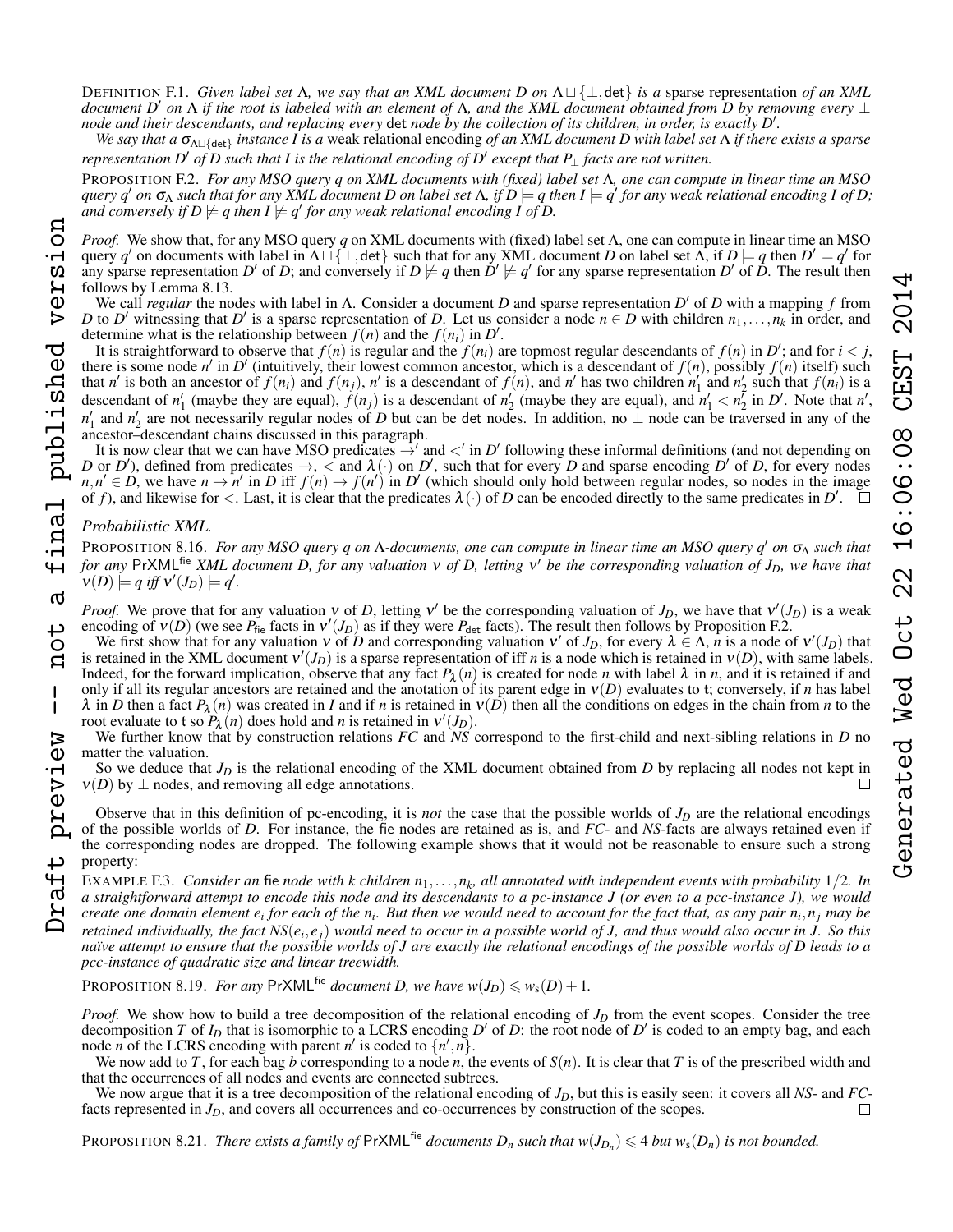REMARK F.4. *We observe that a limit of both the bounded event scope and the bounded correlation width conditions is that they can only show tractability for documents where we assume that each edge uses at most a constant number of events in its annotation (although of course there are tractable documents that would not satisfy this condition).*

*The* PrXMLmux,ind *model.*

DEFINITION F.5. *A* PrXML<sup>mux,ind</sup> *probabilistic document is an XML document D over* Λ□{ind,mux}, where edges from ind *and* mux *nodes to their children are labeled with a probability in* [0,1]*, the annotations of outgoing edges of every* mux *node summing to*  $\leq 1$ . The semantics  $\llbracket D \rrbracket$  of D is obtained as follows: for every ind node, decide to keep or discard each child *according to the indicated probability, and replace the node by the (possibly empty) collection of its kept children; for every* mux *node, choose one child node to keep according to the indicated probabilities (possibly keep no node if they sum to* < 1*), and replace the* mux *node by the chosen child (or remove it if no child was chosen). All probabilistic choices are performed independently. When a node is not kept, its descendants are also discarded. We require the root to have label in* Λ*.*

Observe that in PrXML<sup>mux,ind</sup> all probabilistic choices are "local", in a similar fashion to the TID and BID probabilistic relational formalisms. As we show later, this helps ensure the tractability of query evaluation.

We use Corollary [8.17](#page-8-8) to show the tractability of query evaluation on the PrXML<sup>mux,ind</sup> local model, which was already proven in [CKS09]. We first rewrite input documents to a simpler form:

DEFINITION F.6. *Two* PrXML<sup>mux,ind</sup> documents  $D_1$  and  $D_2$  are equivalent if for every XML document  $D$ ,  $Pr_{D_1}(D) = Pr_{D_2}(D)$ .

DEFINITION F.7. *We say that a* PrXMLmux,ind *is in* binary form *if it is a full binary tree, and the sum of the outgoing probabilities of every* mux *node is equal to* 1*.*

The following definition is needed to ensure linear time execution for technical reasons:

DEFINITION F.8. *A* PrXMLmux,ind *document is* normalized *if for every* mux *nodes, the rational probabilities that annotate its child nodes all share the same denominator.*

LEMMA F.9. *From any normalized* PrXMLmux,ind *document D, we can compute in linear time in D an equivalent* PrXMLmux,ind *document D' which is in binary form.* 

*Proof.* In this proof, for brevity, we use det nodes to refer to ind nodes whose child edges are all annotated with probability 1. First, rewrite mux nodes whose outgoing probabilities sum up to  $< 1$  by adding a det child for them with the remaining probability. This operation is in linear time because the corresponding number has same denominator as other children of the mux node (as the document is normalized), and the numerator is smaller than the denominator.

Next, use det nodes to rewrite the children of regular and ind nodes to a chain so that all regular and ind nodes have at most 2 children. This only causes a constant-factor blowup of the document.

Next, rewrite mux nodes with more than two children to a hierarchy of mux nodes in the obvious way: considering a mux node *n* with *k* children  $n_1, \ldots, n_k$  and probabilities  $p_1, \ldots, p_k$  summing to 1, we replace *n* by a hierarchy  $n'_1, \ldots, n'_{k-1}$  of mux nodes: the children of each  $n'_i$  is  $n_i$  with probability  $\frac{p_i}{\sum_{j < i} p_j}$  and  $n'_{i+1}$  with probability  $1 - \frac{p_i}{\sum_{j < i} p_j}$  $\frac{p_i}{\sum_{j < i} p_j}$ ; except for  $n'_{k-1}$  whose children are *nk*−<sup>1</sup> and *n<sup>k</sup>* (with the same probabilities). This operation can be performed in linear time as the denominators of the fractions simplify (by the assumption that the document is normalized), and the sum operations work on operands and results which are smaller than the numerator.

Now, replace mux nodes with  $\lt 2$  children by ind nodes (the probabilities are unchanged).

Last, add det children to nodes so that the degree of every node is either 2 or 0.

This process can be performed in linear time and that the resulting document is in binary form; equivalence has been maintained through all steps.

Now, we can show:

PROPOSITION F.10. *For any* PrXML<sup>mux,ind</sup> document D in binary form, one can compute in linear time an equivalent PrXML<sup>fie</sup> *document whose scopes have size*  $\leq 1$ *.* 

*Proof.* For every ind node *n* with two children  $n_1$  and  $n_2$  with probabilities  $p_1$  and  $p_2$ , introduce two fresh events  $e_n^{\text{ind},1}$  and  $e_n^{\text{ind},2}$ with probabilities  $p_1$  and  $p_2$ , and replace *n* by a fie node so that its first and second outgoing edges are annotated with  $e_n^{\text{ind},1}$  and  $e_n^{\text{ind},2}$ .

Likewise, for every mux node *n* with two children  $n_1$  and  $n_2$  with probabilities *p* and  $1 - p$ , introduce a fresh event  $e_n^{\text{mux}}$  with probability *p* and replace *n* by a fie node so that its first and second outgoing edges are annotated with  $e_n^{\text{mix}}$  and  $\neg e_n^{\text{mix}}$ .

It is immediate that the resulting document  $D'$  is equivalent to  $D$ . Now, consider the scope of any node of this document. Only one event occurs in this node, and the only events that occur more than one time in the document occur exactly twice, on the edges of two direct sibling nodes, so they never occur in the scope of any other node. Hence all scopes in *D* have size  $\leq 1$ .

From this, given that PrXML<sup>mux,ind</sup> document can be normalized in ra-linear time, we deduce the tractability of MSO query evaluation on PrXML<sup>mux,ind</sup>: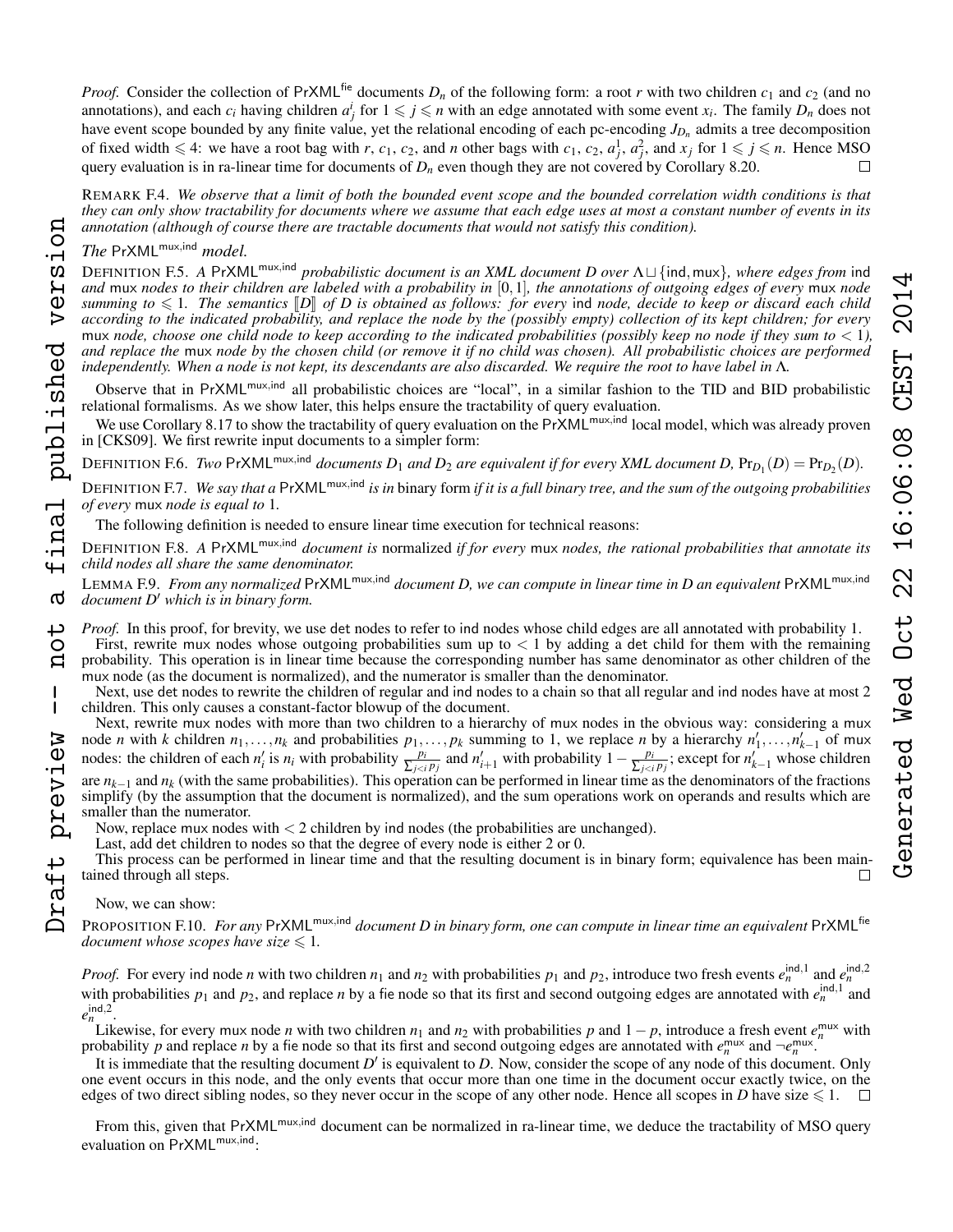# G.1 Material for Section [9.1](#page-8-10) and [9.2](#page-9-6)

LEMMA [9.8.](#page-9-1) *For every (multi-)instance I and monotone multi-query q,*  $\hat{q}(I)$  *is finite.* 

*Proof.* The claim is trivial if *I* is a multi-instance as the number of multi-subinstances of *I* is clearly finite. We now consider the claim where *I* is a set-instance with *n* facts.

We consider the order relation  $\subseteq$  on the multi-subinstances of *I*, in other words, the infinite set S of multisets whose domain S is a subset of the facts of *I*, which is finite. Now, an alternative way to see the partial order  $(S, \subseteq)$  is as the component-wise ordering  $(s \leq t$  iff  $s_i \leq t_i$  for all  $1 \leq i \leq n$ ) on tuples of natural numbers (where the *i*-th element of the tuple indicates the multiplicity of the *i*-th element in some arbitrary ordering on the facts of *I*).

Now the set of multi-subinstances of *I* that satisfy  $q$  is a subset of  $S$ , and using the alternative formulation and Dickson's lemma [Dic13] we conclude that it has finitely many minimal elements, that is,  $\hat{q}(I)$  is finite.

PROPOSITION [9.10.](#page-9-5) *For any Datalog program P, one can compute a monotone multi-query q<sup>P</sup> such that, for every absorptive semiring K and (multi-)instance I,*  $W_K(q_P, I)$  *is the provenance of P on I for K in the sense of [GKT07].* 

*Proof.* We recall the definition of Datalog proof trees from the proof of Proposition [6.8,](#page-6-6) which we amend slightly to require that nodes have as many children as the number of *facts* used in their rules (intensional or extensional), and node labels can be (*F*, 0) where  $F$  is an instance fact; in other words, the use of instance facts are visible in the proof tree, and the nodes labeled with instance facts are leaves. This definition matches that of the *derivation trees* of [GKT07].

We now recall the definition of provenance from [GKT07] (Definition 5.1): For any *K*-instance *I*, and Datalog program *P*, the provenance of *P* on *I* is:

$$
\bigoplus_{\tau \text{ proof tree of } P} \bigotimes_{l \text{ leaf of } \tau} I(l)
$$

where  $I(l)$  is the annotation of fact l in I. This expression is not always defined, but if we assume that K is absorptive, a variant of Lemma [9.8](#page-9-1) would justify that it is.

We now define *q<sup>P</sup>* as follows. Given a multi-instance *I* and Datalog program *P*, we say that *I* satisfies *q<sup>P</sup>* if there exists a proof tree of *P* on *I* whose multiset of leaves is  $\subseteq$  *I* (we call this the *multi-query defined by P*). Clearly this multi-query is always monotone and its provenance according to our definition matches that of [GKT07].  $\Box$ 

DEFINITION G.1. *The set of p*-multi *k*-facts *of*  $\sigma$ *, written* fct $_{k}^{p}(\sigma)$ *, is the set* fct<sub>k</sub>( $\sigma$ ) × {1,...,*p*}*.* A *p*-multi tree encoding *of width k is a* fct $_k^p(\sigma)$ -tree and *p*-multi *K*-tree-encodings *are* (fct $_k^p(\sigma) \times K$ )-trees.

*A* tree decomposition *of a (K-)multi-instance I is that of the instance formed by the facts of dom(I) with multiplicity*  $> 0$ *, and a* tree encoding of a (K-)multi-instance of width  $\leq k$  is a (fct<sub>k</sub>( $\sigma$ ) × N)-tree (or (fct<sub>k</sub>( $\sigma$ ) × N × *K*)-tree). Note that this *alphabet is not finite. For*  $p \in \mathbb{N}^*$ *, we accordingly define the p-truncation of a (K-)multi-instance I as the instance*  $I^{\leq p} \subseteq I$ *with*  $I^{\leq p}(F) = \min(I(F), p)$  *for every F of I. The p*-truncation *of a* (fct<sub>k</sub>( $\sigma$ ) × N)-tree E (*or* (fct<sub>k</sub>( $\sigma$ ) × N × *K*)-tree E) is the  $fct_k^p(\sigma)$ -tree (or  $(fct_k^p(\sigma) \times K)$ -tree)  $E^{\leq p}$  obtained from E by replacing every label  $(\tau, i)$  for  $i > p$  by  $(\tau, p)$ . We generalize  $\langle E \rangle$ *for* fct $_k^p(\sigma)$ -trees and (fct $_k^p(\sigma) \times K$ )-tree.

*We say that a* fct $_k^p(\sigma)$ -bDTA (for some p) tests *a multi-query q for treewidth k if for any* (fct<sub>k</sub>( $\sigma$ ) × N)-tree E,  $E^{\leq p}$  = A iff  $\langle E \rangle \models q$ . We say that q is FTAR if there exists  $p \in \mathbb{N}^*$  such that, for every  $k \in \mathbb{N}^*$ , one can compute a bDTA  $A_k$  on  $\text{fct}_k^p(\sigma)$  that *tests q for treewidth k.*

<span id="page-24-0"></span>LEMMA G.2. *For any semiring K and monotone FTAR multi-query q tested by a* fct<sup>*p*</sup>(σ)-bDTA, for any K-instance I, we have  $W_K(q, I) = W_K(q, I^{\leq p})$ .

*Proof.* It suffices to show that  $\hat{q}(I) = \hat{q}(I^{\leq p})$ . Let  $I' \in \hat{q}(I^{\leq p})$ . Clearly it is a sub-multi-instance of *I* that satisfies *q*, and it is minimal as any  $I'' \subset I'$  such that  $I'' \models q$  would contradict the mini is minimal as any  $I'' \subsetneq I'$  such that  $I'' \models q$  would contradict the minimality of *I'* in  $\hat{q}(I)$ . So it suffices to show the converse inclusion.

Letting  $I' \in \hat{q}(I)$ , we show that the multiplicity of every fact in *I'* is at most *p*. Indeed, as there is an automaton *A* on fct<sup>*p*</sup>( $\sigma$ ) is a total of  $I'$ ,  $A$  accounts  $F(\Sigma P)$ ,  $A \in \mathcal{A}$  tests *a* this implie that tests q, letting  $E'$  be fct<sub>k</sub>( $\sigma$ ) × N be a tree encoding of *I'*, A accepts  $E'^{\leq p}$ . As A tests q, this implies that  $\langle E'^{\leq p} \rangle \models q$ , and it is clear that  $\langle E^{\prime \leq p} \rangle \subseteq I'$  and that the multiplicity of every fact in  $\langle E^{\prime \leq p} \rangle$  is at most *p*. This proves our claim by minimality of *I'*, so that  $I' \subseteq I^{\leq p}$ . Since  $I' \models q$ , and any  $I'' \subseteq I'$  such that  $I'' \models q$  would contradict the minimality of  $I'$  in  $\hat{q}(I), I' \in \hat{q}(I^{\leq p})$ .  $\Box$ 

# G.2 Proof of Theorem [9.11](#page-9-4)

Our proof is connected to that of Section [5.](#page-5-0) We use Lemmas [5.8](#page-5-3) and [5.3,](#page-5-4) and our main problem is to adapt Lemma [5.6](#page-5-6) to compute a provenance; there, however, a different technique is needed.

Before we embark on this, however, we need first to connect the provenance of a multi-query on an instance to a notion of provenance for automata on tree encodings, for which we need to understand in which sense automata for monotone queries can be made monotone. We fix throughout the proof a semiring *K*.

We work with bNTAs rather than bDTAs (recall Definition [D.1\)](#page-16-0), as the monotonicity property is simpler to state for them. We now define our notion of a *monotone* Γ-bNTA given an order relation on Γ: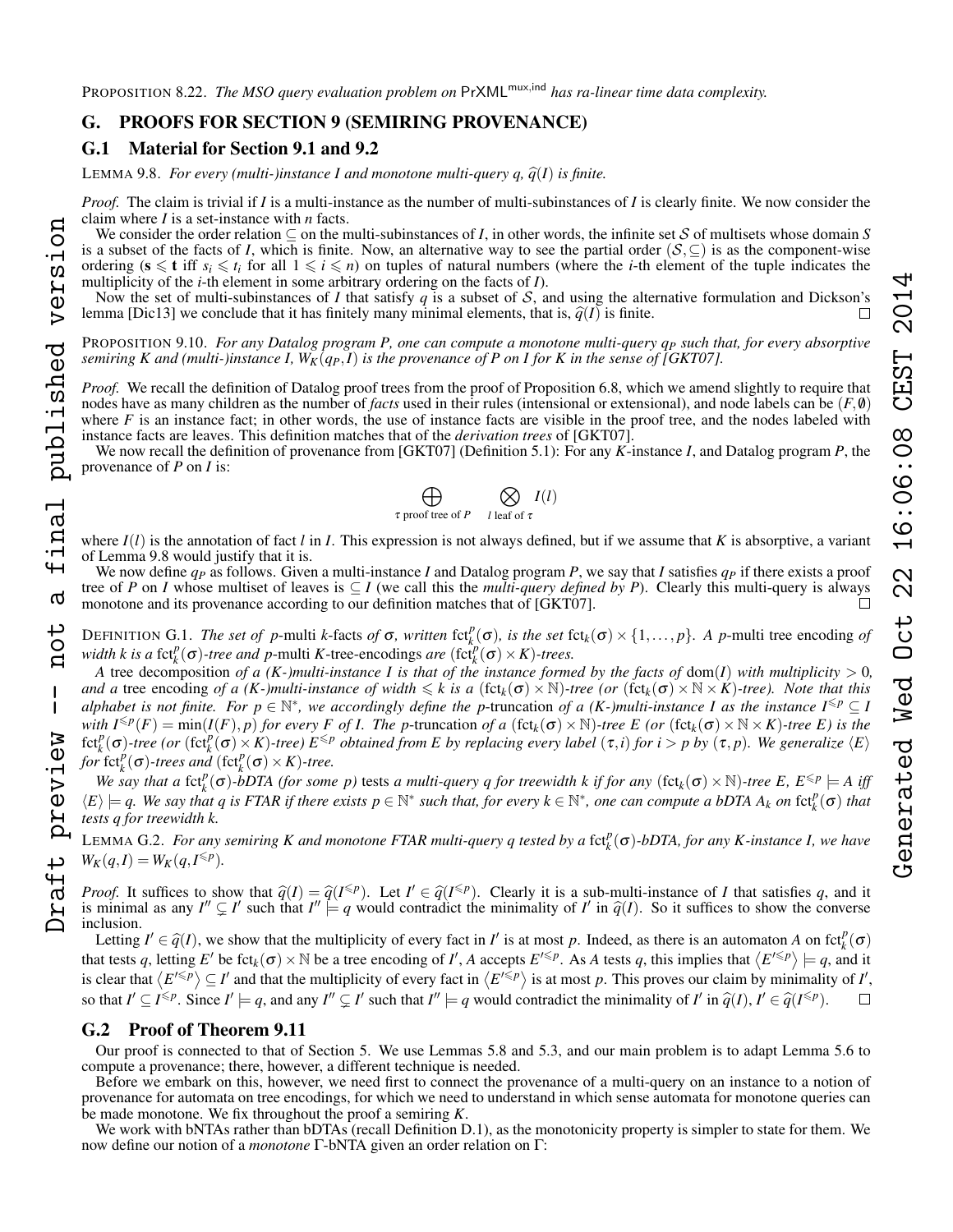DEFINITION G.3. *Given a partial order* < *on* Γ*, we say that a* Γ*-bNTA A* = (*Q*,*F*,ι,δ) *is* monotone *if for every l* < *l* 0 *in* Γ*, we have*  $\iota(l) \subseteq \iota(l')$ *, and for every*  $q_1, q_2 \in Q$  *we have*  $\delta(q_1, q_2, l) \subseteq \delta(q_1, q_2, l')$ *.* 

This syntactic definition of monotonicity implies a semantic consequence, in the following way:

<span id="page-25-1"></span>**DEFINITION G.4.** Any partial order  $(\Gamma, <)$  can be extended to a partial order on  $\Gamma$ -trees by setting  $T \leq T'$  if T and T' have same skeleton and for every node n in T with label l corresponding to node n' in T' with label l', we have  $l \leq l'$ .

**LEMMA G.5.** Given a  $\Gamma$ -bNTA A which is monotone for  $(\Gamma, <)$ , for any  $\Gamma$ -trees T and T', if  $T \leq T'$  and  $T' \models$  A then  $T \models$  A.

*Proof.* Immediate as any run of  $A$  on  $T$  is a run of  $A$  on  $T'$ .

In our context, for any  $p \in \mathbb{N}$ , we define the partial order  $(\text{fct}_{k}^{p}(\sigma), <)$  by  $(\tau, i) < (\tau', j)$  iff  $\tau = \tau'$  and  $i < j$ . We say that  $E'$  is a *subencoding* of E if  $E' \le E$ , and then:

<span id="page-25-0"></span>LEMMA G.6. *For every*  $\text{fct}_{k}^{p}(\sigma)$ -trees *E* and *E'*, if  $E \le E'$  then  $\langle E \rangle \subseteq \langle E' \rangle$ .

*Proof.* We follow the decoding process and notice that, as the domains of the fct<sub>k</sub>( $\sigma$ ) node labels in *E* and *E'* are the same, the same fresh elements are used throughout, so the only difference between  $\langle E \rangle$  and  $\langle E' \rangle$  is about the multiplicity of the created facts; and we notice that whenever  $E \le E'$  then every fact created in *E* is created in  $E'$  with a higher multiplicity.

We can now show that monotone multi-queries can be compiled to monotone bNTAs (and the complexity for this is no higher than compiling them to bDTAs):

<span id="page-25-2"></span>LEMMA G.7. Let  $k \in \mathbb{N}$ , q be a monotone multi-query, and A be a f $ct_k^p(\sigma)$ -bDTA for some  $p \in \mathbb{N}$  that tests q for treewidth k. *One can compute in linear time from A a* fct $^p_k(\sigma)$ -bNTA A' that tests q for treewidth k and is monotone for  $(\text{fct}_k^p(\sigma),<)$ .

*Proof.* Fix k, q, and  $A = (Q, F, \iota, \delta)$  the fct<sub>k</sub><sup> $p$ </sup>( $\sigma$ )-bDTA. We build the bNTA  $A' = (Q, F, \iota', \delta')$  by setting, for all  $(\tau, i) \in \text{fct}_{k}^{p}(\sigma)$ ,  $u'((\tau,i)) := \{u((\tau,j)) \mid 0 \leqslant j \leqslant i\}$  and for all  $q_1, q_2 \in Q$ ,  $\delta'(q_1, q_2, (\tau, i)) := \{\delta(q_1, q_2, (\tau, j)) \mid 0 \leqslant j \leqslant i\}.$ 

Clearly *A*' is monotone by construction for  $(\text{fct}_{k}^{p}(\sigma),<)$ . Besides, for any  $\text{fct}_{k}^{p}(\sigma)$ -tree *E*, if *A* accepts *E* then *A'* accepts *E*, so to prove the correctness of  $A'$  it suffices to prove the converse implication.

Let us consider such an E, and consider an accepting run  $\rho$  of  $A'$  on E. We build a new encoding  $E'$  whose skeleton is that of *E* and where for any leaf (resp. internal node)  $n' \in E'$  with corresponding node  $n \in E$ , we set  $\lambda(n)$  in  $E'$  to be  $(\lambda(n), i)$  for some *i* such that  $\rho(n) = \iota((\tau, i))$  (resp.  $\rho(n) = \delta(\rho(\text{Ch}_{\kappa}(n)), \rho(\text{Ch}_{\lambda}(n)), (\tau, i))$ ), the existence of such an *i* being guaranteed by the definition of  $\hat{i}'$  (resp.  $\delta'$ ).

We now observe that, by construction,  $f$  is a run of  $A$  on  $E'$ , and it is still accepting, so that  $E'$  is accepted by  $A$ . Hence,  $\langle E' \rangle \models q$ . But now we observe that, once again by construction, for every node *n'* of  $E'$  with label  $\tau'$  and with corresponding  $\Box$  node *n* in *E* with label  $\tau$ , it holds that  $\tau' \leq \tau$ . Hence we have  $E' \subseteq E$ , and, by Lemma [G.6,](#page-25-0)  $\langle E' \rangle \subseteq \langle E \rangle$ , and thus, by monotonicity of *q*, we must have  $\langle E \rangle \models P$ . Thus, *A* accepts *E*, proving the desired result.  $\Box$ 

We now define a notion of provenance for a monotone bNTA *A* on a  $(\text{fct}_{k}^{p}(\sigma) \times K)$ -tree *E*, to mimic the notion of provenance of a monotone query on an instance.

DEFINITION G.8. Given a fct $_k^p(\sigma)$ -bNTA A and fct $_k^p(\sigma)$ -tree E, we denote by  $\widehat{A}(E)$  the set of minimal fct $_k^p(\sigma)$ -subtrees  $E' \leq E$ *(for*  $fct_k^p(\sigma)$  *following Definition*  $G.4$ *)* such that  $E \models A$ .

*Given a monotone bNTA A and a p-multi K-tree-encoding E, the provenance of A on E is:* 

$$
W_K(A, E) = \bigoplus_{E' \in \widehat{A}(E)} \bigotimes_{\substack{n \in E' \\ (\tau, i, \kappa) := \lambda(n)}} \kappa
$$

*i*

Of course, we now justify that this notion of provenance for automata relative to encodings corresponds to our notion of provenance for queries relative to instances.

<span id="page-25-3"></span>LEMMA G.9. Let  $k \in \mathbb{N}^*$ , let I be a K-multi-instance of width  $\leq k$  and E be its p-multi K-tree encoding (for sufficiently large p). *Then for any monotone FTAR multi-query q and monotone*  $fct_k^p(\sigma)$ -bNTA A that tests q, we have  $W_K(A,E) = W_K(q,I)$ .

*Proof.* Let *ψ* be the bijection from the support of *I* to the nodes of *E* with multiplicity > 0, as obtained in Lemma [3.4.](#page-2-3) This mapping defines a bijection  $\hat{\psi}$  from the set of multi-subinstances *J* of *I* to the set of subencodings *E'* of *E*, as follows:  $\hat{\psi}(J)$  is the encoding *F'* where for every  $n' \in F'$  with corresponding  $n \in F$  writi the encoding *E'* where, for every  $n' \in E'$  with corresponding  $n \in E$ , writing  $(\tau, i, \kappa) := \lambda(n)$ , we set  $\lambda(n') := \lambda(n)$  if *n* is not in the image of  $\psi$ , and  $\lambda(n') := (\tau, J(\psi^{-1}(n)), \kappa)$  otherwise. It is immediate that for any  $I' \subseteq I$ ,  $\hat{\psi}(I')$  is a tree encoding of *I'*.

Besides, as *A* tests *q*, for any  $I' \subseteq I$ ,  $I' \models q$  iff  $\hat{\psi}(I')$  is accepted by *A*. So  $\hat{A}(E) = \hat{\psi}(\hat{q}(I))$ , and it only remains to see that for *I*<sup> $\ell \in \widehat{q}(I)$ , we have  $\bigotimes_{F \in \mathcal{F}'_I} \alpha(F)^{I'(F)} =$ </sup>  $F \in I'$  $\otimes$  $n \in \widehat{\psi}(I')$ <br> $\vdots$   $\kappa$ ) : - 2  $(\tau, i, \kappa) := \lambda(n)$  $\kappa^i$  but this is clear by construction of  $\hat{\psi}$ .

We now turn to the proper analogue of Lemma [5.6,](#page-5-6) introducing the required definitions and stating the lemma. Compare the following to Definition [5.5:](#page-5-7)

 $\mathbf{I}$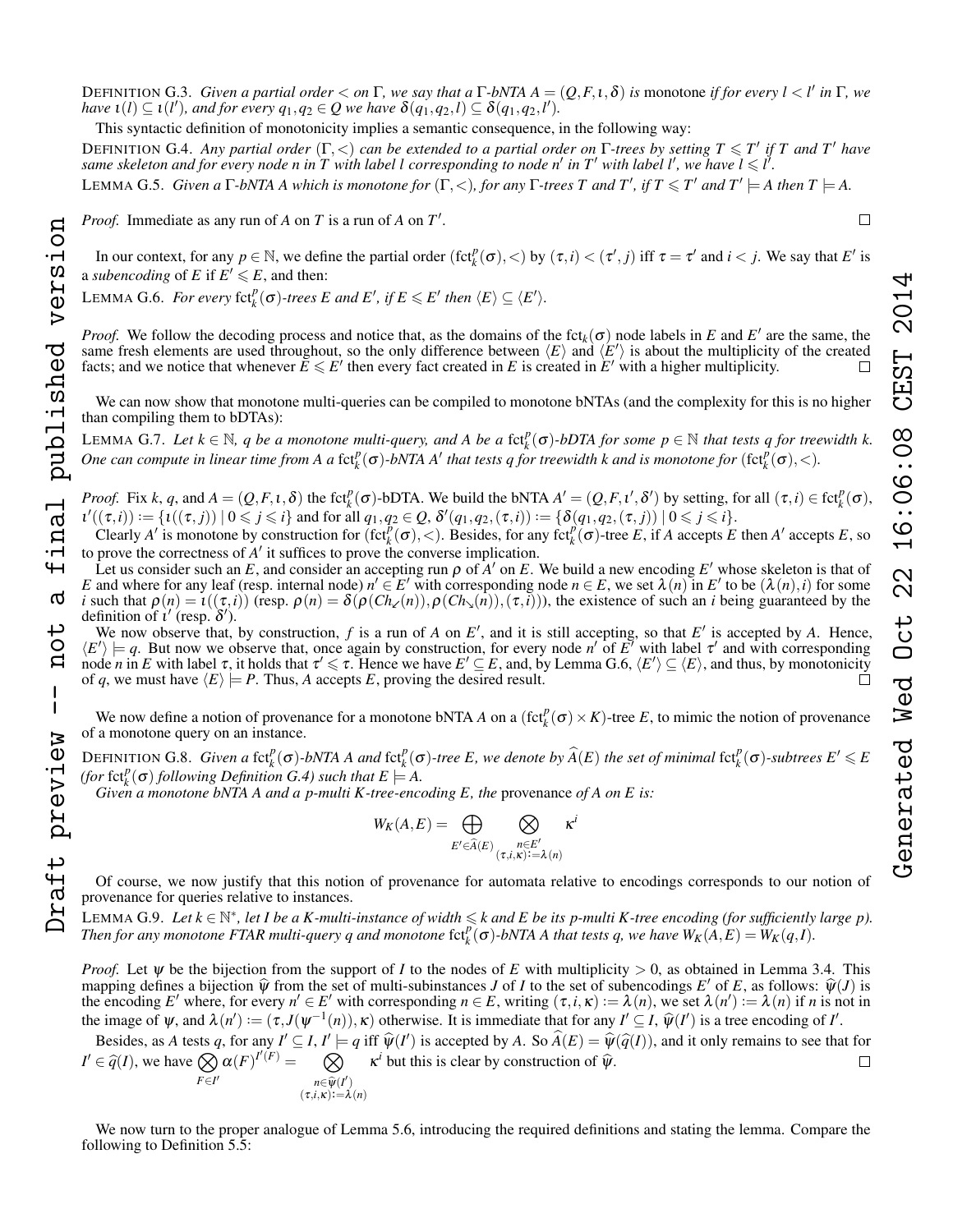DEFINITION G.10. Let  $k, p \in \mathbb{N}^*$ , E be a fct<sub>k</sub><sup> $p$ </sup>( $\sigma$ )-tree, and A be a fct<sub>k</sub> $(\sigma)$ -bNTA. A K-provenance circuit of A on E is a tuple  $(C, T, \xi, g^{\circ})$  where C is a K-circuit, T is a tree decomposition of C with same skeleton as E,  $\xi$  maps every  $b \in T$  to  $\xi(b) \in C_{\text{inp}}$ and the image of  $\xi$  covers  $C_{\text{inp}}$ , and  $g^{\text{o}}$  is a distinguished gate of C. For any annotation function  $f: E \to K$  defining a K*encoding*  $f(E)$ *, letting*  $\bf{v}$  *be the corresponding valuation of*  $C_{\text{inp}}$  *(for every bag b of*  $\bf{T}$  *and node n of*  $E$  *corresponding to*  $\xi(b)$ *,*  $v(\xi(b)) = f(n)$ , we require that  $v(C)(g^0) = W_K(A, f(E)).$ 

The absorptivity of *K* is used as follows:

<span id="page-26-0"></span>LEMMA G.11. Letting  $k, p \in \mathbb{N}$ , for any monotone fct<sub>k</sub><sup> $p$ </sup>( $\sigma$ )*-bNTA A and* fct<sub>k</sub><sup> $p$ </sup>( $\sigma$ )*-tree E, we have:* 

$$
W_K(A,E) = \bigoplus_{\substack{E' \subseteq E \\ E \models A}} \bigotimes_{\substack{n \in E' \\ (\tau,i,\kappa):=\lambda(n)}} \kappa
$$

*i*

In other words, we can sum on all subencodings, not just minimal ones.

*Proof.* By definition of  $\widehat{A}(E)$ , for any  $E' \subseteq E$  such that *A* accepts  $E'$ , there exists  $E'' \in \widehat{A}(E)$  such that  $E'' \subseteq E'$ . Now as  $E'' \in \widehat{A}(E)$ , *A* also accepts *E''*, so the sum in the right-hand size of the equality contains a term  $T_{E''}$  for *E''* as well as the term  $T_{E''}$  for  $E'$ . We now arous that  $T_{E''} \oplus T_{E''}$  by absorptivity, so the r  $T_{E'}$  for  $E'$ . We now argue that  $T_{E''} \oplus T_{E'} = T_{E''}$  by absorptivity, so the result follows by induction on the number of non-minimal terms in the  $\bigoplus$  (intuitively, they can be simplified one by one). But now we only have to observe that  $T_{E'}$  and  $T_{E''}$  are products and the set of factors of  $T_{E'}$  is a superset of that of  $T_{E''}$  because  $E'' \subseteq E'$ and the set of factors of  $T_{E'}$  is a superset of that of  $T_{E''}$  because  $E'' \subseteq E'$ . This concludes the proof.

This is the analogue of Lemma [5.6:](#page-5-6)

<span id="page-26-1"></span>LEMMA G.12. Let  $k, p \in \mathbb{N}^*$  and let A be a monotone  $fct_k^p(\sigma)$ -bNTA with state space Q. If K is absorptive, for any p-multi tree *encoding E of width k, one can compute in*  $O(|E|\cdot|A|)$  *a K-provenance circuit C of A on E with a tree decomposition T of width depending only on k, p and A.*

*Proof.* Fix  $k, p \in \mathbb{N}$ , the automaton  $A = (Q, F, \iota, \delta)$ , and *E*. We construct the circuit *C*, distinguished gate  $g^{\circ}$  and function  $\xi$ . For the purposes of the construction, we temporarily relax the restriction on circuits that the in-degree of gates matches that of the function that they compute, in the case of gate functions which are associative (intuitively, those that represents the laws of the semiring). We later explain how to leverage associativity to rewrite the circuit to an equivalent circuit where such gates have in-degree two (intuitively, by rewriting each such gate to a chain of gates).

For every node *n* in *E*, letting  $(\tau_n, m_n) := \lambda(n)$ , we create  $|Q|$  gates  $g_n^q$ , one input gate  $g_n^i$  in *C*, and at most  $p \times |Q|$  gates  $g_n^{q, i}$ for  $0 \le i \le m_n$  which are ⊗-gates with input  $g_n^i$  repeated *i* times.

If *n* is a leaf node, for each  $q \in Q$ , we set  $g_n^q$  to be an  $\oplus$ -gate of all the  $g_n^{q,i}$  such that  $q \in \iota((\tau_n,i))$ , for  $0 \leq i \leq m_n$ . If *n* is an internal node, for each  $q \in Q$ :

- for every states  $q_x, q_y, q \in Q$ , and  $0 \le i \le m_n$ , create an additional gate  $g_n^{q_x, q_y, q, i}$  which is an  $\otimes$ -gate of  $g_i^q$  $\frac{q_{\swarrow}}{Ch_{\swarrow}(n)}, g_C^q$  $\frac{q_{\lambda}}{C h_{\lambda}(n)}$ , and  $g^{q,i}$ ;
- for every states  $q_{\kappa}, q_{\lambda}, q \in Q$ , create a gate  $g_n^{q_{\kappa}, q_{\lambda}, q}$  which is the  $\oplus$  of all the  $g_n^{q_{\kappa}, q_{\lambda}, q, i}$  such that  $q \in \delta(q_{\kappa}, q_{\lambda}, (\tau_n, i))$  for  $0 \leq i \leq m_n$ ;
- set  $g_n^q$  to be the  $\oplus$  of all the  $g_n^{q_{\swarrow}, q_{\swarrow}, q}$  for  $q_{\swarrow}, q_{\swarrow} \in Q$ .

We add a distinguished gate  $g^{\circ}$  which is the  $\bigoplus$  of all the  $g_{n_r}^q$ , for  $q \in F$  and where  $n_r$  is the root node of *E*.

To prove the correctness of the construction, we define an additional notion: we define the *provenance of A at node n for state* q, for  $n \in E$  and  $q \in Q$ , as the provenance of  $A^q$  for  $E_{|n}$ , where  $A^q$  is the automaton obtained from A by setting  $F = \{q\}$  and  $E_{|n}$ is the subtree of *E* rooted at *n*.

We now prove for any annotation function  $f$  of  $E$ , with  $v$  the corresponding valuation of  $C_{\text{inp}}$ , the following invariant by a bottom-up induction on *E*: for every node  $n \in E$ , and state  $q \in Q$ ,  $v(C)(g_n^q)$  is the provenance of *A* at node *n* for state *q*: formally,  $V(C)(g_n^q) = W_K(A^q, f(E)_{|n}).$ 

For the base case, let *n* be a leaf node of *E*. By Lemma [G.11,](#page-26-0) the provenance of *A* on  $f(E)|_n$  at node *n* for state *q* is:

$$
W_K(A^q, f(E)_{|n}) = \bigoplus_{\substack{E' \subseteq f(E)_{|n} \\ E' \models A^q}} \bigotimes_{\substack{n' \in E' \\ (\tau, i, \kappa) := \lambda(n')}} \kappa^i
$$

Now as  $f(E)_{|n}$  contains only one node, letting  $(\tau_n, m_n, \kappa_n) := \lambda(n')$  for  $n'$  the node corresponding to  $n$  in  $f(E)$ , this rewrites to:

$$
W_K(A^q, f(E)_{|n}) = \bigoplus_{\substack{0 \le i \le m_n \\ q \in \iota((\tau_n, i))}} \kappa_n^i
$$

Now, let  $q \in Q$ , we have  $v(C)(g_n^q) = \bigoplus_{0 \leq i \leq m_n} v(C)(g_n^i)$ , and as  $\kappa_n = v(C)(g_n^i)$ , we have shown that  $v(C)(g_n^q) = W_K(A^q, f(E)|_n)$ . *q*∈ι((τ,*i*))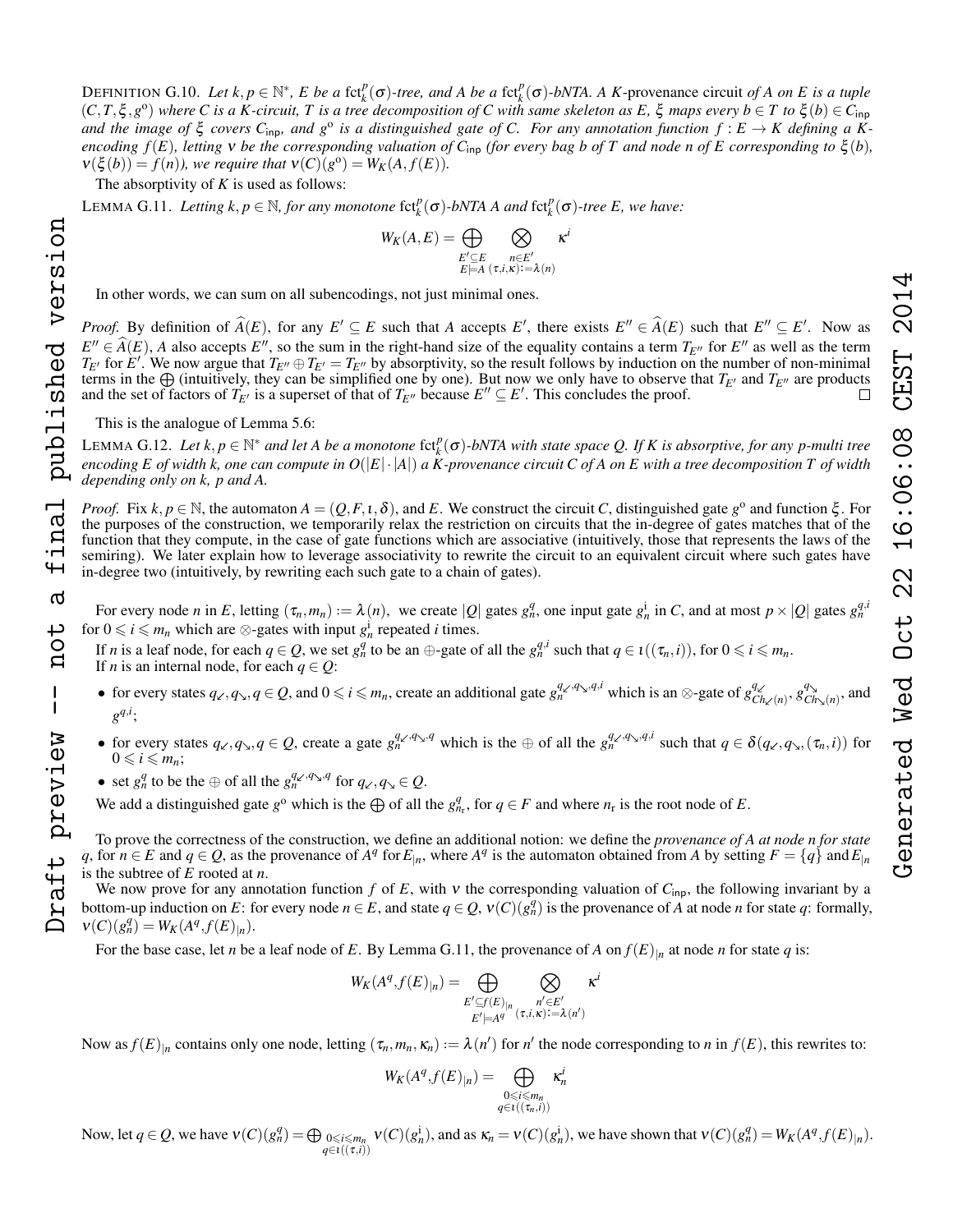For the inductive case, let *n* be an internal node of *E*. By Lemma [G.11,](#page-26-0) we have:

$$
W_K(A^q, f(E)_{|n}) = \bigoplus_{\substack{E' \subseteq f(E)_{|n} \\ E' \models A^q}} \bigotimes_{\substack{n \in E' \\ (\tau', i, \kappa) := \lambda(n)}} \kappa^i
$$

Now, let  $(\tau_n, m_n) := \lambda(n)$  and partition the terms of the sum depending on the multiplicity of the node corresponding to *n* in *E'*, which is  $0 \le i_0 \le m_n$ . For every such  $i_0$ , we know that we can factor out  $\kappa_n^{i_0}$  from the  $\otimes$ , where  $\kappa_n := v(C)(g_n^i)$ . Further, we can clearly choose  $E' \subseteq f(E)_{|n}$ , under the condition that the node corresponding to *n* in  $E'$  has multiplicity  $i_0$ , by choosing two subencodings  $E'_{\kappa}$  and  $E'_{\kappa}$  of  $f(E)_{|Ch_{\kappa}(n)}$  and  $f(E)_{|Ch_{\kappa}(n)}$ ; to respect the condition that *A* accepts  $E'$ , it is necessary and sufficient that  $E'_{\ell}$  and  $E'_{\lambda}$  are accepted by  $A^{q_{\ell}}$  and  $A^{q_{\lambda}}$  for some  $q_{\ell}$ ,  $q_{\lambda} \in Q$  such that  $q \in \delta(q_{\ell}, q_{\lambda}, (\tau_n, i_0))$ ; from which we can split the  $\otimes$  in two, and rewrite:

$$
W_K(A^q, f(E)_{|n}) = \bigoplus_{\substack{0 \leq i_0 \leq m_n \\ q_{\mathcal{L}}, q_{\mathcal{N}} \in \mathcal{Q} \\ E'_{\mathcal{L}} \subseteq f(E) \mid Ch_{\mathcal{L}}(n) \\ E'_{\mathcal{L}} \subseteq f(E) \mid Ch_{\mathcal{N}}(n) \\ q \in \delta(q_{\mathcal{L}}, q_{\mathcal{N}}, (z_n, i_0))} \left(\bigotimes_{\substack{n \in E'_{\mathcal{L}} \\ (\tau', i, \kappa) := \lambda(n) \\ E'_{\mathcal{L}} \models A^q_{\mathcal{L}}}} \kappa^i\right) \otimes \left(\bigotimes_{\substack{n \in E'_{\mathcal{N}} \\ (\tau', i, \kappa) := \lambda(n) \\ E'_{\mathcal{L}} \models A^q_{\mathcal{N}}}} \kappa^i\right)
$$

Of course the sum on  $q_\ell, q_\infty \in Q$  is not a partition (some terms of the corresponding sum may be counted multiple times), but this is not a problem as  $\oplus$  is involutive because K is absorptive. Now we use distributivity to regroup the sums and apply Lemma [G.11](#page-26-0) (backwards) to rewrite this as:

$$
W_K(A^q, f(E)_{|n}) = \bigoplus_{\substack{0 \le i_0 \le m_n \\ q_{\checkmark}, q_{\checkmark}, \in \mathcal{Q} \\ q \in \delta(q_{\checkmark}, q_{\checkmark}, (\tau_n, i_0))}} \mathcal{K}_K(A^{q_{\checkmark}}, f(E)_{|n_{\checkmark}}) \otimes W_K(A^{q_{\checkmark}}, f(E)_{|n_{\checkmark}})
$$

Now, fix  $q \in Q$ , and we show that this expression matches  $v(C)(g_n^q)$  for  $q \in Q$ . We have:

$$
\nu(C)(g_n^q) = \bigoplus_{\substack{q_{\mathcal{L}}, q_{\mathcal{N}} \in \mathcal{Q} \\ 0 \leq i_0 \leq m_n \\ q \in \delta(q_{\mathcal{L}}, q_{\mathcal{N}}), (\tau_n, i))}} \nu(C)(g_{Ch_{\mathcal{L}}(n)}^{q_{\mathcal{L}}}) \otimes \nu(C)(g_{Ch_{\mathcal{L}}(n)}^{q_{\mathcal{N}}})
$$

Hence, as  $v(C)(g_n^i) = \kappa_n$ , and using the induction hypothesis on  $v(C)(g_C^q)$  $\frac{q_{\mathcal{L}}}{Ch_{\mathcal{L}}(n)}$ ) and  $v(C)(g_C^q)$  $\frac{q_{\lambda}}{C h_{\lambda}(n)}$ ), we have shown that  $v(C)(g_n^q) =$  $W_K(A^q, f(E)_{|n}).$ 

By applying the invariant to the  $g_{n_r}^q$  where  $n_r \in E$  is the root of *E*, we conclude the correctness proof by noticing that we can use Lemma [G.11](#page-26-0) and rewrite the resulting expression (using the involutivity of  $\oplus$ ) as:

$$
W_K(A, f(E)) = \bigoplus_{q_f \in F} W_K(A^{q_f}, f(E))
$$

so that clearly  $v(C)(g^{\circ}) = W_K(A, f(E))$ , which concludes the correctness proof.

We now take care of the following technical issue: we have not created a circuit where ⊕- and ⊗-gates necessarily have an in-degree of two. We show that we can rewrite in linear time such an arity-*n* circuit to an arity-two circuit that is equivalent.

We say that a circuit is *arity-two* if its ⊗- and ⊕-gates have in-degree exactly two. It is clear that for any semiring *K*, from our *K*-circuit  $C = (G, W)$  with gates of in-degree higher than two, one can compute in linear time an arity-two *K*-circuit  $C' = (G', W')$ , using associativity and the axioms about ⊗ and ⊕, with only a constant-factor blowup. First, replace ⊕- and ⊗-gates with arity zero by a 0*K*-gate, and a 1*K*-gate, respectively. Next, add to ⊗- and ⊕-gates with in-degree 1 a new gate as input that is respectively a 1<sub>K</sub>-gate or a 0<sub>K</sub>-gate. Next, use associativity of the ⊗ and ⊕ Boolean operations: if *g* is an ⊗- or  $\oplus$ -gate of *C* with in-degree > 2, and  $(g_i, g) \in W$  for  $1 \leq i \leq n$ , create new gates  $g'_1, \ldots, g'_{n-2}$  in *G*<sup>*'*</sup> of the same type as *g*, remove  $(g_i, g)$  from W for  $1 \leq i < n$ , add  $(g'_i, g'_{i+1})$  to W for  $1 \leq i \leq n-3$ , add  $(g'_{n-2}, g)$  to W, and add  $(g_1, g'_1)$ , and  $(g_{i+1}, g'_i)$  to W for all  $1 \le i \le n-2$ , yielding *W'*. It is clear that *C'* is equivalent to *C* and that the process can be performed in linear time.

To justify the overall complexity claim, it suffices to check that at each node *n* of *E*, the number of operations performed, up to logarithmic factors, is in  $O(|A|)$ . Last, we justify the bound on treewidth by creating the tree decomposition in the same way as in the proof of Lemma [5.6,](#page-5-6) where the intermediate gates used to encode gates of the original circuit with more than two inputs are put in the same bag as the gates for which they were created (this resulting only in a blowup of the size of each bag by a constant multiplicative factor). We set  $\xi(b)$  to be  $g_n^i$  for the node *n* of *E* corresponding to *b*, for every *b* in *T*.  $\Box$  Generated Wed Oct 22 16:06:08 CEST 2014

Oct

Ved

denerated

16:06:08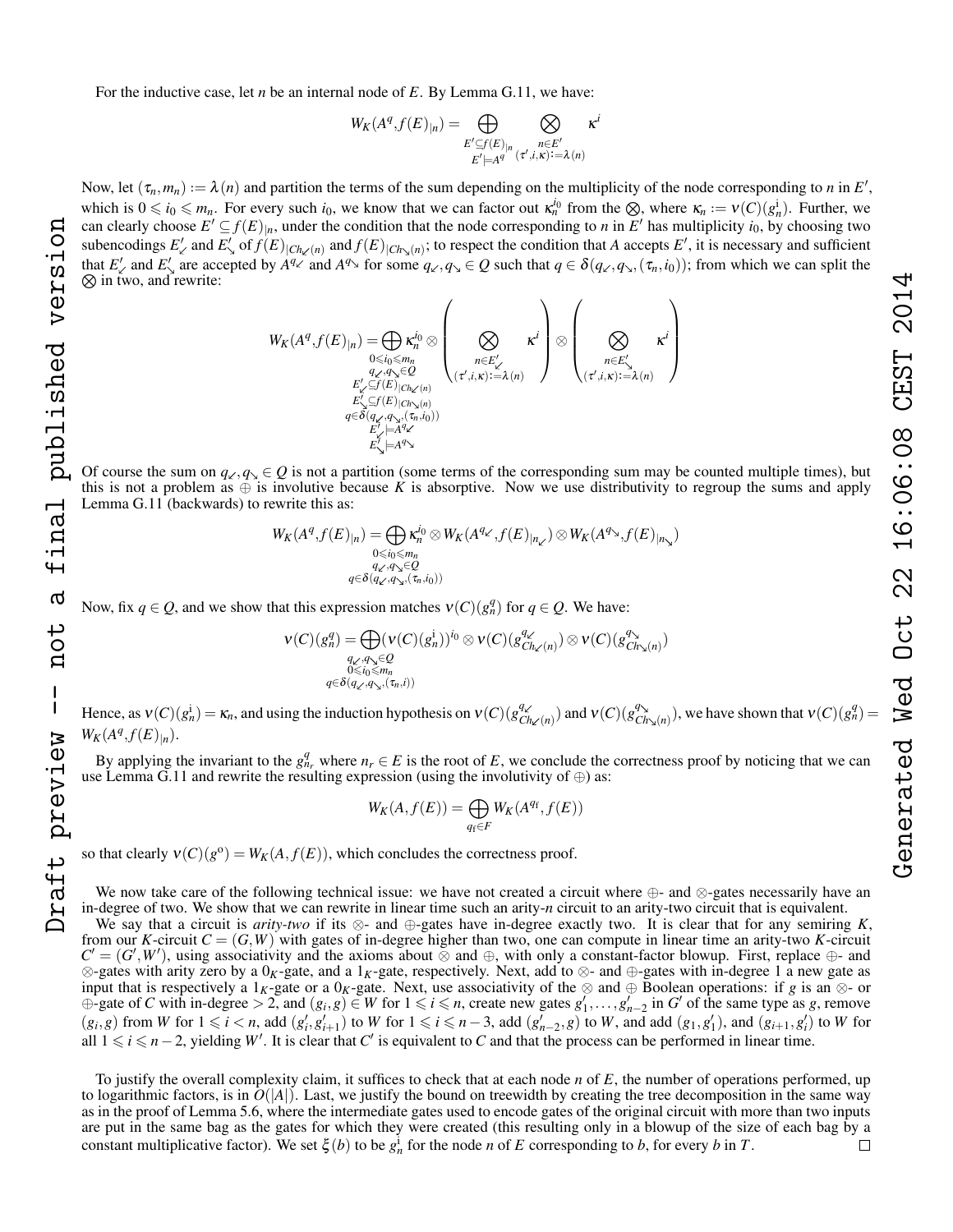We are now ready to conclude the proof of Theorem [9.11.](#page-9-4) Fix the monotone FTAR multi-query q, and  $k \in \mathbb{N}^*$ . Having computed (in constant time in the query) a bDTA that tests the FTAR query  $q$ , compile in constant time the query  $q$  to a monotone bNTA *A* on fct<sub>k</sub><sup>*p*</sup>( $\sigma$ ), for some  $p \in \mathbb{N}^*$ , using Lemma [G.7.](#page-25-2)

Given a *K*-cc-instance  $J = (I, C, \varphi)$  of treewidth  $\leq k$ , first compute a tree decomposition *T* of *J* (in linear time in |*J*|), and apply Lemma [5.3](#page-5-4) to *J* and *T* to obtain a cc-encoding  $E' = (E, C, T)$  of width *k* of *J*. Let  $E''$  be the fct<sub>*k*</sub><sup> $\dot{p}$ </sup> ( $\sigma$ )-tree obtained from *E* by giving each node multiplicity p. Apply Lemma [G.12](#page-26-1) to A to obtain in time linear in |J| a provenance circuit  $C'$  of A on  $E''$ with a tree decomposition T' of width depending only on q and k; rename  $C_{\text{inp}}''$  as in the proof of Theorem [4.13,](#page-4-1) yielding the circuit *C*<sup>*n*</sup>, so that *C* and *C*<sup>*n*</sup> are stitchable. Now, build *C*<sup>*m*</sup> = *C*  $\circ$  *C*<sup>*n*</sup> with tree decomposition *T*<sup>*m*</sup> = *T* + *T*<sup>*'*</sup> of width depending only on *q* and *k*, with  $C_{\text{inp}}^{\prime\prime\prime} = C_{\text{inp}}$  and whose distinguished gate is the gate *g*<sup>o</sup> of  $C^{\prime\prime}$ . The circuit  $C^{\prime\prime\prime}$  has treewidth depending only on *q* and *k* and the overall process has linear complexity in *J*.

The only thing left to show is that  $C'''$  satisfies the desired property. Fix a valuation  $v$  of  $J_{\text{inp}}$ , and consider  $v(C''')(g^{\circ})$ . By Lemma [C.3,](#page-14-1) fixing  $v''$  to be the restriction of  $v(C)$  to  $C''_{\text{inp}}$ , we have  $v(C''')(g^{\circ}) = v''(C'')(g^{\circ})$ . Now, by Lemma [G.12,](#page-26-1) this is  $W_K(A, f(E''))$ , where f is the annotation function corresponding to  $v''$ , which by Lemma [G.9](#page-25-3) is  $W_K(q, I')$  where I' is the *K*-multi-instance obtained from  $v(J)$  by setting the multiplicity of every fact to *p*; by Lemma [G.2,](#page-24-0) this is equal to  $W_K(q, v(J))$ , showing the desired result.

# G.3 Material for consequences of Theorem [9.11](#page-9-4)

PROPOSITION [9.12.](#page-10-1) *Let q be a UCQ. The corresponding multi-query defined via Proposition [9.10](#page-9-5) through a direct encoding of q to Datalog is FTAR.*

*Proof.* As a first step, we rewrite query *q* so that it contains no equality atoms.

We first need to introduce terminology that simplifies reasoning about UCQs seen as multi-queries.

Given a UCQ  $q = \bigvee_i q_i$ , the multi-query  $q'$  associated to  $q$  is defined as follows: for any multi-instance *I*, we say that  $I \models q$  if there is a CQ  $q_i$  such that, seeing the atoms of  $q_i$  as a multiset (so not identifying, e.g.,  $R(x)R(x)$  and  $R(x)$ ), there is a mapping *m* from the variables of  $q_i$  to dom(*I*) such that for every fact  $R(a)$  of *I* occurring with multiplicity *p*, considering all the atoms

 $R(\mathbf{x}^j)$  of  $q_j$  with multiplicity  $p_j$  such that  $m(x_i^j) = a_i$  for every *i*, we have  $p \ge \sum_j p_j$ . We call such a mapping a *match* of *q*. This intuitive notion of a "match" of a UCQ with multiplicities is the same as the notion of match of the corresponding Datalog program. Indeed: for any UCQ  $q = \bigvee_i \exists x q_i(x)$ , letting  $q'$  be the associated multi-query, letting *P* be the straightforward encoding of *q* to Datalog obtained by creating one rule Goal()  $\leftarrow q_i(\mathbf{x})$  for every CQ, and  $q_p$  be the multi-query associated to *P*, we have that  $q_P$  and  $q'$  are the same bag query (i.e., for any multi-instance *I*,  $I \models q_P$  iff  $I \models q'$ ).

We prove this by noticing that for a CQ *q* it is clear that the matches of *q* in an instance *I* are in bijective correspondence with the sets of leaves of derivation tree of the straightforward Datalog encoding of *q*. Now the result immediately generalizes to UCQs, as the derivation trees or matches of a UCQ are the union of derivation trees of matches of the component CQs.

We introduce some more notation. We call  $CQ^{\neq}$  the language of CQs which can feature atoms of the form  $x \neq y$ , and  $UCQ^{\neq}$ the language of UCQs except the disjuncts are in  $CQ^{\neq}$ . We write Vars(*q*) for the variables of a query *q* of  $CQ^{\neq}$ . We immediately generalize the above definition of matches to UCQ<sup> $\neq$ </sup> by adding the condition that the match *m* from Vars $(q_i)$  to dom(*I*) respects that  $m(x) \neq m(y)$  if  $x \neq y$  occurs in  $q_i$  (the inequality atoms are otherwise ignored; in particular, their multiplicity is irrelevant). We first note that, writing the UCQ  $q$  as the disjunction of CQs  $q_i$ , if we can show that the resulting multi-query for every  $q_i$ 

is FTAR, then the result clearly follows from *q* by a product construction on the automata that test  $q_i$  (to build a fct<sub>k</sub><sup>*n*</sup> ( $\sigma$ )-bDTA, where  $p = \max_i p_i$  and each  $q_i$  is tested by a fct<sub>k</sub><sup>*p<sub>i</sub>*</sup>( $\sigma$ )-bDTA). So it suffices to show the result for CQs.

We see a CQ q as an existentially quantified multiset of atoms (the same atom, i.e., the same relation name applied to the same variables in the same order, can occur multiple times; in other words we distinguish, e.g.,  $\exists xR(x)$  and  $\exists xR(x)R(x)$ ). Let Vars(*q*) be the set of the variables of *q* (which are all existentially quantified as *q* is Boolean). We call  $\mathcal{E}_q$  the set of all equivalence classes on Vars(*q*) (which is of course finite), and for  $\sim \epsilon \mathcal{E}_q$  we let  $q/\sim$  be the query in CQ<sup>≠</sup> obtained by choosing one representative variable in Vars(*q*) for each equivalence class of ∼ and mapping every *x* ∈ Vars(*q*) to the representative variable for the class of  $x$  (dropping in the result the useless existential quantifications on variables that  $\tilde{d}$  on to occur anymore), and adding disequalities  $x \neq y$  between each pair of the remaining variables.

We rewrite a CQ  $\dot{q}$  to the UCQ  $q':=\bigvee_{\sim\in\mathcal{E}_q}q/\sim$ . We claim that for every multi-instance *I*, if  $I\models q$  then  $I\models q'$ , which justifies that for an instance *I*<sup>n</sup>, considering the subinstances of *I*<sup>n</sup>,  $W_K(q, I'') = W_K(q', I'')$ . For the forward implication, assuming that *I*  $|= q$ , letting *m* be the witnessing match, we consider the ∼*m* relation defined by *x* ∼*m y* iff *m*(*x*) = *m*(*y*), and it is easily seen that  $\hat{I} \models q/\sim_m$ . For the backward implication, if  $I \models q/\sim$  for some  $\sim \in \mathcal{E}_q$ , it is immediate that  $\hat{I} \models q$  with the straightforward match. Hence, using again the argument that we can perform a product construction on the automata, it suffices to show the result for queries in  $CQ^{\neq}$  which include inequality axioms between all their variables. We call those *forced queries*.

We now show that these forced queries are FTAR. To see this, considering such a query  $q$  on signature  $\sigma$ , letting  $p$  be the sum of the multiplicities of all atoms in q, let  $\sigma_p$  be the signature obtained from  $\sigma$  by creating a relation  $R^i$  for  $1 \leq i \leq p$ , with arity arity(*R*), for every relation *R* of  $\sigma$ , and let  $q'$  be the rewriting of *q* obtained by replacing every atom *R*(**a**) with multiplicity *m* by the disjunction  $\bigvee_{m\geq j\geq p} R^j(a)$  (and keeping the inequalities), rewritten to a UCQ<sup> $\neq$ </sup>. We now see  $q'$  as a UCQ<sup> $\neq$ </sup> in the usual sense (without multiplicities). We now claim that for any multi-instance *I* on  $\sigma$  where facts have multiplicity  $\leq p$ , letting *I'* be the set-instance obtained by replacing every fact  $F = R(\mathbf{a})$  of *I* with multiplicity  $m = I(F)$  by the fact  $R^{\dot{m}}(\mathbf{a}), I \models q'$  iff  $I' \models q'$ . To see why, observe that, as *q* is a forced query, if *q* has a match *m* then every atom *A* of *q* must be mapped by *m* to a fact of *I* (written  $m(A)$  and this mapping must be injective (because *m* is), so that the necessary and sufficient condition is that  $I(m(A)) \geq p_A$ (where  $p_A$  is the multiplicity of *A* in *q*) for every atom *A* of *q*; and this is equivalent to  $I' \models q'$ .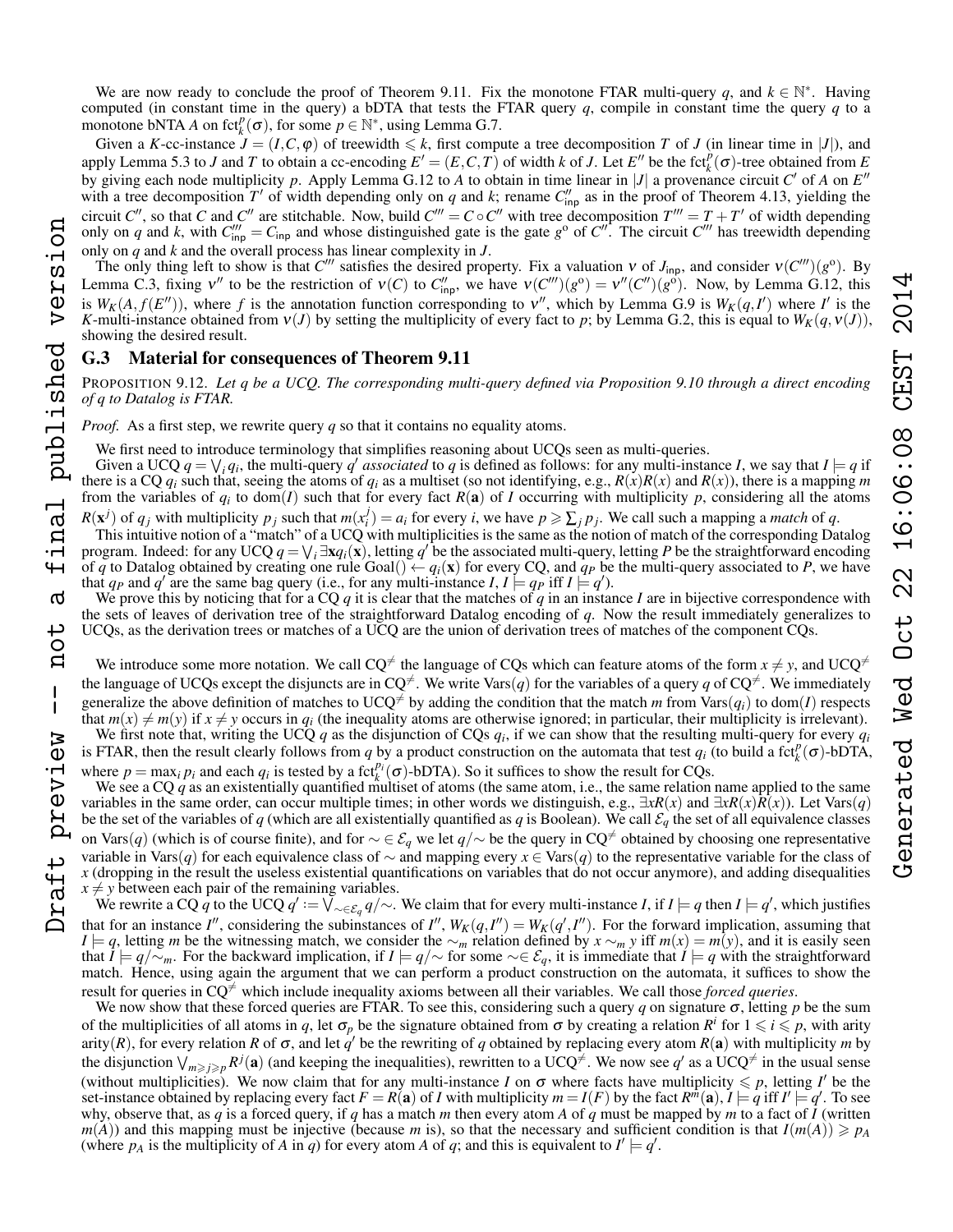Now,  $q'$  is a UCQ<sup> $\neq$ </sup> so it is FTAR (as it is expressible in GSO, so we can apply Theorem [6.5\)](#page-6-4); fix  $k \in \mathbb{N}^*$  and let  $A_{q'} = (Q, F, \iota, \delta)$ be a monotone fct<sub>k</sub>( $\sigma^p$ )-bNTA that tests  $q'$  for width  $k$  (this is possible by Lemma [G.7](#page-25-2) as  $q'$ , as a UCQ<sup> $\neq$ </sup>, is monotone). We build the following bNTA  $A_q = (Q, F, t', \delta')$  on  $fct_k^p(\sigma)$ : for every  $((d, f), i) \in fct_k^p(\sigma)$ , set  $f'$  to be either f if  $f = \emptyset$  and  $f' = R^i(\mathbf{a})$  if  $f = R(\mathbf{a})$ , and set  $\iota'((d, f), i)$  to be  $\iota((d, f'))$  and  $\delta'(q_{\kappa}, q_{\lambda}, ((d, f), i))$  to be  $\delta(q_{\kappa}, q_{\lambda}, (d, f'))$  for every  $q_{\kappa}, q_{\lambda} \in Q$ .

We now claim that  $A_q$  tests  $q$  on fct $_k^p(\sigma)$ . To see why, it suffices to observe that for any fct $_k^k(\sigma)$ -tree *E*, letting *E'* be the fct<sup>k</sup> $(\sigma^p)$ tree obtained in the straightforward manner, then  $A_q$  accepts  $E$  iff  $A_{q'}$  accepts  $E'$ , which is immediate by construction. Now indeed, as we know that  $A_{q'}$  accepts  $E'$  iff  $\langle E' \rangle \models q'$  (as  $A_{q'}$  tests  $q'$ ), and (as immediately  $\langle E' \rangle$  is the  $\sigma^p$ -instance corresponding to  $\langle E \rangle$  as *I'* corresponds to *I* above) that  $\langle E' \rangle \models q'$  iff  $\langle E \rangle \models q$ , so that we have the desired equivalence.

The only thing left is to observe that  $A_q$  not only tests q on instances where each fact has multiplicity  $\leq p$ . But a straightforward argument shows that because q matches at most p fact occurrences in the instance I, we have  $I \models q$  iff  $I^{\leq p} \models q$ . This concludes the proof.  $\Box$ 

Of course, the construction of Proposition [9.12](#page-10-1) incurs a blowup, but it does not depend on the instance, so does not influence data complexity. We conjecture that the same technique (with the same limitation) applies more generally to non-recursive Datalog programs.

DEFINITION G.13. *For any set of variables X, the* PosBool[*X*] *semiring is the semiring* (PosBool[*X*],∨,∧,f,t) *whose elements are the monotone Boolean functions on variables X. We write the elements of* PosBool[*X*] *as propositional formulae of the variables of X on the de Morgan basis, but it is important to understand that equivalent ways to express the same function (e.g., x*∨*x and x) denote the same object.*

DEFINITION G.14 [DMRT14]. *The* Sorp[*X*] *semiring is the quotient of* N[*X*] *by the smallest equivalence relation* ∼ *which identifies polynomials according to absorption.*

DEFINITION G.15. A semiring homomorphism *is a mapping*  $h: K_1 \to K_2$  such that  $h(0_{K_1}) = 0_{K_2}$ ,  $h(1_{K_1}) = 1_{K_2}$ , and for all  $a,b \in K_1$  we have  $h(a \oplus_{K_1} b) = h(a) \oplus_{K_2} h(b)$  and  $h(a \otimes_{K_1} b) = h(a) \otimes_{K_2} h(b)$ .

The following is our formal claim, in the context of set-instances. A similar result holds for cc-instances (where inputs rather than facts are mapped to canonical annotations):

PROPOSITION G.16. *For any multi-instance I, let* A *be a finite set and* α *be a bijection from the facts of I to* A*, and let I be the*  $Sorp[A]$ -multi-instance obtained by annotating each fact F of I by  $\overline{\alpha}(F)$ . For any monotone query q, let  $W(\overline{I}, q) := W_{Sorp[A]}(\overline{I}, q)$ *be the provenance of q on I. For any absorptive semiring K and valuation function* ν *to annotate the facts of I, there exists a unique semiring homomorphism h<sub>v</sub>*: Sorp[ $\tilde{\mathcal{A}}$ ]  $\to K$  which extends **v** *(that is, h<sub>v</sub>*( $\overline{\alpha}(F)$ ) = **v**(*F*) *for every fact of I*), and we have  $W_K(V(I), q) = h_V(W(I', q)).$ Draft preview -- not a final published version

*Proof.* By Proposition 4.2 of [GKT07], there exists a unique homomorphism of semirings  $h'_v : \mathbb{N}[A] \to K$  satisfying the desired condition. We show that the same holds for  $\text{Sorp}[\mathcal{A}]$ , assuming that *K* is associative. Unicity is immediate by observing that the definition of  $h_v$  on A can be extended in at most one way to a homomorphism on Sorp[A], as any element of Sorp[A] can be written in a minimal way as a (possibly empty) sum of (possibly empty) products of elements of  $A$ . For existence, observe that for any sum  $h_v(a \oplus b)$  for  $a, b \in \text{Sorp}[\mathcal{A}]$ , any simplifications in  $a \oplus b$  due to absorptivity can be mimicked in  $h_v(a) \oplus h_v(b)$  as *K* is absorptive, and likewise for  $\otimes$ . This proves our claim about Sorp[ $\mathcal{A}$ ].

Now to prove that the desired property holds, write:

published version

inal

൪

tor

 $\mathsf I$ 

Draft preview

$$
W_K(v(I), q) = \bigoplus_{J \in \widehat{q}(v(I))} \bigotimes_{F \in J} v(F)^{J(F)}
$$
  
= 
$$
\bigoplus_{J \in \widehat{q}(v(I))} \bigotimes_{F \in J} (h_v(\overline{\alpha}(F)))^{J(F)}
$$
  
= 
$$
h_v \left( \bigoplus_{J \in \widehat{q}(v(I))} \bigotimes_{F \in J} (\overline{\alpha}(F))^{J(F)} \right)
$$
  
= 
$$
h_v(W(I', q))
$$

DEFINITION G.17. *The security semiring [FGT08,ADT11b]*  $\mathbb S$  *is defined on the ordered set*  $1_\mathbb S < C < S < T < 0_\mathbb S$  *(respectively:* always available*,* confidential*,* secret*,* top secret*,* never available*) as* ({0,1,*C*,*S*,*T*},max,min,0,1)*. The provenance of a query for* S *denotes the minimal level of security clearance required to see that it holds.*

*The* fuzzy semiring *(see e.g. [ADT11a]) is* ([0,1],max,min,0,1)*. The provenance of a query for this semiring is the minimal fuzziness value that has to be tolerated for facts so that the query is satisfied.*

*The* tropical semiring *(see e.g. [DMRT14]) is*  $(N \sqcup \{\infty\}, \min, +, \infty, 0)$ *. The provenance of a query for this semiring is the minimal cost of the tuples of a multi-subinstance such that the query holds.*

# H. REFERENCES FOR THE APPENDIX

- [ADT11a] Y. Amsterdamer, D. Deutch, and V. Tannen. On the limitations of provenance for queries with difference. In *TaPP*, 2011.
- [ADT11b] Y. Amsterdamer, D. Deutch, and V. Tannen. Provenance for aggregate queries. In *PODS*, 2011.
- [BKR14] P. Bourhis, M. Krötzsch, and S. Rudolph. Query containment for highly expressive datalog fragments. *CoRR*, abs/1406.7801, 2014.

 $\Box$